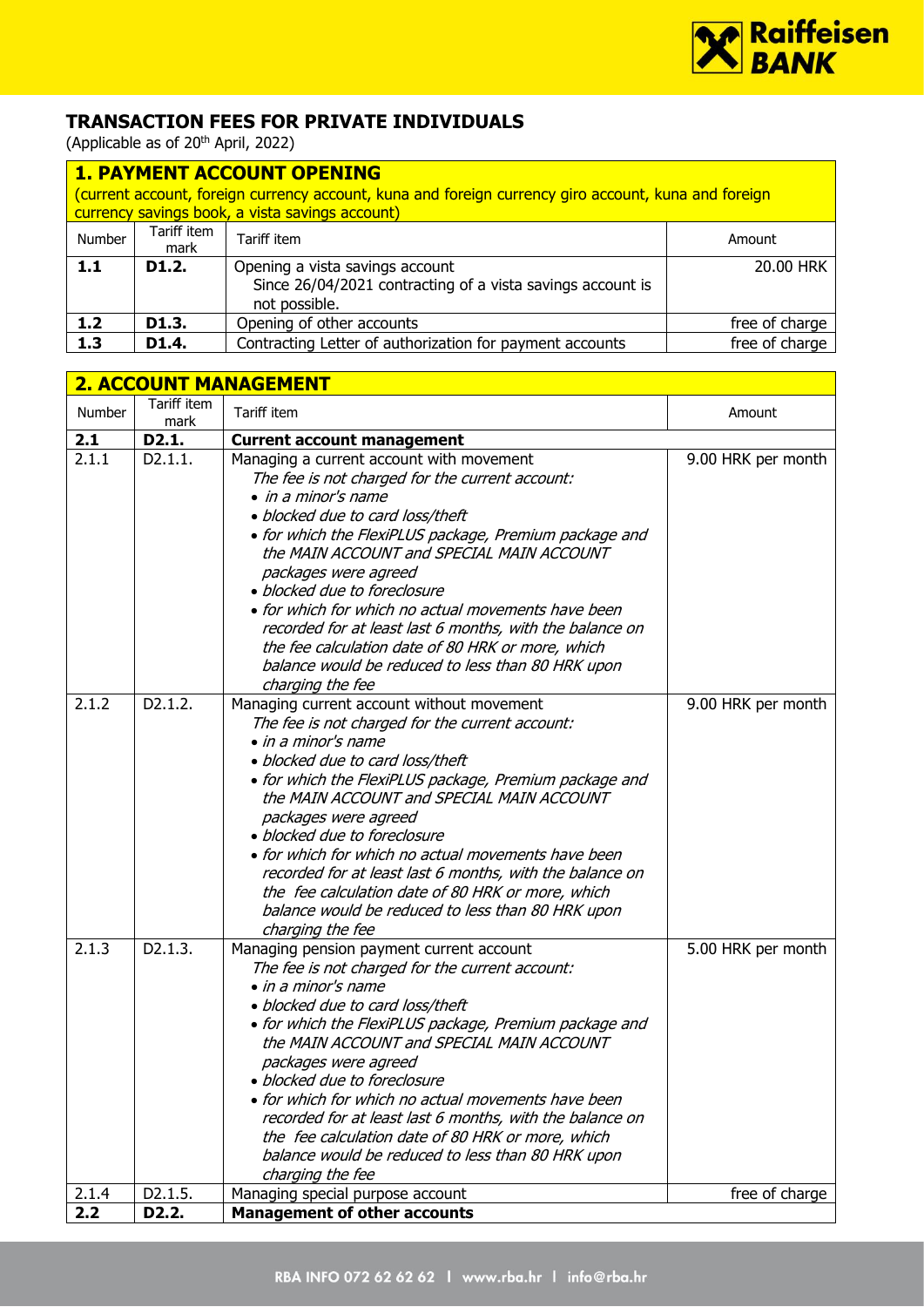

| 2.2.1 | D2.2.1.              | Managing kuna giro account and a vista savings account<br>The fee is not charged for the a vista savings account.<br>The fee is not charged for the giro account:<br>• in a minor's name<br>· blocked due to card loss/theft<br>. to users of FlexiSTART, FlexiFIT, FlexiSTUDENT,<br>FlexiPREMIUM PLUS, FlexiSPECIJAL, FlexiSPECIJAL PLUS,<br>PremiumSILVER, PremiumGOLD and PremiumPLATINUM<br>package<br>· blocked due to foreclosure<br>• for which for which no actual movements have been<br>recorded for at least last 6 months, with the balance on<br>the fee calculation date of 80 HRK or more, which balance<br>would be reduced to less than 80 HRK upon charging the<br>fee                                                                                                                                       | 7.00 HRK per month |
|-------|----------------------|--------------------------------------------------------------------------------------------------------------------------------------------------------------------------------------------------------------------------------------------------------------------------------------------------------------------------------------------------------------------------------------------------------------------------------------------------------------------------------------------------------------------------------------------------------------------------------------------------------------------------------------------------------------------------------------------------------------------------------------------------------------------------------------------------------------------------------|--------------------|
| 2.2.2 | D2.2.2.              | Managing a foreign currency account<br>The fee is not charged for the foreign currency account:<br>• in a minor's name<br>· blocked due to card loss/theft<br>• to users of FlexiSTART, FlexiFIT, FlexiPREMIUM PLUS,<br>FlexiSPECIJAL, FlexiSPECIJAL PLUS, PremiumSILVER,<br>PremiumGOLD and PremiumPLATINUM package<br>· blocked due to foreclosure<br>• for which for which no actual movements have been<br>recorded for at least last 6 months, with the balance on<br>the fee calculation date in the equivalent of 10 EUR or<br>more, which balance would be reduced to less than the<br>equivalent of 10 EUR upon charging the fee                                                                                                                                                                                      | 7.00 HRK per month |
| 2.2.3 | D2.2.3.              | Managing a foreign currency giro account<br>The fee is not charged for the foreign currency giro account:<br>• in a minor's name<br>· blocked due to card loss/theft<br>. to users of FlexiSTART, FlexiFIT, FlexiPREMIUM PLUS,<br>FlexiSPECIJAL, FlexiSPECIJAL PLUS, PremiumSILVER,<br>PremiumGOLD and PremiumPLATINUM package<br>· blocked due to foreclosure<br>$\bullet$ for which for which no actual movements have been $\,$<br>recorded for at least last 6 months, with the balance on<br>the fee calculation date in the equivalent of 10 EUR or<br>more, which balance would be reduced to less than the<br>equivalent of 10 EUR upon charging the fee                                                                                                                                                               | 7.00 HRK per month |
| 2.2.4 | D2.2.4.              | Kuna/foreign currency savings book management                                                                                                                                                                                                                                                                                                                                                                                                                                                                                                                                                                                                                                                                                                                                                                                  | free of charge     |
| 2.2.5 | D <sub>2</sub> .2.5. | Authorized user on the account<br>The fee is not charged for proxies in:<br>· a vista savings account<br>· kuna/foreign currency savings book<br>• an account for which no actual movements have been<br>recorded for at least last 6 months, with the balance on<br>the fee calculation date of 80 HRK or more, which<br>balance would be reduced to less than 80 HRK for<br>accounts held in HRK upon charging the fee, and to the<br>equivalent to EUR 10 or more, which balance would<br>reduce to less than the equivalent of EUR 10 upon<br>charging the fee<br>The fee is not charged for account use by authorized user for<br>the accounts included in the FlexiSTART, FlexiFIT,<br>FlexiSTUDENT, FlexiPREMIUM PLUS, FlexiSPECIJAL,<br>FlexiSPECIJAL PLUS, PremiumSILVER, PremiumGOLD and<br>PremiumPLATINUM packages | 3.00 HRK per month |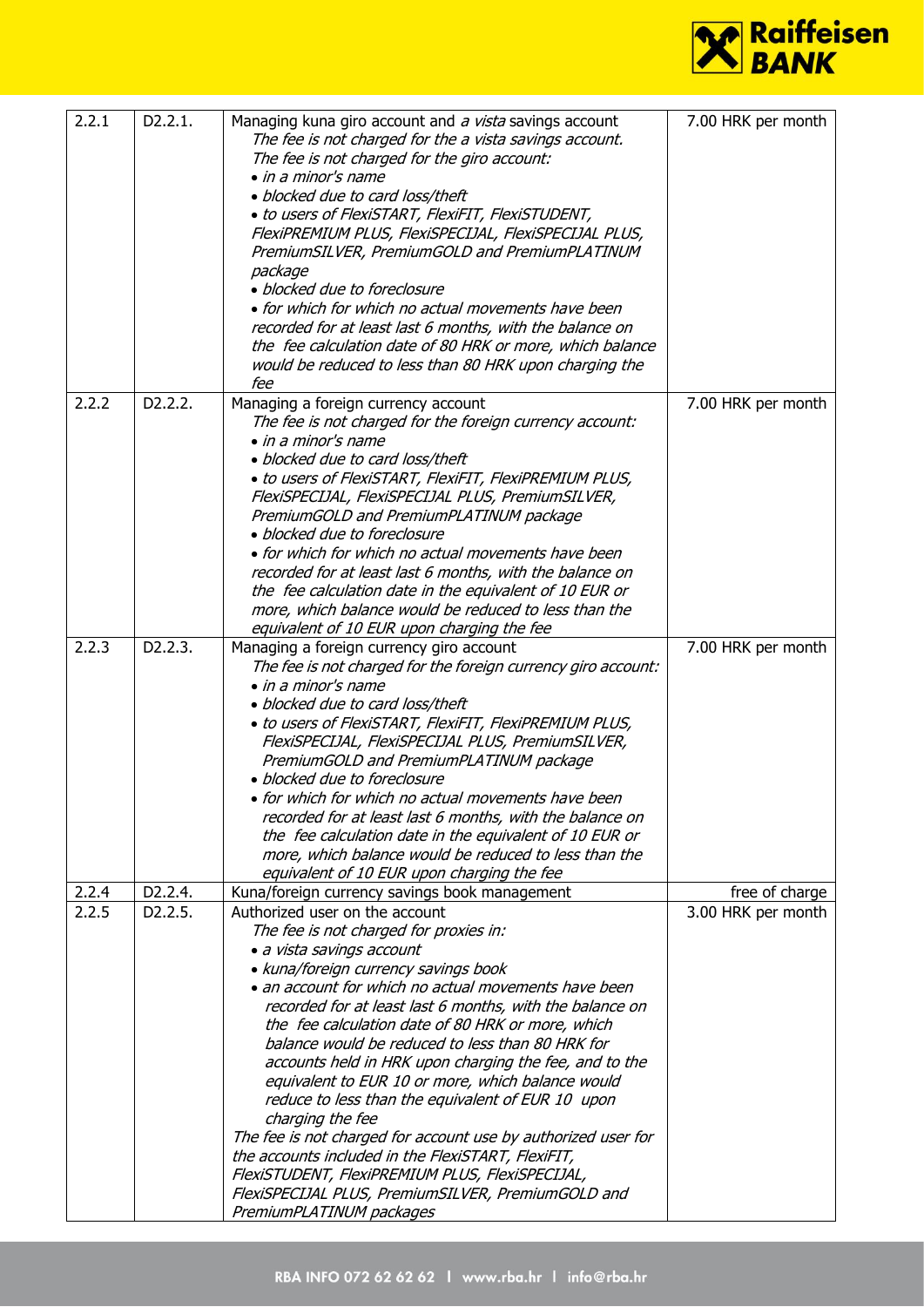

|                |                      | 3. USE OF FlexiPLUS AND PREMIUM PACKAGE (package of services)             |                      |
|----------------|----------------------|---------------------------------------------------------------------------|----------------------|
| Number         | Tariff item<br>mark  | Tariff item                                                               | Amount               |
| 3.1            | D2.3.                | <b>Use of FlexiPLUS package</b> (package of services)                     |                      |
| 3.1.1          | D2.3.1.              | Use of FlexiSTART package                                                 | 35.00 HRK per month  |
| 3.1.2          | D <sub>2</sub> .3.2. | Use of FlexiIDEAL package                                                 | 60.00 HRK per month  |
| 3.1.3          | D2.3.3.              | Use of FlexiPREMIUM package                                               | 90.00 HRK per month  |
| 3.1.4          | D2.3.4.              | Use of FlexiPREMIUM PLUS package                                          | 110.00 HRK per month |
| 3.1.5          | D2.3.5.              | Use od FlexiGOLD package                                                  | 90.00 HRK per month  |
| 3.1.6          | D2.3.6.              | Use of FlexiSENIOR package                                                | 15.00 HRK per month  |
| 3.1.7          | D2.3.8.              | Use of FlexiSTUDENT package                                               | free of charge       |
| 3.1.8          | D2.3.10.             | Use of FlexiLINK package                                                  | 80.00 HRK per month  |
| 3.1.9          | D2.3.11.             | Use of FlexiFIT package                                                   | 60.00 HRK per month  |
|                | D2.3.11.1.           | In the promotional period until 30.06.2022. clients who                   |                      |
|                | D2.3.11.2.           | transfer their regular income to a current or foreign                     |                      |
|                |                      | currency account in the RBA and contract FlexiFIT                         |                      |
|                |                      | package, do not pay a monthly fee for using the FlexiFIT                  |                      |
|                |                      | package for 2 months.                                                     |                      |
| 3.1.10         | D2.3.12.             | Use of FlexiSPECIJAL package                                              | 60.00 HRK per month  |
| 3.1.11         | D2.3.13.             | Use of FlexiSPECIJAL PLUS package                                         | 110.00 HRK per month |
| 3.1.12         | D2.3.15.             | Use of FlexiKlik&Go package                                               | 15.00 HRK per month  |
|                |                      | In the promotional period until 30.06.2022. clients who                   |                      |
|                |                      | open a current account through digital channel and                        |                      |
|                |                      | contract FlexiKlik&Go package via online application for                  |                      |
|                |                      | contracting FlexiKlik&Go package, do not pay the fee for                  |                      |
|                |                      | using the FlexiKlik&Go package for 6 months.                              |                      |
| 3.2            | D2.4.                | Use of other account packages                                             |                      |
| 3.2.1<br>3.2.2 | D2.4.1.              | Use of the MAIN ACCOUNT package                                           | 9.00 HRK per month   |
| 3.3            | D2.4.2.<br>D2.5.     | Use of the SPECIAL MAIN ACCOUNT package                                   | free of charge       |
| 3.3.1          | D2.5.1.              | Use of other account packages<br>Use of PremiumSILVER package - basic fee | 79.00 HRK            |
|                |                      | · fee with Discount 1 is 59.00 HRK per month                              | per month            |
|                |                      | · fee with Discount 2 is 29.00 HRK per month                              |                      |
|                |                      | Conditions for qualification for the fee with Discount 1 or for           |                      |
|                |                      | the fee with Discount 2 are set out in the General Terms and              |                      |
|                |                      | Conditions of RBA FlexiPLUS and Premium packages                          |                      |
| 3.3.2          | D2.5.2.              | Use of PremiumGOLD package - basic fee                                    | 109.00 HRK           |
|                |                      | • fee with Discount 1 is 79.00 HRK per month                              | per month            |
|                |                      | • fee with Discount 2 is 59.00 HRK per month                              |                      |
|                |                      | Conditions for qualification for the fee with Discount 1 or for           |                      |
|                |                      | the fee with Discount 2 are set out in the General Terms and              |                      |
|                |                      | Conditions of RBA FlexiPLUS and Premium packages                          |                      |
| 3.3.3          | D2.5.3.              | Use of PremiumPLATINUM package - basic fee                                | 159.00 HRK           |
|                |                      | • fee with Discount 1 is 119.00 HRK per month                             | per month            |
|                |                      | · fee with Discount 2 is 109.00 HRK per month                             |                      |
|                |                      | Conditions for qualification for the fee with Discount 1 or for           |                      |
|                |                      | the fee with Discount 2 are set out in the General Terms and              |                      |
|                |                      | Conditions of RBA FlexiPLUS and Premium packages                          |                      |

| 4. PAYMENT ACCOUNT CLOSING AND FlexiPLUS AND PREMIUM PACKAGE |                     |                                               |                |  |
|--------------------------------------------------------------|---------------------|-----------------------------------------------|----------------|--|
| Number                                                       | Tariff item<br>mark | Tariff item                                   | Amount         |  |
| 4.1                                                          | D3.1.               | Closing of kuna/foreign currency savings book | free of charge |  |
| 4.2                                                          | D3.2.               | Closing other accounts                        | free of charge |  |
| 4.3                                                          | D3.4.               | Closing Flexi PLUS packages (service package) | free of charge |  |
| 4.4                                                          | D3.7.               | Closing Premium packages (service package)    | free of charge |  |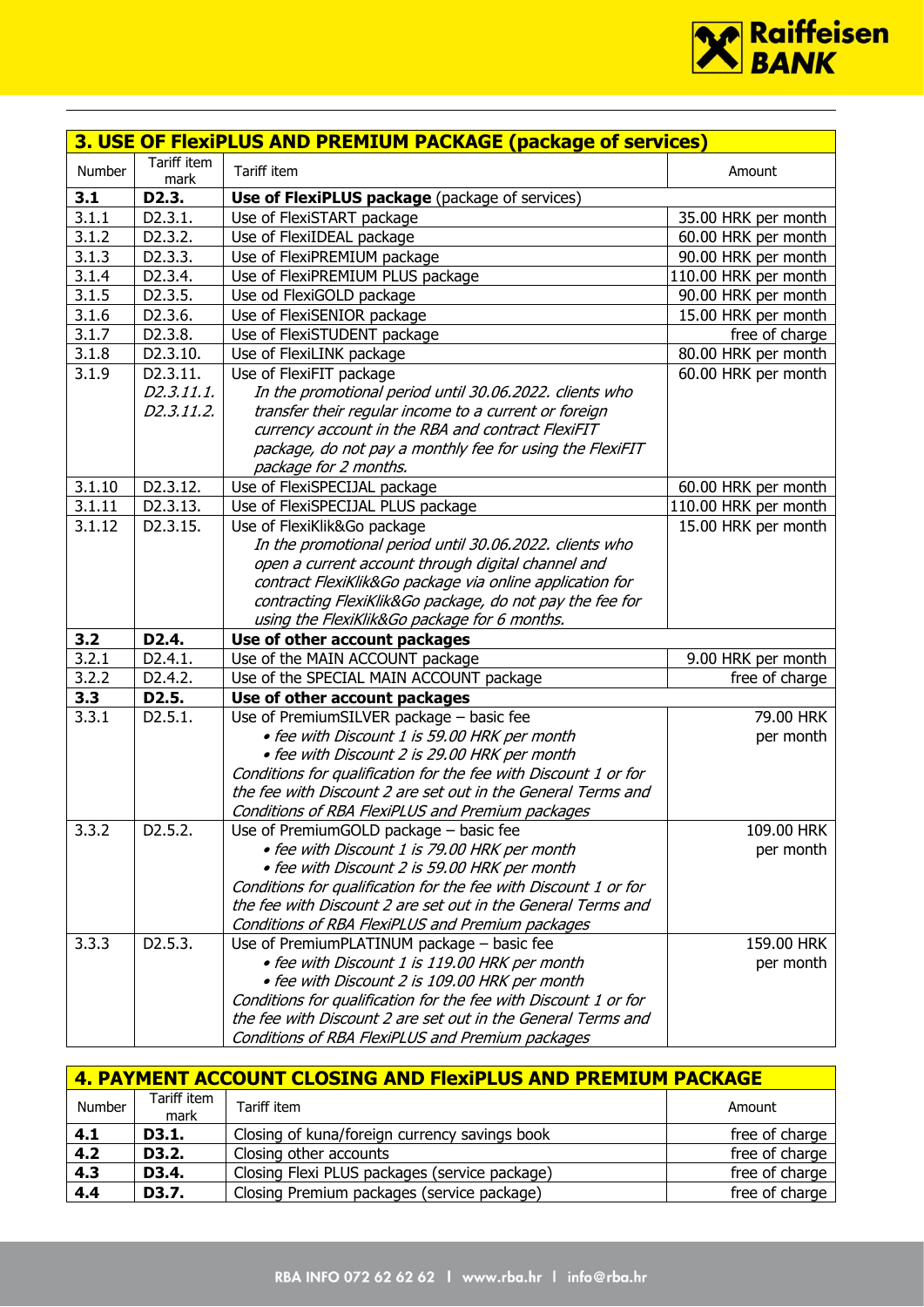

|               | <b>5. STANDING ORDER (standing order)</b> |                                                                                                                                                                                                                                                                                                                                                               |                                                        |  |  |
|---------------|-------------------------------------------|---------------------------------------------------------------------------------------------------------------------------------------------------------------------------------------------------------------------------------------------------------------------------------------------------------------------------------------------------------------|--------------------------------------------------------|--|--|
| <b>Number</b> | Tariff item<br>mark                       | Tariff item                                                                                                                                                                                                                                                                                                                                                   | Amount                                                 |  |  |
| 5.1           | D5.1.                                     | Arranging standing order                                                                                                                                                                                                                                                                                                                                      | free of charge                                         |  |  |
| 5.2           | D5.2.                                     | <b>Standing order execution</b>                                                                                                                                                                                                                                                                                                                               |                                                        |  |  |
| 5.2.1         | D5.2.1.                                   | Standing order execution to the credit of retail accounts at<br>the Bank                                                                                                                                                                                                                                                                                      | free of charge                                         |  |  |
| 5.2.2         | D5.2.2.                                   | Standing order execution to the credit of transaction<br>accounts of business entities at the Bank<br>Users of FlexiIDEAL, FlexiLINK, FlexiFIT, FlexiGOLD,<br>FlexiPREMIUM, FlexiPREMIUM PLUS, FlexiSPECIJAL,<br>FlexiSPECIJAL PLUS, PremiumGOLD and<br>PremiumPLATINUM packages do not pay the fee, if the<br>payment was executed from the current account. | 0.50% of the amount,<br>min 2.00 HRK,<br>max 20.00 HRK |  |  |
| 5.2.3         | D5.2.3.                                   | Standing order execution to the credit of transaction<br>accounts outside the Bank                                                                                                                                                                                                                                                                            | 0.25% of the amount,<br>min 1.00 HRK,<br>max 50.00 HRK |  |  |
| 5.3           | D5.3.                                     | <b>Standing order closing</b>                                                                                                                                                                                                                                                                                                                                 | free of charge                                         |  |  |

|        |                     | <b>6. DIRECT DEBIT (SEPA direct debit)</b>                                                                                                                                                                                                                                                                                                                                |                                                        |
|--------|---------------------|---------------------------------------------------------------------------------------------------------------------------------------------------------------------------------------------------------------------------------------------------------------------------------------------------------------------------------------------------------------------------|--------------------------------------------------------|
| Number | Tariff item<br>mark | Tariff item                                                                                                                                                                                                                                                                                                                                                               | Amount                                                 |
| 6.1    | D5.4.               | <b>Execution of SEPA direct debit order</b>                                                                                                                                                                                                                                                                                                                               |                                                        |
| 6.1.1  | D5.4.1.             | Execution of SEPA direct debit order to the credit of<br>transaction accounts of business entities at the Bank<br>Users of FlexiIDEAL, FlexiLINK, FlexiFIT, FlexiGOLD,<br>FlexiPREMIUM PLUS, FlexiPREMIUM, FlexiSPECIJAL,<br>FlexiSPECIJAL PLUS, PremiumGOLD and<br>PremiumPLATINUM packages do not pay the fee, if the<br>payment was executed from the current account. | 0.50% of the amount,<br>min 2.00 HRK,<br>max 20.00 HRK |
| 6.1.2  | D5.4.2.             | Execution of SEPA direct debit order to the credit of<br>transaction accounts outside the Bank                                                                                                                                                                                                                                                                            | 0.25% of the amount,<br>min 1.00 HRK,<br>max 50.00 HRK |
| 6.2    | D5.5.               | Non-execution of SEPA direct debit order<br>Fee is charged when account holder fails to ensure<br>account coverage for execution of SEPA direct debit<br>order.<br>Holders of the MAIN ACCOUNT and the SPECIAL MAIN<br>ACCOUNT packages are not charged the fee for non-<br>execution of SEPA direct debit order.                                                         | 5.00 HRK per order                                     |
| 6.3    | D5.6.               | Rejection of authorized SEPA direct debit order                                                                                                                                                                                                                                                                                                                           | 25.00 HRK per order                                    |
| 6.4    | D5.7.               | Refund for executed authorized SEPA direct debit order                                                                                                                                                                                                                                                                                                                    | 25.00 HRK per order                                    |
| 6.5    | D5.8.               | Obtaining copy of SEPA direct debit Mandate<br>Fee is charged when account holder requests that a copy<br>of mandate issued to creditor (payee) should be obtained.                                                                                                                                                                                                       | 50.00 HRK<br>per delivered<br>mandate                  |
| 6.6    | D5.9.               | SEPA direct debit restriction entry and update<br>Relating to general restrictions on SEPA direct debit order<br>execution, blacklisted and whitelisted entries, restricted<br>list entries relating to amount and/or frequency of<br>execution.                                                                                                                          | 25.00 HRK<br>per template                              |
| 6.7    | D5.10.              | Cost of disputed SEPA direct debit order without grounds<br>Fee is charged when account holder request without<br>grounds a refund in respect of an authorized SEPA direct<br>debit order more than 8 weeks from the execution date.                                                                                                                                      | 50.00 HRK<br>per order                                 |

| <b>REPORTING</b><br>■7 |                     |             |        |  |
|------------------------|---------------------|-------------|--------|--|
| Number                 | Tariff item<br>mark | Tariff item | Amount |  |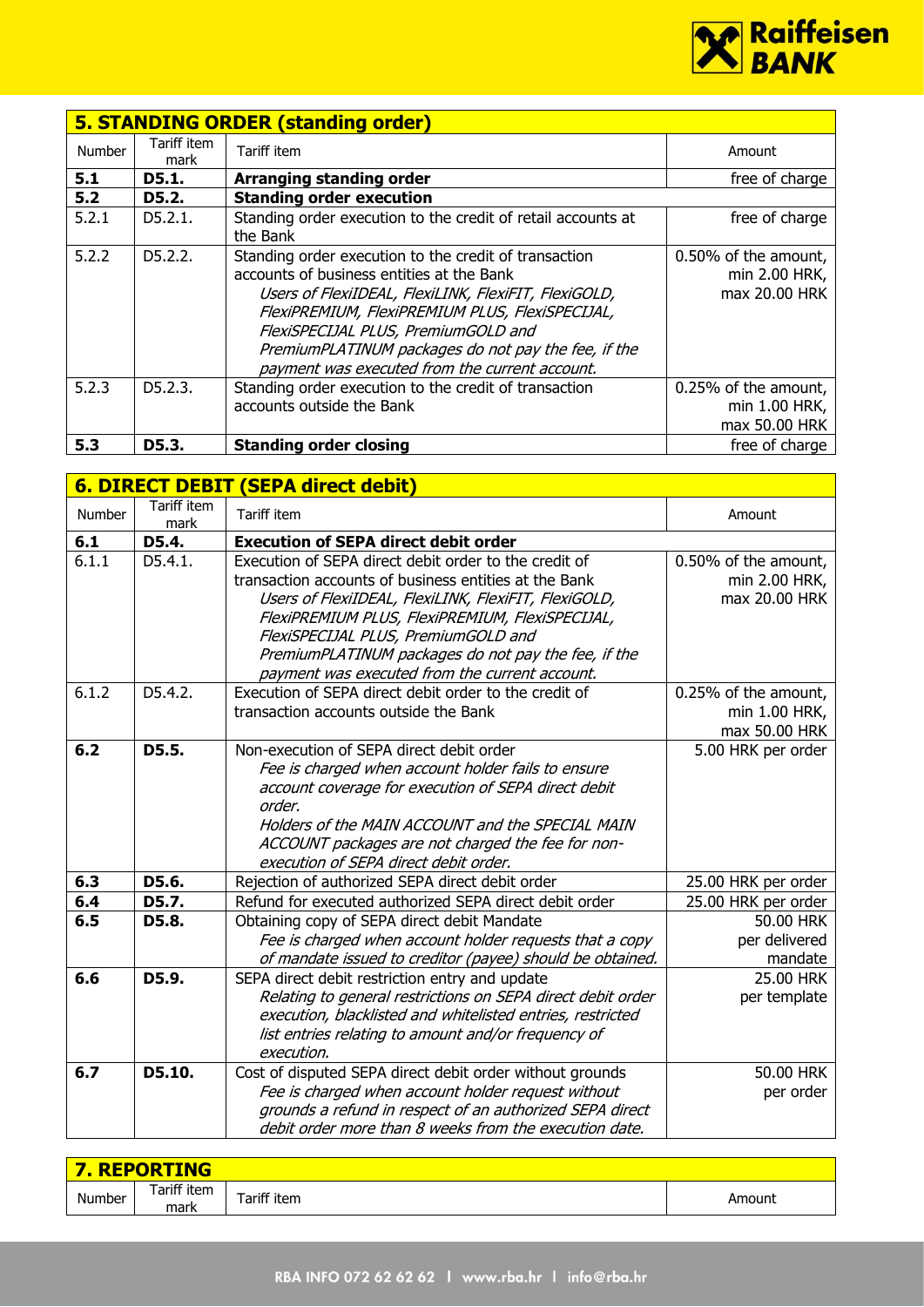

| 7.1   | D6.1.              | Information on account balance and turnover under payment accounts |                |
|-------|--------------------|--------------------------------------------------------------------|----------------|
| 7.1.1 | D6.1.1.            | Monthly payment account statement                                  | free of charge |
| 7.1.2 | D6.1.2.            | Additional payment account statement                               | 10.00 HRK      |
|       |                    |                                                                    | per statement  |
| 7.2.  | D <sub>6</sub> .2. | The Statement on Fees for payment account (SOF)                    | free of charge |

|        | 8. OVERDRAFT        |                                                                  |                |  |  |
|--------|---------------------|------------------------------------------------------------------|----------------|--|--|
| Number | Tariff item<br>mark | Tariff item                                                      | Amount         |  |  |
| 8.1    | D8.1.               | Approval of credit in current account                            | free of charge |  |  |
| 8.2    | D8.2.               | Change of current account overdraft                              | free of charge |  |  |
| 8.3    | D8.3.               | Contracting installment debt repayment in the current<br>account | free of charge |  |  |

|        | <b>9. NOTICES AND REMINDERS OF UNAUTHORIZED ACCOUNT OVERDRAFT</b> |                                             |                |  |  |
|--------|-------------------------------------------------------------------|---------------------------------------------|----------------|--|--|
| Number | Tariff item<br>mark                                               | Tariff item                                 | Amount         |  |  |
| 9.1    | D9.1.                                                             | Notice                                      | free of charge |  |  |
| 9.2    | D9.2.                                                             | Reminder                                    | free of charge |  |  |
| 9.3    | D9.3.                                                             | Reminder prior to lawsuit                   | free of charge |  |  |
| 9.4    | D9.4.                                                             | Cancellation of a payment account agreement | free of charge |  |  |

| 10. ACCOUNT BLOCKAGE - based on court order |                       |                                                   |                |  |
|---------------------------------------------|-----------------------|---------------------------------------------------|----------------|--|
| Number                                      | Tariff item<br>mark   | Tariff item                                       | Amount         |  |
| 10.1                                        | D10.1.                | <b>Execution</b>                                  |                |  |
| 10.1.1                                      | D <sub>10.1.1</sub> . | Order for execution of payment request - internal | free of charge |  |
| 10.1.2                                      | D10.1.2.              | Order for execution of payment request - external | free of charge |  |

|        | <b>11. PAYMENT TRANSACTIONS AT THE BANK OUTLET</b> |                                                                                                     |                      |  |
|--------|----------------------------------------------------|-----------------------------------------------------------------------------------------------------|----------------------|--|
| Number | Tariff item<br>mark                                | Tariff item                                                                                         | Amount               |  |
| 11.1   | D11.                                               | Deposits/withdrawals under accounts maintained by the Bank in the same                              |                      |  |
|        |                                                    | currency                                                                                            |                      |  |
| 11.1.1 | D11.1.1.                                           | Payments to PI payment accounts and PI Term Deposits held                                           | free of charge       |  |
|        |                                                    | at the Bank, at the Bank outlet                                                                     |                      |  |
| 11.1.2 | D11.1.2.                                           | Disbursements from PI payment accounts                                                              | free of charge       |  |
| 11.1.3 | D11.1.4.                                           | Payments through deposit of foreign cheque on foreign                                               | 1.50% of the amount, |  |
|        |                                                    | currency account/foreign currency giro account/foreign                                              | min 40.00 HRK,       |  |
|        |                                                    | currency savings book and PI Term Deposits held at the                                              | max 300.00 HRK       |  |
|        |                                                    | Bank, at the Bank outlet                                                                            | per cheque           |  |
|        |                                                    | (As of 01.05.2020. Bank no longer accepts foreign                                                   |                      |  |
|        |                                                    | cheques.)                                                                                           |                      |  |
|        |                                                    | The Bank does not execute FCY cash nayments of international remittances without a foreign currency |                      |  |

The Bank does not execute FCY cash payments of international remittances without a foreign currency account/savings book.

As of 01.05.2020 the Bank no longer accepts foreign cheques.

|        | <b>12. BANK ACCOUNT CURRENCY CONVERSIONS</b> |                                                                                                                                                        |                |  |  |
|--------|----------------------------------------------|--------------------------------------------------------------------------------------------------------------------------------------------------------|----------------|--|--|
| Number | Tariff item<br>mark                          | Tariff item                                                                                                                                            | Amount         |  |  |
| 12.1   | D4.1.                                        | Foreign currency conversion upon withdrawal/deposit/with<br>transfer to payment account at the Bank/upon making a<br>payment within the country/abroad | free of charge |  |  |
| 12.2   | D4.2.                                        | Deposit to foreign currency account/foreign currency giro<br>account/foreign currency savings book from kuna funds or by<br>transfer from kuna account | free of charge |  |  |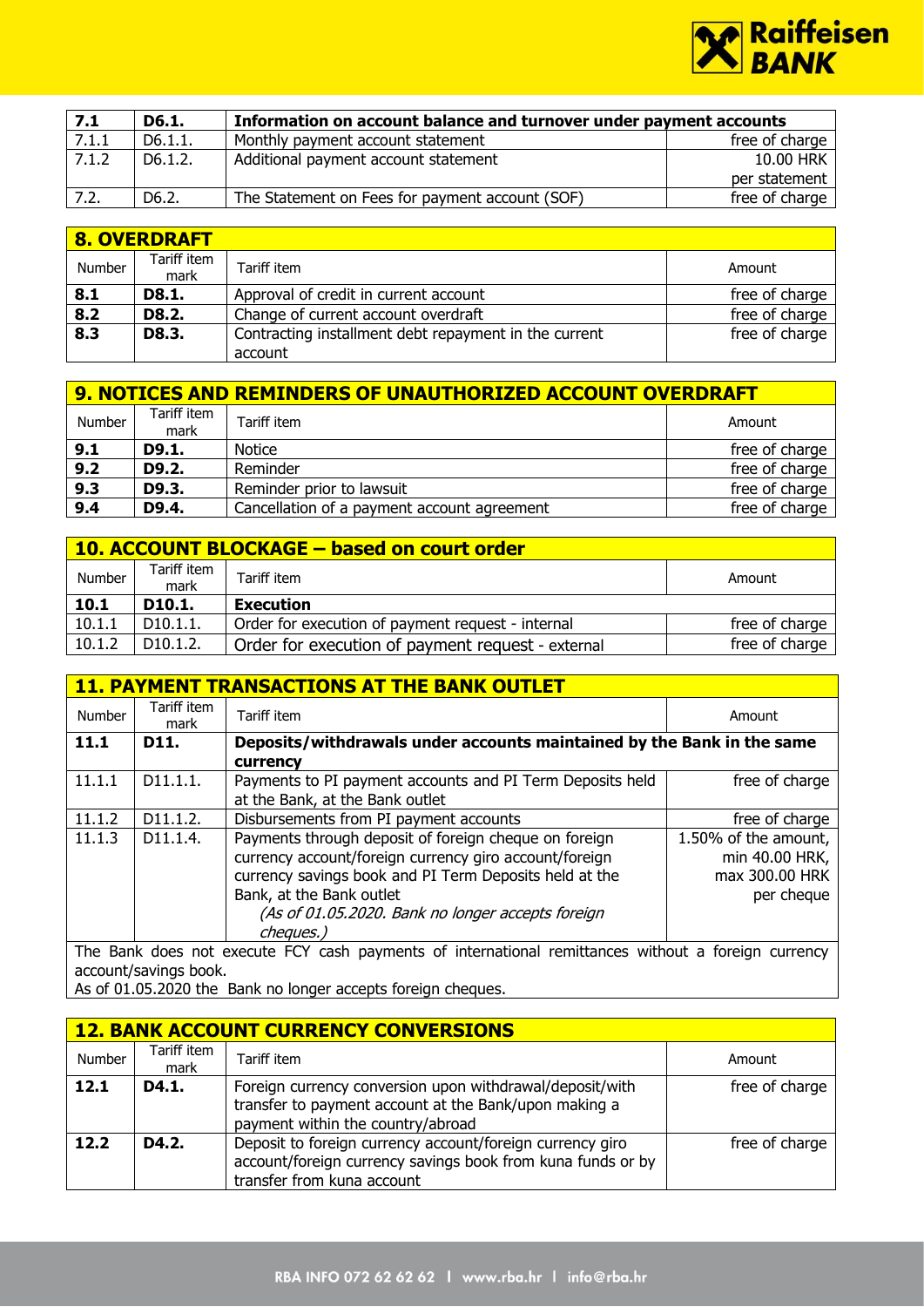

| 12.3 | D4.3. | Withdrawal from foreign currency account/foreign currency  | free of charge |
|------|-------|------------------------------------------------------------|----------------|
|      |       | I giro account/foreign currency savings book in kuna or by |                |
|      |       | transfer to kuna account                                   |                |

|        | <b>13. NATIONAL CREDIT TRANSFER IN KUNA</b> |                                                                                                                                                                                                                                                                                                                             |                                                |  |
|--------|---------------------------------------------|-----------------------------------------------------------------------------------------------------------------------------------------------------------------------------------------------------------------------------------------------------------------------------------------------------------------------------|------------------------------------------------|--|
| Number | Tariff item<br>mark                         | Tariff item                                                                                                                                                                                                                                                                                                                 | Amount                                         |  |
| 13.1   | D11.1.                                      | <b>Payments to PI payment accounts</b>                                                                                                                                                                                                                                                                                      |                                                |  |
| 13.1.1 |                                             | National credit transfer in kuna to PI payment accounts and PI Term Deposits held at the Bank:                                                                                                                                                                                                                              |                                                |  |
|        | D11.1.3.1.                                  | • at the Bank outlet                                                                                                                                                                                                                                                                                                        | free of charge                                 |  |
|        | F4.5.1.2.                                   | . via <i>On-line</i> banking (RBA internet banking and mobile<br>banking)                                                                                                                                                                                                                                                   | free of charge                                 |  |
|        | F5.1.1.2.                                   | • via TPP (Third Party Provider)<br>Third party provider's services can be used by private<br>individual only if they have active online banking RBA<br>DIREKT SERVICE (internet and/or mobile banking)                                                                                                                     | free of charge                                 |  |
| 13.2   | D11.2.                                      | Payments to the credit of accounts of business entity maintained by the<br><b>Bank</b>                                                                                                                                                                                                                                      |                                                |  |
| 13.2.1 | at the Bank:                                | National credit transfer in kuna into domestic and foreign business entity's transaction account held<br>Free of charge for payments into accounts of embassies and British Council.                                                                                                                                        |                                                |  |
|        | D11.2.1.                                    | • at the Bank outlet                                                                                                                                                                                                                                                                                                        | 1.30%,                                         |  |
|        | D11.2.2.                                    |                                                                                                                                                                                                                                                                                                                             | min 12.00 HRK,                                 |  |
|        | F4.5.1.1.                                   | . via <i>On-line</i> banking (RBA internet banking and mobile                                                                                                                                                                                                                                                               | max 130.00 HRK<br>2.00 HRK                     |  |
|        |                                             | banking)<br>Users of FlexiSTART, FlexiSENIOR, FlexiSTUDENT and<br>PremiumSILVER packages pay 50% of the original fee<br>(1,00 HRK), if the payment was executed from the<br>current account.                                                                                                                                |                                                |  |
|        |                                             | Users of FlexiFIT, FlexiSPECIJAL, FlexiSPECIJAL PLUS,<br>PremiumGOLD and PremiumPLATINUM packages do not<br>pay the fee, if the payment was executed from the<br>current account.<br>The fee charged for payment orders placed in advance<br>will be the fee effective as on the date of execution the<br>respective order. |                                                |  |
|        | F5.1.1.1.                                   | • via TPP (Third Party Provider)<br>Third party provider's services can be used by private<br>individual only if they have active online banking RBA<br>DIREKT SERVICE (internet and/or mobile banking)                                                                                                                     | 2.00 HRK                                       |  |
| 13.2.2 | D11.2.5.1.                                  | National credit transfer in kuna and euro based on credits<br>into account held at the Bank, at the Bank outlet<br>(Payments to the credit of accounts of Raiffeisenbank<br>Region Graz-Thalerhof Egen, Raiffeisenbank Aichfeld<br>Egen and Raiffeisenbank St. Stefan-Jagerberg-Wolfsberg<br>held with the Bank)            | $1.30\%$ ,<br>min 12.00 HRK,<br>max 130.00 HRK |  |
| 13.3   | D11.3.                                      | Payments to the credit of accounts at other banks within the country                                                                                                                                                                                                                                                        |                                                |  |
| 13.3.1 |                                             | National credit transfer in kuna to the credit of accounts at other banks:<br>Free of charge for refund of local pensions.                                                                                                                                                                                                  |                                                |  |
|        | D11.3.1.                                    | • at the Bank outlet                                                                                                                                                                                                                                                                                                        | $1.30\%$ ,<br>min 12.00 HRK,<br>max 130.00 HRK |  |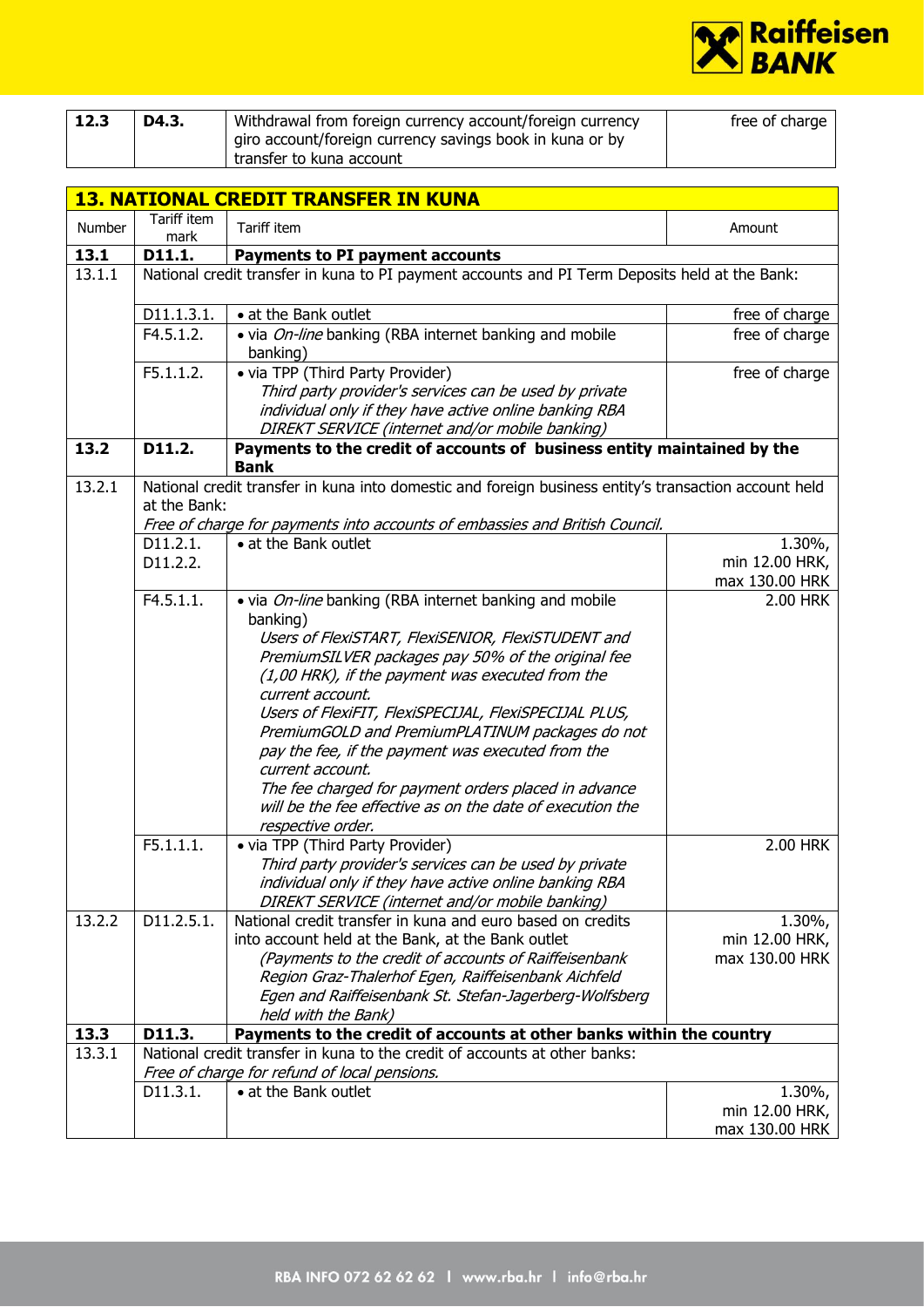

|        | F4.5.3.1.<br>F4.5.3.1.1. | . via <i>On-line</i> banking (RBA internet banking) in favour of<br>accounts of private individuals and business entities<br>Users of FlexiSTART, FlexiIDEAL, FlexiSENIOR,<br>FlexiSTUDENT, FlexiGOLD, FlexiLINK, FlexiPREMIUM and<br>PremiumSILVER packages pay 50% of the original fee<br>(0.175%, min 1.00 HRK, max 10.00 HRK), if the payment<br>was executed from the current account.<br>Users of FlexiFIT, FlexiPREMIUM PLUS, FlexiSPECIJAL,<br>FlexiSPECIJAL PLUS, PremiumGOLD and<br>PremiumPLATINUM packages do not pay the fee, if the<br>payment was executed from the current account.<br>The fee charged for payment orders placed in advance<br>will be the fee effective as on the date of execution the<br>respective order. | $0.35\%$<br>min 2.00 HRK,<br>max 20.00 HRK |
|--------|--------------------------|-----------------------------------------------------------------------------------------------------------------------------------------------------------------------------------------------------------------------------------------------------------------------------------------------------------------------------------------------------------------------------------------------------------------------------------------------------------------------------------------------------------------------------------------------------------------------------------------------------------------------------------------------------------------------------------------------------------------------------------------------|--------------------------------------------|
|        | F4.5.3.1.<br>F4.5.3.1.2. | . via <i>On-line</i> banking (RBA mobile banking) in favour of<br>accounts of private individuals and business entities<br>Users of FlexiSTART, FlexiIDEAL, FlexiSENIOR,<br>FlexiSTUDENT, FlexiGOLD, FlexiLINK, FlexiPREMIUM and<br>PremiumSILVER packages pay 50% of the original fee<br>(0.175%, min 1.00 HRK, max 10.00 HRK), if the payment<br>was executed from the current account.<br>Users of FlexiFIT, FlexiPREMIUM PLUS, FlexiSPECIJAL,<br>FlexiSPECIJAL PLUS, PremiumGOLD and<br>PremiumPLATINUM packages do not pay the fee, if the<br>payment was executed from the current account.<br>The fee charged for payment orders placed in advance<br>will be the fee effective as on the date of execution the<br>respective order.   | $0.35\%$<br>min 2.00 HRK,<br>max 20.00 HRK |
|        | F4.5.3.1.3               | . via <i>On-line</i> banking (RBA mobile banking) using KlikPay<br>service<br>The fee charged for payment orders placed in advance<br>will be the fee effective as on the date of execution the<br>respective order.                                                                                                                                                                                                                                                                                                                                                                                                                                                                                                                          | 0.00 HRK                                   |
|        | F5.1.3.1.                | • via TPP (Third Party Provider)<br>Third party provider's services can be used by private<br>individual only if they have active online banking RBA<br>DIREKT SERVICE (internet and/or mobile banking)<br>The fee charged for payment orders placed in advance<br>will be the fee effective as on the date of execution the<br>respective order.                                                                                                                                                                                                                                                                                                                                                                                             | 0.35%<br>min 2.00 HRK,<br>max 20.00 HRK    |
| 13.3.2 | F4.9.1.                  | Urgent payment national credit transfer in kuna to the credit<br>of account with another bank, via On-line banking (RBA<br>internet and mobile banking)                                                                                                                                                                                                                                                                                                                                                                                                                                                                                                                                                                                       | 50.00 HRK one-off                          |
| 13.3.3 | F5.2.1.                  | Urgent payment national credit transfer in kuna to the credit<br>of account with another bank, via TPP (Third Party Provider)                                                                                                                                                                                                                                                                                                                                                                                                                                                                                                                                                                                                                 | 50.00 HRK one-off                          |
|        |                          | The Bank can decide that payments credited to humanitarian accounts be temporarily or permanently exempt                                                                                                                                                                                                                                                                                                                                                                                                                                                                                                                                                                                                                                      |                                            |

from fee charges. For payments in favor of individual accounts with the Bank, the client may be fully or partially exempt from fees if the contract between the payee and the Bank provides that reimbursement for these payments in lieu of the payer, pay the payee. The beginning and termination of such contract payers informs the payee.

| <b>14. NATIONAL CREDIT TRANSFER IN EUR</b> |                                                                                               |                                 |                |  |
|--------------------------------------------|-----------------------------------------------------------------------------------------------|---------------------------------|----------------|--|
| Number                                     | Tariff item<br>mark                                                                           | Tariff item                     | Amount         |  |
| 14.1                                       | D11.1.                                                                                        | Payments to PI payment accounts |                |  |
| 14.1.1                                     | National credit transfer in EUR to PI payment accounts and PI Term Deposits held at the Bank: |                                 |                |  |
|                                            | D11.1.3.<br>D11.1.3.2.                                                                        | • at the Bank outlet            | free of charge |  |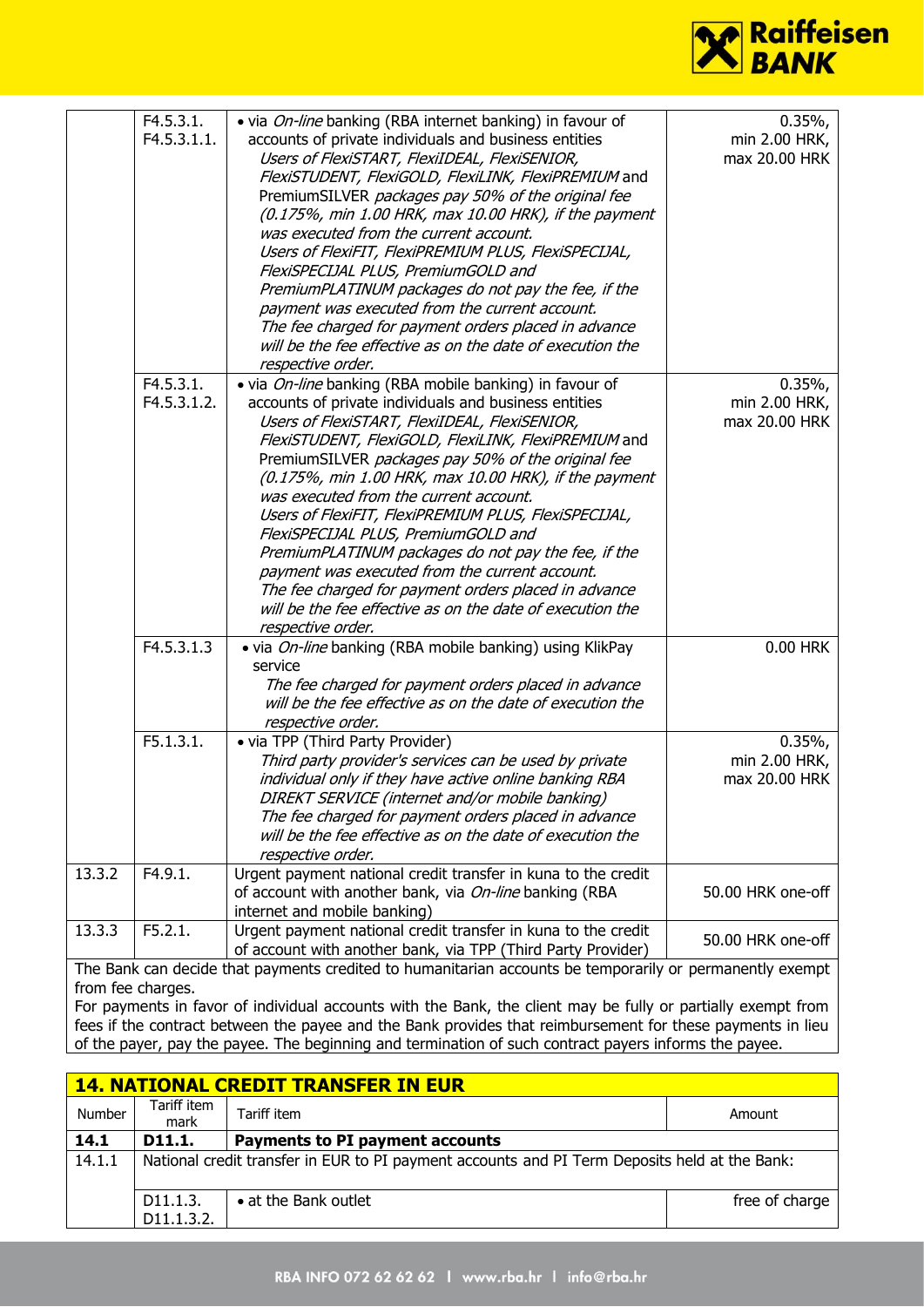

| 14.2   | D11.2.       | Payments to the credit of accounts business entity's maintained by the<br><b>Bank</b>                                                                        |                      |
|--------|--------------|--------------------------------------------------------------------------------------------------------------------------------------------------------------|----------------------|
| 14.2.1 | at the Bank: | National credit transfer in EUR into domestic and foreign business entity's transaction account held                                                         |                      |
|        |              | Free of charge for payments into accounts of embassies and British Council.                                                                                  |                      |
|        | D11.2.3.1.   | • at the Bank outlet                                                                                                                                         | 1.30%,               |
|        | D11.2.4.1.   |                                                                                                                                                              | min 12.00 HRK,       |
|        |              |                                                                                                                                                              | max 130.00 HRK       |
|        | F4.5.2.1.1.  | • via <i>On-line</i> banking (RBA internet banking)                                                                                                          | 2.00 HRK             |
|        | F5.1.2.1.1.  | • via TPP (Third Party Provider)                                                                                                                             | 2.00 HRK             |
|        |              | Third party provider's services can be used by private                                                                                                       |                      |
|        |              | individual only if they have active online banking RBA                                                                                                       |                      |
|        |              | DIREKT SERVICE (internet and/or mobile banking)                                                                                                              |                      |
| 14.2.2 | D11.2.5.2.   | National credit transfer in EUR based on loans into account                                                                                                  | $1.30\%$             |
|        |              | held at the Bank, at the Bank outlet                                                                                                                         | min 12.00 HRK,       |
|        |              | (Payments to the credit of accounts of Raiffeisenbank                                                                                                        | max 130.00 HRK       |
|        |              | Region Graz-Thalerhof Egen, Raiffeisenbank Aichfeld                                                                                                          |                      |
|        |              | Egen and Raiffeisenbank St. Stefan-Jagerberg-Wolfsberg                                                                                                       |                      |
|        |              | held with the Bank)                                                                                                                                          |                      |
|        | D11.2.7.     | National credit transfer in kuna into transaction account                                                                                                    | 0.65% of the amount, |
|        |              | UNIQA insurance held at the Bank, at the Bank outlet                                                                                                         | min 6.00 HRK,        |
|        |              |                                                                                                                                                              | max 65.00 HRK        |
|        |              |                                                                                                                                                              |                      |
| 14.3.  | D11.3.       | Payments to the credit of accounts at other banks within the country                                                                                         |                      |
| 14.3.1 |              | National credit transfer in EUR to the credit of accounts at other banks:                                                                                    |                      |
|        | D11.3.2.1.   | • at the Bank outlet                                                                                                                                         | $1.30\%$ ,           |
|        |              |                                                                                                                                                              | min 12.00 HRK,       |
|        |              |                                                                                                                                                              | max 130.00 HRK       |
|        | F4.5.3.2.1.  | • via On-line banking (RBA internet banking)                                                                                                                 | 0.35%                |
|        |              |                                                                                                                                                              | min 2.00 HRK,        |
|        |              |                                                                                                                                                              | max 20.00 HRK        |
|        | F5.1.3.2.1.  | • via TPP (Third Party Provider)                                                                                                                             | 0.35%                |
|        |              | Third party provider's services can be used by private                                                                                                       | min 2.00 HRK,        |
|        |              | individual only if they have active online banking RBA                                                                                                       | max 20.00 HRK        |
|        |              | DIREKT SERVICE (internet and/or mobile banking)                                                                                                              |                      |
| 14.3.2 | F4.9.2.      | Urgent payment credit transfer in EUR national and in other                                                                                                  | 50,00 HRK one-off    |
|        |              | countries within unique SEPA area*, via On-line banking (RBA                                                                                                 |                      |
|        |              | internet banking)                                                                                                                                            |                      |
| 14.3.3 | F5.2.2.      | Urgent payment credit transfer in EUR national and in other                                                                                                  | 50,00 HRK one-off    |
|        |              | countries within unique SEPA area*, via TPP (Third Party                                                                                                     |                      |
|        |              | Provider)                                                                                                                                                    |                      |
|        |              | Third party provider's services can be used by private                                                                                                       |                      |
|        |              | individual only if they have active online banking RBA                                                                                                       |                      |
|        |              | DIREKT SERVICE (internet and/or mobile banking)<br>*Countries within the single SEPA include: EU Member States, Iceland, Liechtenstein, Norway, Switzerland, |                      |

| <b>15. NATIONAL CREDIT TRANSFER IN CURRENCIES OTHER THAN EUR</b> |                                                                                                                        |                                                                        |                |  |
|------------------------------------------------------------------|------------------------------------------------------------------------------------------------------------------------|------------------------------------------------------------------------|----------------|--|
| Number                                                           | Tariff item<br>mark                                                                                                    | Tariff item                                                            | Amount         |  |
| 15.1                                                             | D11.1.<br>Payments to PI payment accounts                                                                              |                                                                        |                |  |
| 15.1.1                                                           | National credit transfer in currencies other than EUR to PI payment accounts and PI Term Deposits<br>held at the Bank: |                                                                        |                |  |
|                                                                  | D <sub>11</sub> , 1, 3, 3,                                                                                             | • at the Bank outlet                                                   | free of charge |  |
| 15.2                                                             | D11.2.                                                                                                                 | Payments to the credit of accounts business entity's maintained by the |                |  |
|                                                                  | <b>Bank</b>                                                                                                            |                                                                        |                |  |
| 15.2.1                                                           | National credit transfer in currencies other than EUR into domestic and foreign business entity's                      |                                                                        |                |  |
|                                                                  | transaction account held at the Bank:                                                                                  |                                                                        |                |  |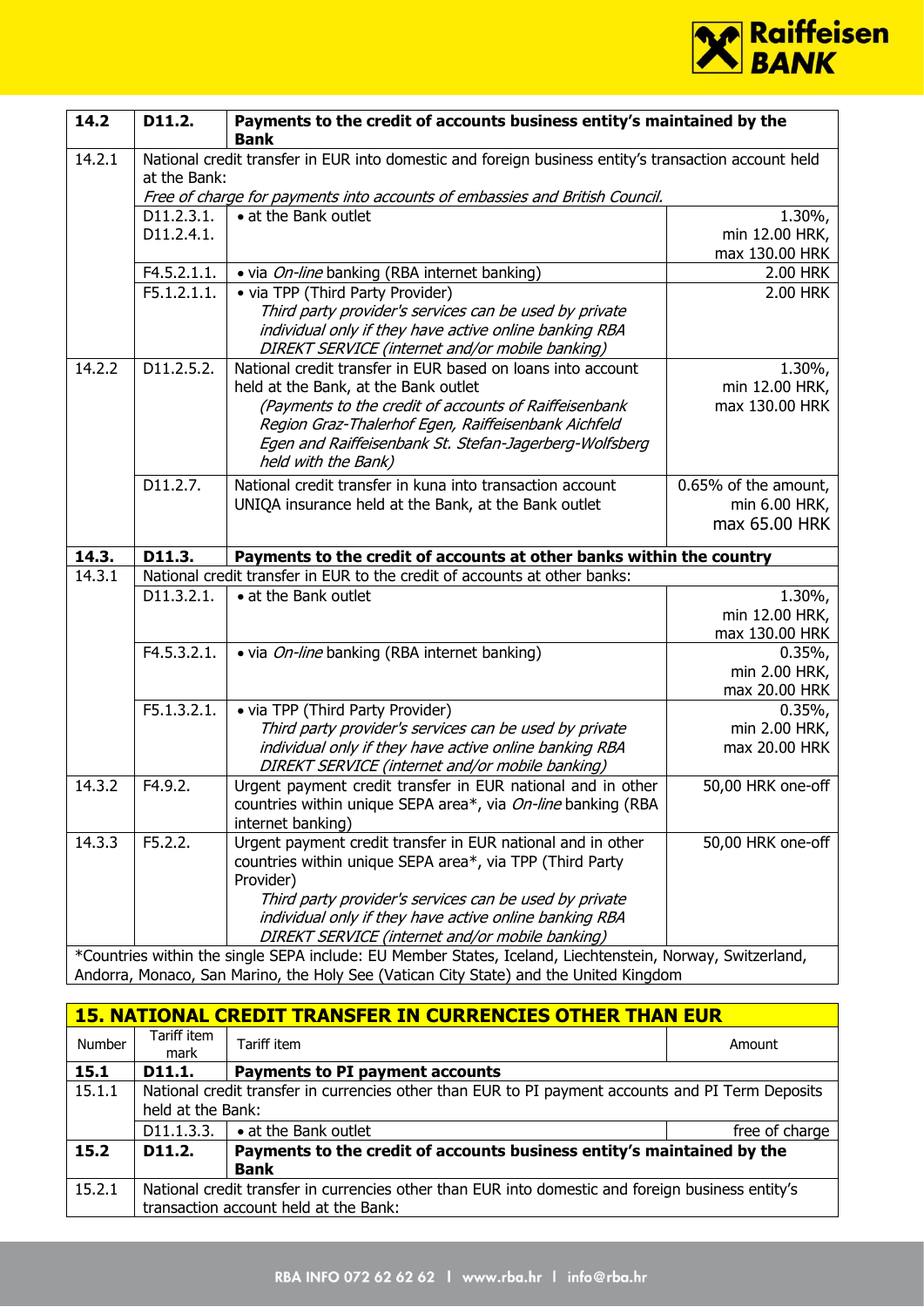

|        |                            | Free of charge for payments into accounts of embassies and British Council.                     |                |
|--------|----------------------------|-------------------------------------------------------------------------------------------------|----------------|
|        | D <sub>11</sub> , 2, 3, 2, | • at the Bank outlet                                                                            | $1.30\%$ ,     |
|        | D <sub>11</sub> , 2, 4, 2, |                                                                                                 | min 12.00 HRK, |
|        |                            |                                                                                                 | max 130.00 HRK |
|        | F4.5.2.1.2.                | • via <i>On-line</i> banking (RBA internet banking)                                             | 0.15%          |
|        |                            |                                                                                                 | min 8.00 HRK,  |
|        |                            |                                                                                                 | max 40.00 HRK  |
|        | F5.1.2.1.2.                | • via TPP (Third Party Provider)                                                                | 0.15%          |
|        |                            | Third party provider's services can be used by private                                          | min 8.00 HRK,  |
|        |                            | individual only if they have active online banking RBA                                          | max 40.00 HRK  |
|        |                            | DIREKT SERVICE (internet and/or mobile banking)                                                 |                |
| 15.3   | D11.3.                     | Payments to the credit of accounts at other banks within the country                            |                |
| 15.3.1 |                            | National credit transfer in currencies other than EUR to the credit of accounts at other banks: |                |
|        | D11.3.2.2.                 | • at the Bank outlet                                                                            | $0.35\%$       |
|        |                            |                                                                                                 | min 75.00 HRK, |
|        |                            |                                                                                                 | max 300.00 HRK |
|        | F4.5.3.2.2.                | • via <i>On-line</i> banking (RBA internet banking)                                             | 0.25%          |
|        |                            |                                                                                                 | min 75.00 HRK, |
|        |                            |                                                                                                 | max 300.00 HRK |
|        | F5.1.3.2.2.                | • via TPP (Third Party Provider)                                                                | 0.25%          |
|        |                            | Third party provider's services can be used by private                                          | min 75.00 HRK, |
|        |                            | individual only if they have active online banking RBA                                          | max 300.00 HRK |
|        |                            | DIREKT SERVICE (internet and/or mobile banking)                                                 |                |

| <b>16. INTERNATIONAL CREDIT TRANSFER IN EUR</b> |                                                                                        |                                                                                                                  |                          |  |
|-------------------------------------------------|----------------------------------------------------------------------------------------|------------------------------------------------------------------------------------------------------------------|--------------------------|--|
| Number                                          | Tariff item<br>mark                                                                    | Tariff item                                                                                                      | Amount                   |  |
| 16.1                                            | D11.4.                                                                                 | Payments to the credit of accounts abroad                                                                        |                          |  |
| 16.1.1                                          |                                                                                        | International credit transfer in EUR to the credit of accounts abroad - foreign bank's charges                   |                          |  |
|                                                 |                                                                                        | payable by user (SHA):                                                                                           |                          |  |
|                                                 | D11.4.1.1.                                                                             | • at the Bank outlet                                                                                             | 1.30%,                   |  |
|                                                 |                                                                                        | Free of charge for payments to the credit of H. Stepic                                                           | min 12.00 HRK,           |  |
|                                                 |                                                                                        | CEE Charity Fund.                                                                                                | max 130.00 HRK           |  |
|                                                 | F4.5.4.1.1.                                                                            | • via On-line banking (RBA internet banking)                                                                     | 0.35%                    |  |
|                                                 |                                                                                        |                                                                                                                  | min 2.00 HRK,            |  |
|                                                 |                                                                                        |                                                                                                                  | max 20.00 HRK            |  |
|                                                 | F5.1.4.1.1.                                                                            | • via TPP (Third Party Provider)                                                                                 | 0.35%                    |  |
|                                                 |                                                                                        | Third party provider's services can be used by private                                                           | min 2.00 HRK,            |  |
|                                                 |                                                                                        | individual only if they have active online banking RBA                                                           | max 20.00 HRK            |  |
|                                                 |                                                                                        | DIREKT SERVICE (internet and/or mobile banking)                                                                  |                          |  |
| 16.1.2                                          |                                                                                        | International credit transfer in EUR to the credit of accounts abroad - foreign bank's charges                   |                          |  |
|                                                 |                                                                                        | payable by payer (OUR option):                                                                                   |                          |  |
|                                                 |                                                                                        | Cannot be selected for payments to SEPA countries.*                                                              |                          |  |
|                                                 | D11.4.2.1.                                                                             | • at the Bank outlet                                                                                             | $0.50\%$                 |  |
|                                                 |                                                                                        |                                                                                                                  | min 150.00 HRK,          |  |
|                                                 |                                                                                        |                                                                                                                  | max 500.00 HRK           |  |
|                                                 | F4.5.4.2.1.                                                                            | · via On-line banking (RBA internet banking)                                                                     | 0.35%                    |  |
|                                                 |                                                                                        |                                                                                                                  | min 150.00 HRK,          |  |
|                                                 | F5.1.4.2.1.                                                                            |                                                                                                                  | max 500.00 HRK           |  |
|                                                 |                                                                                        | • via TPP (Third Party Provider)                                                                                 | 0.35%<br>min 150.00 HRK, |  |
|                                                 |                                                                                        | Third party provider's services can be used by private<br>individual only if they have active online banking RBA | max 500.00 HRK           |  |
|                                                 |                                                                                        | DIREKT SERVICE (internet and/or mobile banking)                                                                  |                          |  |
| 16.1.3                                          | D11.4.3.                                                                               | Refund of foreign pensions                                                                                       |                          |  |
|                                                 | D11.4.3.1.                                                                             |                                                                                                                  |                          |  |
|                                                 |                                                                                        | Refund of foreign pensions in EUR                                                                                | free of charge           |  |
|                                                 |                                                                                        | *Countries within the single SEPA include: EU Member States, Iceland, Liechtenstein, Norway, Switzerland,        |                          |  |
|                                                 | Andorra, Monaco, San Marino, the Holy See (Vatican City State) and the United Kingdom. |                                                                                                                  |                          |  |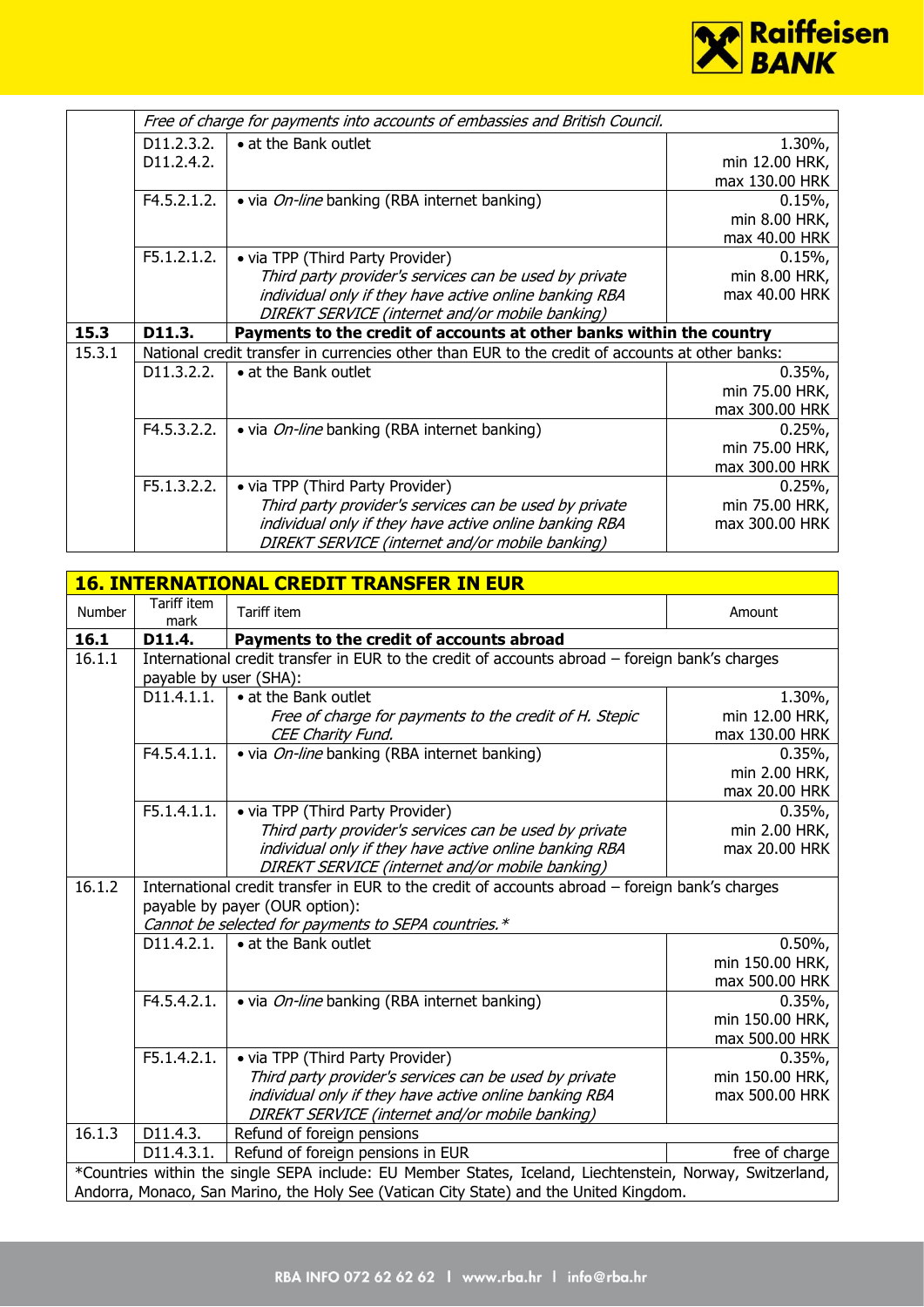

|                     |                     | 17. INTERNATIONAL CREDIT TRANSFER IN CURRENCIES OTHER THAN EURO                                           |                 |
|---------------------|---------------------|-----------------------------------------------------------------------------------------------------------|-----------------|
| Number              | Tariff item<br>mark | Tariff item                                                                                               | Amount          |
| 17.1                | D11.4.              | Payments to the credit of accounts abroad                                                                 |                 |
| $\overline{17.1.1}$ |                     | International credit transfer in currencies other than EUR to the credit of accounts abroad - foreign     |                 |
|                     |                     | bank's charges payable by user (SHA):                                                                     |                 |
|                     | D11.4.1.2.          | • at the Bank outlet                                                                                      | 0.35%           |
|                     |                     | Free of charge for payments to the credit of H. Stepic                                                    | min 75.00 HRK,  |
|                     |                     | CEE Charity Fund.                                                                                         | max 300.00 HRK  |
|                     | F4.5.4.1.2.         | • via <i>On-line</i> banking (RBA internet banking)                                                       | 0.25%           |
|                     |                     |                                                                                                           | min 75.00 HRK,  |
|                     |                     |                                                                                                           | max 300.00 HRK  |
|                     | F5.1.4.1.2.         | • via TPP (Third Party Provider)                                                                          | 0.25%           |
|                     |                     | Third party provider's services can be used by private                                                    | min 75.00 HRK,  |
|                     |                     | individual only if they have active online banking RBA                                                    | max 300.00 HRK  |
|                     |                     | DIREKT SERVICE (internet and/or mobile banking)                                                           |                 |
| 17.1.2              |                     | International credit transfer currencies other than EUR to the credit of accounts abroad - foreign        |                 |
|                     |                     | bank's charges payable by payer (OUR):                                                                    |                 |
|                     |                     | Cannot be selected for payments to SEPA countries.*                                                       |                 |
|                     | D11.4.2.2.          | • at the Bank outlet                                                                                      | $0.50\%$        |
|                     |                     |                                                                                                           | min 150.00 HRK, |
|                     |                     |                                                                                                           | max 500.00 HRK  |
|                     | F4.5.4.2.2.         | • via <i>On-line</i> banking (RBA internet banking)                                                       | 0.35%           |
|                     |                     |                                                                                                           | min 150.00 HRK, |
|                     |                     |                                                                                                           | max 500.00 HRK  |
|                     | F5.1.4.2.2.         | • via TPP (Third Party Provider)                                                                          | 0.35%           |
|                     |                     | Third party provider's services can be used by private                                                    | min 150.00 HRK, |
|                     |                     | individual only if they have active online banking RBA                                                    | max 500.00 HRK  |
|                     |                     | DIREKT SERVICE (internet and/or mobile banking)                                                           |                 |
| 17.1.3              | D11.4.3.            | Refund of foreign pensions                                                                                |                 |
|                     | D11.4.3.2.          | Refund of foreign pensions in currencies other than EUR                                                   |                 |
|                     |                     | *Countries within the single SEPA include: EU Member States, Iceland, Liechtenstein, Norway, Switzerland, |                 |
|                     |                     | Andorra, Monaco, San Marino, the Holy See (Vatican City State) and the United Kingdom                     |                 |

| <b>18. COMPLAINTS FOR PAYMENT TRANSACTIONS IN FOREIGN CURRENCY</b> |                     |                                                             |            |  |
|--------------------------------------------------------------------|---------------------|-------------------------------------------------------------|------------|--|
| Number                                                             | Tariff item<br>mark | Tariff item                                                 | Amount     |  |
| 18.1                                                               | D11.6.              | Complaints in relation to orders in FX payment transactions | 200.00 HRK |  |

| <b>19. INTERNATIONAL INFLOWS</b> |                     |                                                        |                |  |  |
|----------------------------------|---------------------|--------------------------------------------------------|----------------|--|--|
| Number                           | Tariff item<br>mark | Tariff item                                            | Amount         |  |  |
| 19.1                             | D11.7.              | International inflows (Processing foreign remittances) | free of charge |  |  |

## **20. FOREIGN CURRENCY (CASH) TRADING/EXCHANGE AND FOREIGN CHEQUE REDEMPTION\***

| Number                                                                                  | Tariff<br>item mark                        | Tariff item                                                  | Amount         |  |  |
|-----------------------------------------------------------------------------------------|--------------------------------------------|--------------------------------------------------------------|----------------|--|--|
| 20.1                                                                                    | D12.1.<br>Foreign currency (cash) purchase |                                                              | free of charge |  |  |
|                                                                                         |                                            | (From 30.07.2021. the Bank no longer carries out foreign     |                |  |  |
|                                                                                         |                                            | currency (cash) purchase to non-clients of the Bank)         |                |  |  |
| 20.2                                                                                    | D12.2.                                     | Foreign currency (cash) sale to domestic private individuals | free of charge |  |  |
| 20.3                                                                                    | D <sub>12.3</sub> .                        | Foreign currency (cash) sale to foreign private individuals  | free of charge |  |  |
| *as of 20/08/2018 the Bank is no longer redeeming foreign cheque at the exchange office |                                            |                                                              |                |  |  |

| 21. OTHER SERVICES IN KUNA AND FOREIGN CURRENCY OPERATIONS* |             |                         |        |  |  |  |
|-------------------------------------------------------------|-------------|-------------------------|--------|--|--|--|
| Number                                                      | Tariff item | ariff item <sup>-</sup> | Amount |  |  |  |
|                                                             | mark        |                         |        |  |  |  |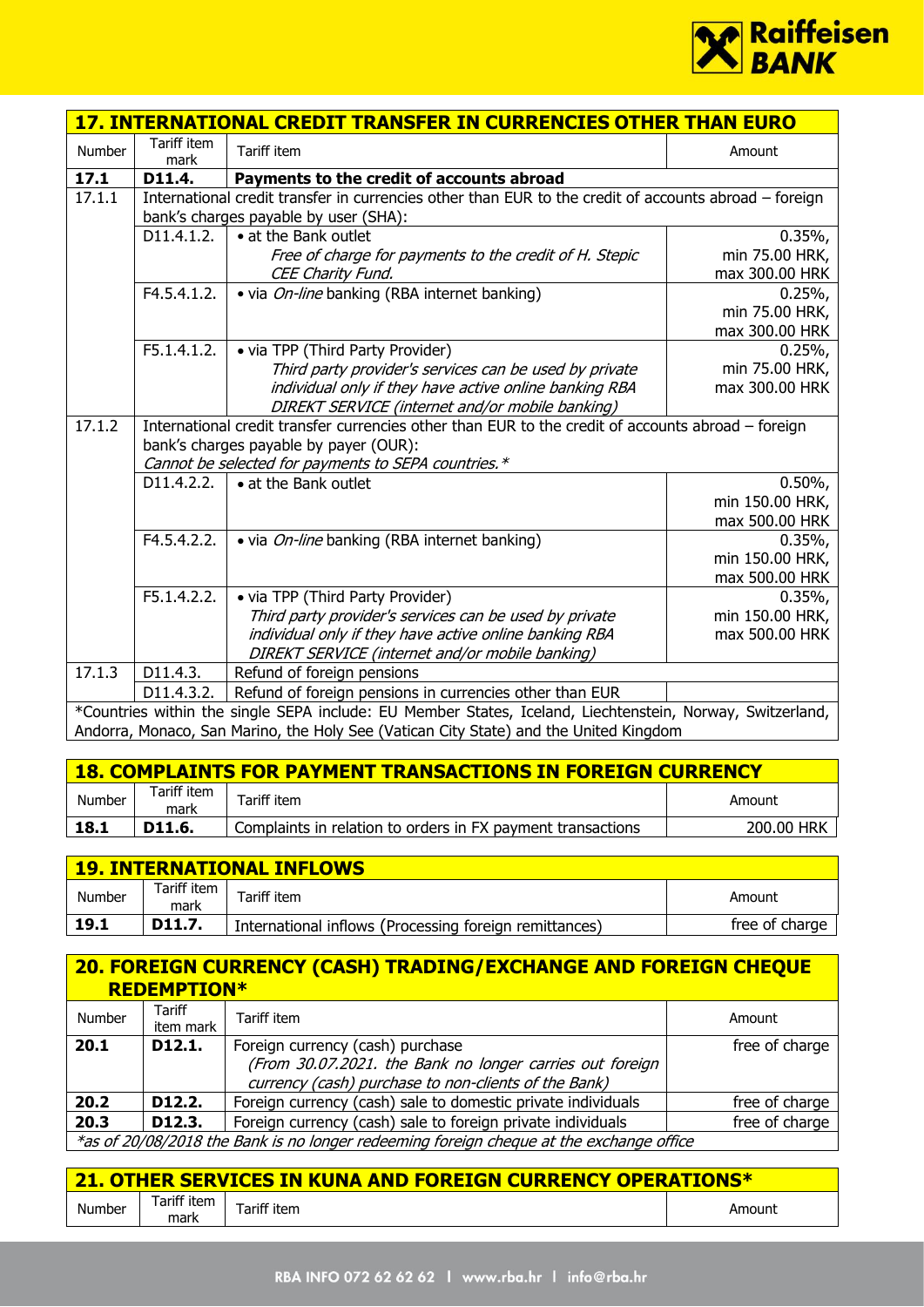

| 21.1             | D13.1.                 | Foreign cheque acceptance (incasso)<br>1.00%, min 20.00                                                                                                                                                                                                                                       |                                                                                                  |  |  |
|------------------|------------------------|-----------------------------------------------------------------------------------------------------------------------------------------------------------------------------------------------------------------------------------------------------------------------------------------------|--------------------------------------------------------------------------------------------------|--|--|
|                  |                        | (From 01.05.2020. Bank no longer accepts foreign cheque.)<br>HRK, max 250.00 HRK<br>per cheque                                                                                                                                                                                                |                                                                                                  |  |  |
| 21.2             | D13.4.                 | payment account card replacement (current account, foreign currency                                                                                                                                                                                                                           |                                                                                                  |  |  |
|                  |                        | account, kuna and foreign currency giro account, a vista savings account)                                                                                                                                                                                                                     |                                                                                                  |  |  |
| 21.2.1           | D13.4.1.               | payment account card replacement in case of loss/theft or<br>due to damage or first and/or last name change (if on behalf<br>of minors, free of charge)                                                                                                                                       | 20.00 HRK                                                                                        |  |  |
| 21.2.2           | D13.4.2.               | payment account card replacement in case of loss/theft,<br>including account blockade<br>(if on behalf of minors, free of charge)                                                                                                                                                             | 20.00 HRK                                                                                        |  |  |
| 21.2.3           | D13.4.3.               | payment account card replacement due to error or at the<br>Bank's request                                                                                                                                                                                                                     | free of charge                                                                                   |  |  |
| 21.3             | D13.5.                 | Kuna/foreign currency savings book replacement                                                                                                                                                                                                                                                |                                                                                                  |  |  |
| 21.3.1           | D13.5.1                | Savings book replacement in case of loss/theft or due to<br>damage or first and/or last name change<br>(if on behalf of minors, free of charge)                                                                                                                                               | 50.00 HRK                                                                                        |  |  |
| 21.3.2           | D13.5.2.               | Savings book replacement in case of loss/theft, including<br>account blockade                                                                                                                                                                                                                 | 50.00 HRK                                                                                        |  |  |
| 21.3.3           | D13.5.3.               | Savings book replacement due to error or at the Bank's<br>request                                                                                                                                                                                                                             | free of charge                                                                                   |  |  |
| 21.3.4           | D13.5.4.               | Regular replacement of fully completed savings book                                                                                                                                                                                                                                           | 50.00 HRK                                                                                        |  |  |
| 21.4             | D13.6.                 | Issuance of various certificates, verified certificates,<br>document photocopies or copies, etc.                                                                                                                                                                                              | 40.00 HRK per<br>certificate/verified<br>certificate/document<br>(VAT included in the<br>amount) |  |  |
| 21.5             | D13.7.                 | Printout of account turnover/inflow/account<br>balance/swift certificate in the outlet                                                                                                                                                                                                        | 5.00 HRK per page                                                                                |  |  |
| 21.6             | D13.8.                 | Faxing various documents at the client's request                                                                                                                                                                                                                                              |                                                                                                  |  |  |
| 21.6.1           | D13.8.1.               | Faxing various documents at the client's request within<br>the country                                                                                                                                                                                                                        | 6.25 HRK (VAT included in<br>the amount)                                                         |  |  |
| 21.6.2           | D13.8.2.               | Faxing various documents at the client's request abroad                                                                                                                                                                                                                                       | 12.50 HRK (VAT included<br>in the amount)                                                        |  |  |
| 21.7             | D13.9.                 | <b>Cancelation of preannounced cash disbursement</b><br>(cash disbursement of HRK 70.000.00 or EUR 10.000.00 and more, and<br>disbursements in other foreign currencies irrespectively of the amount, must be<br>announced at least 2 business days before the anticipated disbursement date) |                                                                                                  |  |  |
| 21.7.1           | D13.9.1.               | Cancelation of preannounced cash disbursement in the<br>amount of HRK 70,000.00 and more for kuna<br>disbursements                                                                                                                                                                            | 0.50% of the announced<br>amount                                                                 |  |  |
| 21.7.2           | D13.9.2.               | Cancelation of preannounced cash disbursement in the<br>amount of EUR 10,000.00 and more, or in the<br>countervalue of other currencies for FX disbursements                                                                                                                                  | 0.50% of the announced<br>amount, in kuna at the<br>middle RBA exchange rate                     |  |  |
| 21.8             | D13.10.                |                                                                                                                                                                                                                                                                                               |                                                                                                  |  |  |
|                  |                        | Coin handling fee (debited to the entire amount of cash                                                                                                                                                                                                                                       |                                                                                                  |  |  |
|                  |                        | deposit/withdrawal/exchange)<br>**the amount free of charge is defined per client and/or account per day<br>As of 22/03/2021 the Bank shall not replace banknotes into coins or coins into<br>banknotes of domestic money/foreign money.                                                      |                                                                                                  |  |  |
| 21.8.1           | D13.10.1.              | Coin processing for cash payments or buy out of valid FX<br>coins, in an amount exceeding the countervalue of EUR<br>20.00**<br>The Bank accepts coins in EUR. Minimum denomination<br>amount that Bank accepts is 1.00 EUR.                                                                  | 10.00%                                                                                           |  |  |
| 21.8.2<br>21.8.3 | D13.10.2.<br>D13.10.3. | Coin handling in cash withdrawal/sale of foreign currency<br>coins in the amount equivalent to more than EUR 20.00**<br>Coin handling in cash deposit in kuna coins in the amount                                                                                                             | 10.00%<br>2.50%                                                                                  |  |  |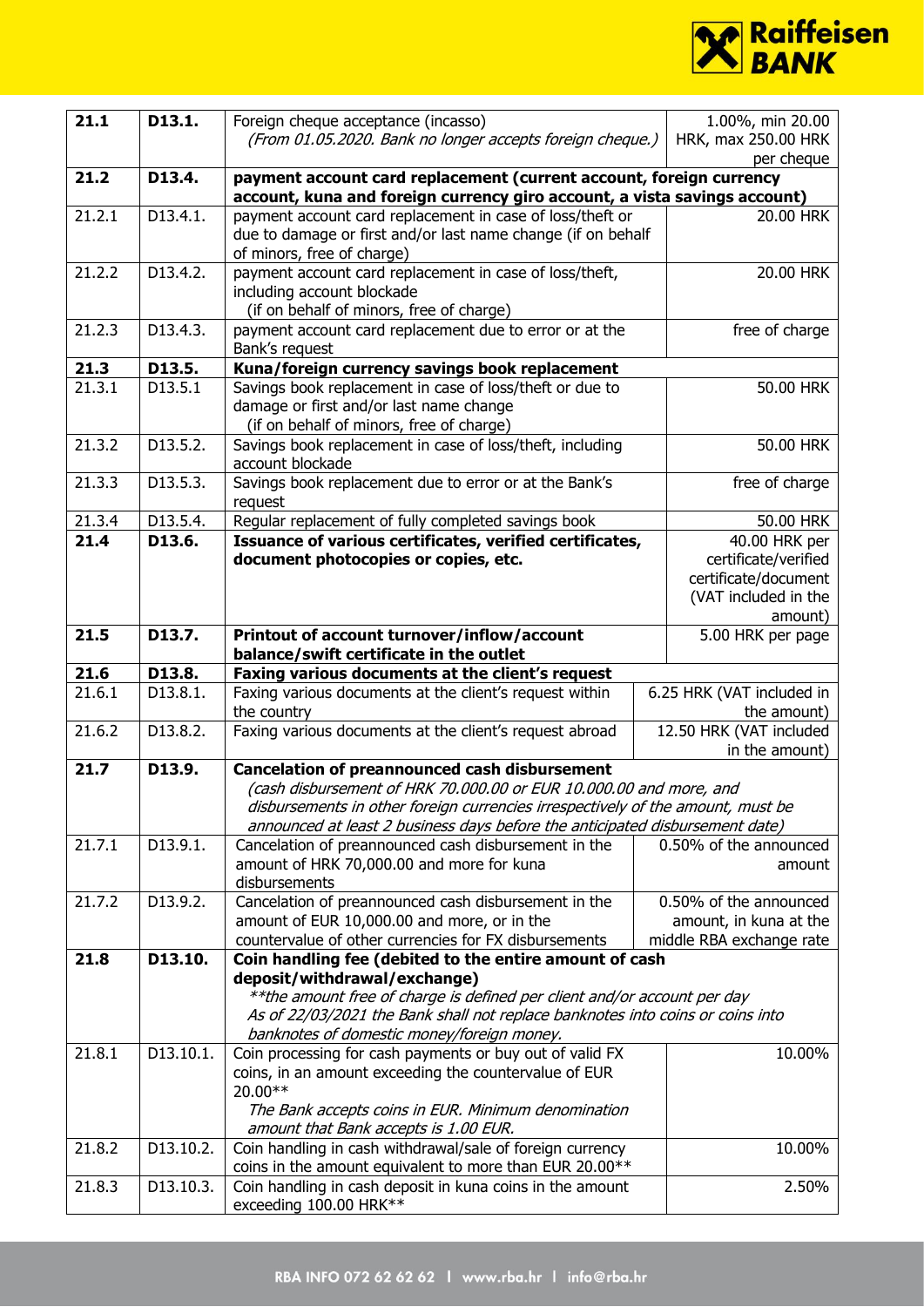

|        |                          | (free of charge for deposit into minor's savings accounts)                                                                                                                                                                               |                                   |
|--------|--------------------------|------------------------------------------------------------------------------------------------------------------------------------------------------------------------------------------------------------------------------------------|-----------------------------------|
| 21.8.4 | D <sub>13</sub> , 10, 4, | Coin handling in cash withdrawal in kuna coins in the amount<br>exceeding 100.00 HRK**<br>(free of charge for withdrawals from minor's savings<br>accounts)                                                                              | 2.50%                             |
| 21.9   | D13.11.                  | Cash disbursement of HRK 500.000.00 and more, or the<br>countervalue of the respective amount in a foreign currency,<br>with respect to an individual client and/or account in one day,<br>calculated at the Bank's middle exchange rate | 1.000.00 HRK                      |
| 21.10  | D13.12.                  | Execution of inheritance ruling                                                                                                                                                                                                          | free of charge                    |
| 21.11  | D13.13.                  | Account transfer fee                                                                                                                                                                                                                     | free of charge                    |
| 21.12  | D13.14.                  | Fee for cancelation of account transfer service                                                                                                                                                                                          | 50.00 HRK, one-off<br>per request |
| 21.13  | D13.15.                  | Sending notification on inability to close an account due to<br>unsettled liabilities, and after a placed account transfer<br>request                                                                                                    | free of charge                    |
| 21.14  | D13.16.                  | Sending notification on inability to execute requested actions<br>due to unsettled liabilities for facilitating cross-border<br>payment account opening                                                                                  | free of charge                    |
|        |                          | *as of 20/08/2018 the Bank no longer accepts banknotes for incasso                                                                                                                                                                       |                                   |

|               | <b>22. SAVINGS-DEPOSIT TRANSACTIONS</b> |                                                                                                                                                                                                                                                                                                           |                         |  |  |  |  |
|---------------|-----------------------------------------|-----------------------------------------------------------------------------------------------------------------------------------------------------------------------------------------------------------------------------------------------------------------------------------------------------------|-------------------------|--|--|--|--|
| <b>Number</b> | Tariff item<br>mark                     | Tariff item                                                                                                                                                                                                                                                                                               | Amount                  |  |  |  |  |
| 22.1          | D14.1.                                  | Termination of non-purpose term savings deposit contract ahead of first<br>maturity                                                                                                                                                                                                                       |                         |  |  |  |  |
| 22.1.1        | D14.1.1.                                | Termination of non-purpose term savings deposit contract<br>ahead of first maturity<br>• if rolling over less than 50% of the amount or withdrawing<br>total amount of terminated non-purpose term savings<br>deposit<br>• if rolling over at least 50% of terminated non-purpose term<br>savings deposit | 100.00 HRK<br>50.00 HRK |  |  |  |  |
| 22.2          | D14.2.                                  | Termination of non-purpose term savings deposit contract,<br>with an approved a vista interest                                                                                                                                                                                                            | free of charge          |  |  |  |  |
| 22.3          | D14.3.                                  | Termination of special-purpose guarantee term deposit<br>contract<br>(except for early termination of the guarantee deposit on<br>the mortgage loan repayment)                                                                                                                                            | free of charge          |  |  |  |  |

**23. SAFE DEPOSIT BOX** A safe deposit box can be rented for a minimum period of one year. The safe box rent fee is charged annually, in advance. The safe box rent fee depends on the safe box type and location (fee amount includes VAT). The list of retail outlets by categories is available on [www.rba.hr](http://www.rba.hr/) and at the Bank retail outlets. Number Tariff item mark Tariff item **Tariff item Tariff item** Amount **Retail Outlet Category 23.1 D15.1. Safe Deposit Box Category I II III**  $23.1.1$  D15.1.1. D15.2.1. D15.3.1. Sef A (10.000 cm3) | HRK 545.00 | HRK 450.00 | HRK 300.00 23.1.2 D15.1.2. D15.2.2. D15.3.2. Sef B (10.000-20.000 cm3) HRK 815.00 HRK 600.00 HRK 455.00 23.1.3 D15.1.3. D15.2.3. D15.3.3. Sef C (20.000-40.000 cm3) | HRK 1,070.00 | HRK 865.00 | HRK 600.00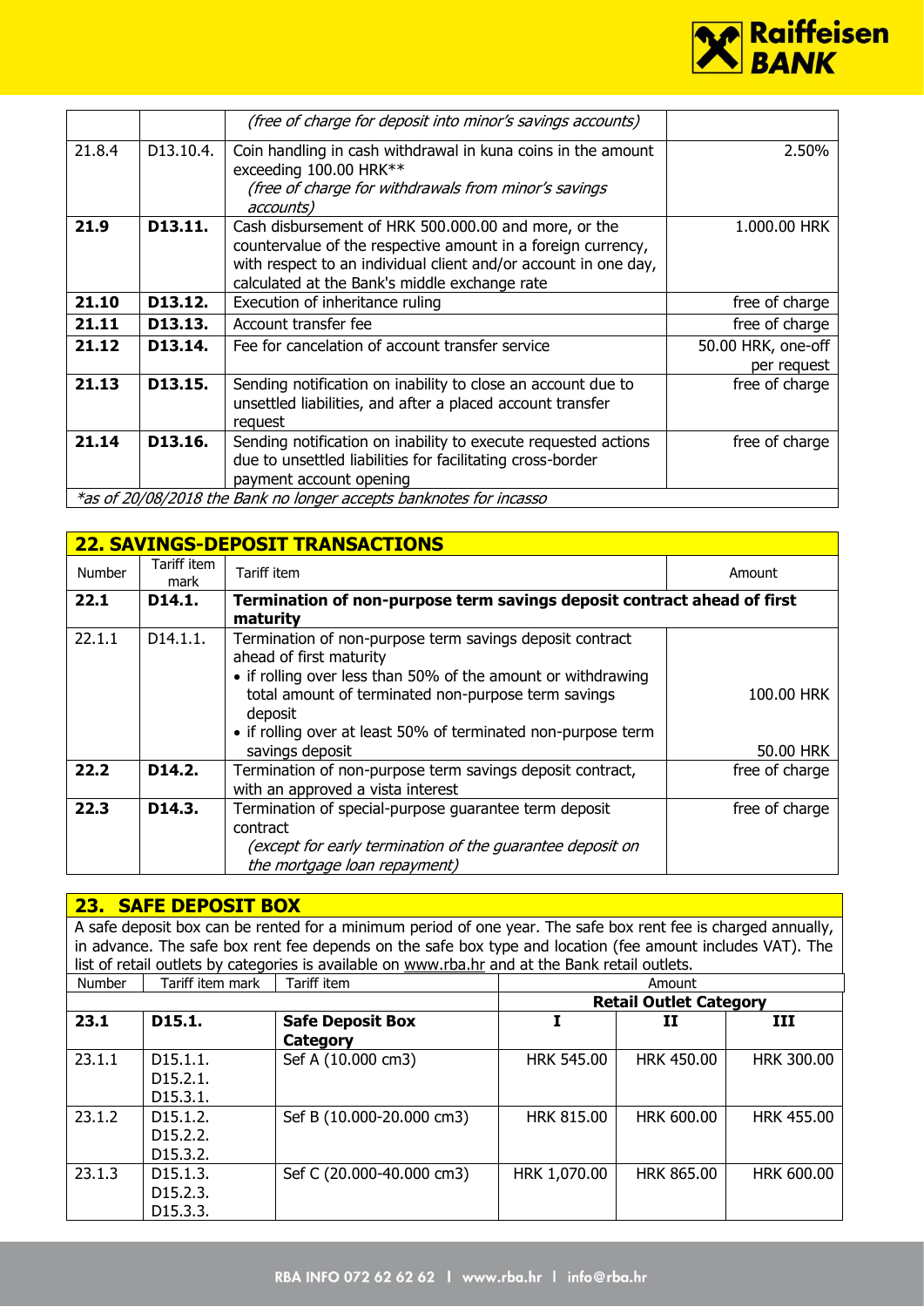

| 23.1.4 | D <sub>15</sub> .1.4.<br>D <sub>15</sub> , 2, 4,<br>D15.3.4. | Sef D (100.000-140.000 cm3)                                                 | HRK 2,100.00 | <b>HRK</b><br>1,700.00 | HRK 1,250.00                    |
|--------|--------------------------------------------------------------|-----------------------------------------------------------------------------|--------------|------------------------|---------------------------------|
| 23.2   | D15.4.                                                       | Boxes for savings books                                                     |              |                        | 180.00 HRK                      |
|        |                                                              |                                                                             |              |                        | (VAT included in the<br>amount) |
| 23.3   | D15.5.                                                       | Lost key fee                                                                |              |                        |                                 |
| 23.3.1 | D <sub>15</sub> .5.1.                                        | Lost key fee for safe deposit box                                           |              |                        | 125.00 HRK and                  |
|        |                                                              |                                                                             |              |                        | actual cost (VAT                |
|        |                                                              |                                                                             |              |                        | included in the                 |
|        |                                                              |                                                                             |              |                        | amount)                         |
| 23.3.2 | D <sub>15</sub> .5.2.                                        | Lost key fee for savings book boxes                                         |              |                        | 125.00 HRK and                  |
|        |                                                              |                                                                             |              |                        | actual cost (VAT                |
|        |                                                              |                                                                             |              |                        | included in the                 |
|        |                                                              |                                                                             |              |                        | amount)                         |
| 23.4   | D15.6.                                                       | Reminders to renters of safe deposit box/savings book box                   |              |                        |                                 |
| 23.4.1 | D <sub>15</sub> .6.1.                                        | Notice (renters of safe deposit box/savings book box)                       |              |                        | free of charge                  |
| 23.4.2 | D <sub>15</sub> .6.2.                                        | Reminder (renters of safe deposit box/savings book<br>box)                  |              |                        | free of charge                  |
| 23.4.3 | D15.6.3.                                                     | Reminder prior to lawsuit (renters of safe deposit<br>box/savings book box) |              |                        | free of charge                  |

| <b>24. BANK INTERNAL DEPOTS</b> |                       |                                                         |                |  |  |  |
|---------------------------------|-----------------------|---------------------------------------------------------|----------------|--|--|--|
| <b>Number</b>                   | Tariff item mark      | Tariff item                                             | Amount         |  |  |  |
| 24.1                            | D <sub>16.1</sub>     | <b>Open Bank internal depots</b>                        |                |  |  |  |
| 24.1.1                          | D16.1.1.              | Open Bank internal depots safekeeping                   | free of charge |  |  |  |
| 24.1.2                          | D <sub>16</sub> .1.2. | Open Bank internal depots safekeeping and<br>management | free of charge |  |  |  |

## **RBA DIREKT SERVICES**

|         |                  | 1. ON-LINE BANKING (RBA internet banking)                                      |                   |
|---------|------------------|--------------------------------------------------------------------------------|-------------------|
| Number  | Tariff item mark | <b>Tariff item</b>                                                             | Amount            |
| 1.1     | F4.4.            | On-line banking (RBA internet banking)                                         |                   |
|         |                  | using CAP card reader or Token authentication device.                          |                   |
| 1.1.1   | F4.4.1.          | On-line banking (RBA internet banking) service admission fee                   |                   |
| 1.1.1.1 | F4.4.1.1.        | Admission fee for arranging On-line banking (RBA<br>internet banking)          | 30.00 HRK one-off |
|         |                  |                                                                                |                   |
|         |                  | For users of FlexiPLUS packages, Premium packages                              |                   |
|         |                  | and MAIN ACCOUNT and SPECIAL MAIN ACCOUNT<br>package users, no fee is charged. |                   |
|         |                  | In the promotional period to 30/06/2022 no entry fee                           |                   |
|         |                  | will be charged to main and additional users of personal                       |                   |
|         |                  | and business RBA credit cards, RBA loan users, RBA                             |                   |
|         |                  | term savings deposit users, RBA a vista savings account                        |                   |
|         |                  | users neither RBA debit card users, who do not hold a                          |                   |
|         |                  | current or an FCY account, or a HRK/FCY giro account.                          |                   |
| 1.1.2.  | F4.4.2.          | <b>Service Fee</b>                                                             |                   |
| 1.1.2.1 | F4.4.2.1.        | Service monthly fee for <i>On-line</i> banking (RBA internet                   | 9.00 HRK          |
|         |                  | banking)                                                                       | per month         |
|         |                  | In case of using to different devices, the fee is                              |                   |
|         |                  | charged doubly, except to holders of the FlexiPLUS                             |                   |
|         |                  | package, Premium package as well as holders of the                             |                   |
|         |                  | MAIN ACCOUNT and the SPECIAL MAIN ACCOUNT                                      |                   |
|         |                  | package, for which the fee is not charged.                                     |                   |
|         |                  | In the promotional period to 30/06/2022 no monthly                             |                   |
|         |                  | fee will be charged to main and additional users of                            |                   |
|         |                  | personal and business RBA credit cards, RBA loan                               |                   |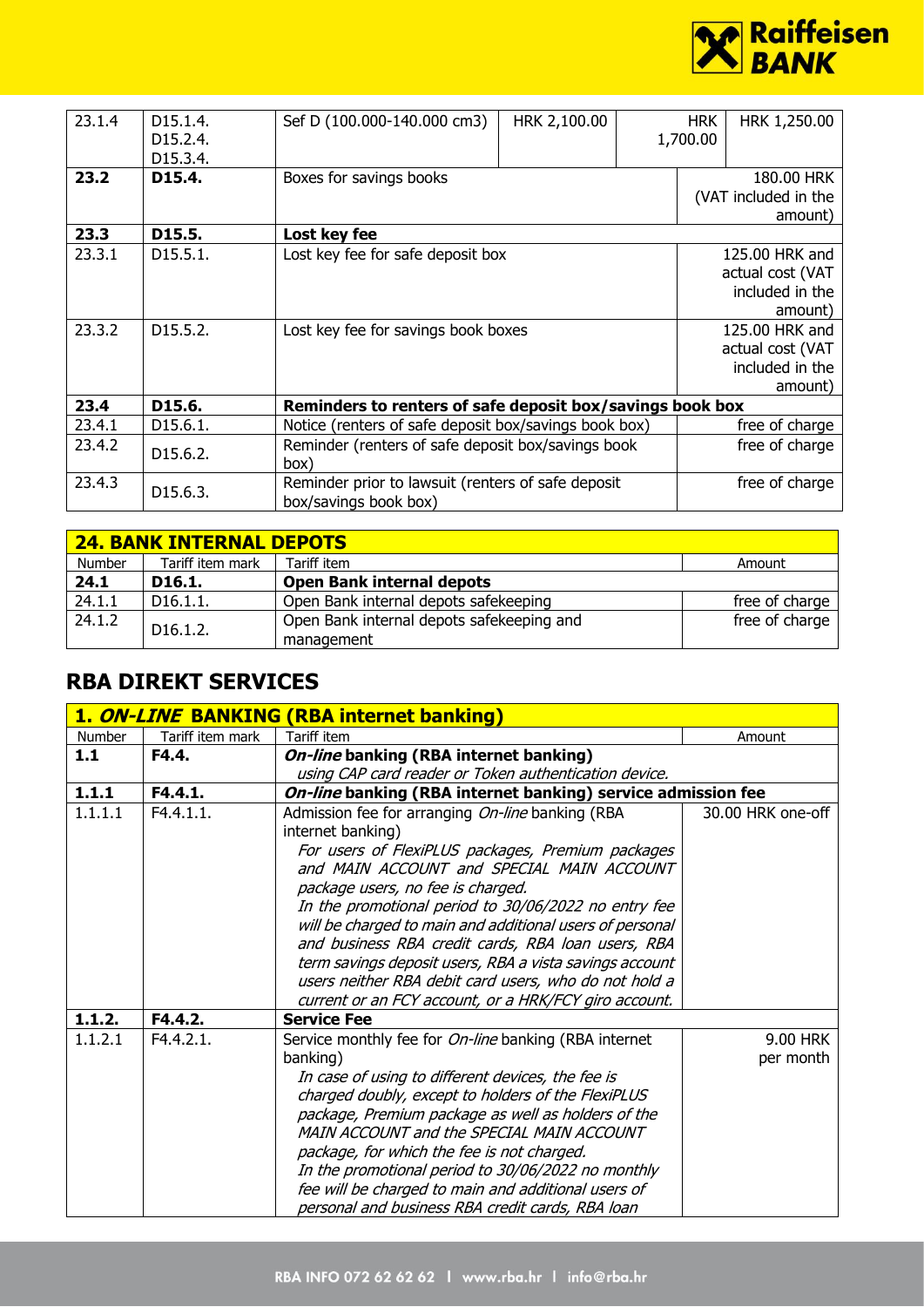

|         |           | users, RBA term savings deposit users, RBA a vista<br>savings account users neither RBA debit card users,<br>who do not hold a current or an FCY account, or a<br>HRK/FCY giro account. |                  |
|---------|-----------|-----------------------------------------------------------------------------------------------------------------------------------------------------------------------------------------|------------------|
| 1.1.2.2 | F4.4.2.2. | eRačun service usage fee                                                                                                                                                                | free of charge   |
| 1.1.3   | F4.4.3.   | <b>Issuance of receipt of executed payment</b>                                                                                                                                          |                  |
| 1.1.3.1 | F4.4.3.1. | Issuance of receipt of executed payment – sending by<br>mail                                                                                                                            | 5.00 HRK/receipt |
| 1.1.3.2 | F4.4.3.2. | Issuance of receipt of executed payment - sending by<br>fax                                                                                                                             | 5.00 HRK/receipt |
| 1.1.3.3 | F4.4.3.3. | Issuance of receipt of executed payment – sending by<br>post                                                                                                                            | 5.00 HRK/receipt |

|               | 2. ON-LINE BANKING (RBA mobile banking) |                                                                                                                                                                                                                                                                                                                                                                                                                                                                                                                                                                  |                        |  |  |  |
|---------------|-----------------------------------------|------------------------------------------------------------------------------------------------------------------------------------------------------------------------------------------------------------------------------------------------------------------------------------------------------------------------------------------------------------------------------------------------------------------------------------------------------------------------------------------------------------------------------------------------------------------|------------------------|--|--|--|
| <b>Number</b> | Tariff item mark                        | Tariff item                                                                                                                                                                                                                                                                                                                                                                                                                                                                                                                                                      | Amount                 |  |  |  |
| 2.1           |                                         | On-line banking (RBA mobile banking)                                                                                                                                                                                                                                                                                                                                                                                                                                                                                                                             |                        |  |  |  |
|               | F4.3.5.                                 | with On-line banking (RBA mobile banking), access to RBA internet banking is<br>enabled without paying the entrance fee and monthly fee for using On-line<br>banking (RBA internet banking)                                                                                                                                                                                                                                                                                                                                                                      |                        |  |  |  |
| 2.1.1         | F4.3.5.1.                               | Admission fee for arranging On-line banking (RBA<br>mobile banking)                                                                                                                                                                                                                                                                                                                                                                                                                                                                                              | free of charge         |  |  |  |
| 2.1.2         | F4.3.5.2.                               | Monthly fee for <i>On-line</i> banking (RBA mobile banking)<br>For users of FlexiPLUS packages, Premium packages<br>and BASIC ACCOUNT and SPECIAL BASIC ACCOUNT<br>package users, no fee is charged.<br>In the promotional period to 30/06/2022 no monthly<br>fee will be charged to main and additional users of<br>personal and business RBA credit cards, RBA loan<br>users, RBA term savings deposit users, RBA a vista<br>savings account users neither RBA debit card users,<br>who do not hold a current or an FCY account, or a<br>HRK/FCY giro account. | 11.00 HRK<br>per month |  |  |  |

| <b>3. RBA mDIREKT (SMS banking)</b> |                  |                                                                                                                                                                                                                                                                                                                                                                               |                                    |  |  |
|-------------------------------------|------------------|-------------------------------------------------------------------------------------------------------------------------------------------------------------------------------------------------------------------------------------------------------------------------------------------------------------------------------------------------------------------------------|------------------------------------|--|--|
| <b>Number</b>                       | Tariff item mark | Tariff item                                                                                                                                                                                                                                                                                                                                                                   | Amount                             |  |  |
| 3.1                                 | F4.3.1.          | <b>mDIREKT Account balance</b>                                                                                                                                                                                                                                                                                                                                                |                                    |  |  |
| 3.1.1                               | F4.3.1.1.        | Admission fee for arranging mDIREKT Account balance<br>service                                                                                                                                                                                                                                                                                                                | free of charge                     |  |  |
| 3.1.2                               | F4.3.1.2.        | Monthly fee for mDIREKT Account balance service<br>The FlexiIDEAL, FlexiLINK, FlexiFIT, FlexiGOLD,<br>FlexiPREMIUM, FlexiPREMIUM PLUS, PremiumGOLD<br>and PremiumPLATINUM package holders do not pay<br>the fee.                                                                                                                                                              | 5.00 HRK monthly<br>per GSM number |  |  |
| 3.2                                 | F4.3.4.          | <b>mDIREKT Credit cards</b>                                                                                                                                                                                                                                                                                                                                                   |                                    |  |  |
| 3.2.1                               | F4.3.4.1.        | Admission fee for arranging mDIREKT Credit cards<br>rvice                                                                                                                                                                                                                                                                                                                     | free of charge                     |  |  |
| 3.2.2                               | F4.3.4.2.        | Monthly fee for mDIREKT Credit cards service<br>The FlexiSENIOR, FlexiIDEAL, FlexiLINK, FlexiFIT,<br>FlexiSTUDENT, FlexiGOLD, FlexiSPECIJAL,<br>FlexiSPECIJAL PLUS, FlexiPREMIUM, FlexiPREMIUM<br>PLUS, PremiumGOLD and PremiumPLATINUM package<br>holders and credit cardholders who have Visa Gold<br>PLUS and Visa Platinum PLUS contracted service do<br>not pay the fee. | 3.00 HRK per credit<br>card        |  |  |

| <b>4. SERVICE CANCELLATION</b> |                     |             |        |
|--------------------------------|---------------------|-------------|--------|
| Number                         | Tariff item<br>mark | Tariff item | Amount |
|                                |                     |             |        |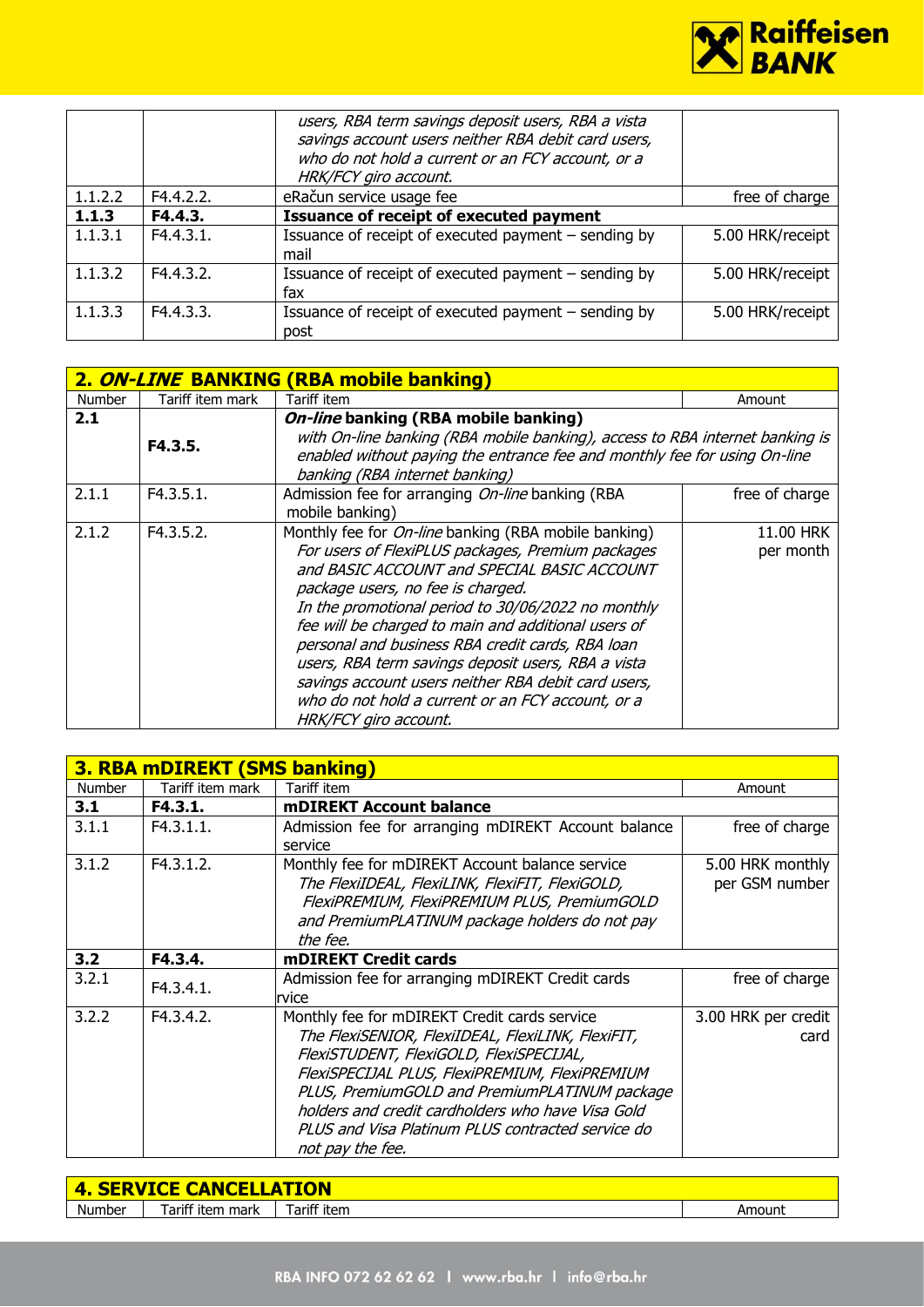

| 4.1 | F4.6.1. | Service cancellation by user without return of device     | free of charge |
|-----|---------|-----------------------------------------------------------|----------------|
| 4.2 | F4.6.2. | Service cancellation by the Bank without return of device | free of charge |
| 4.3 | F4.6.3. | Service blockage at the Bank's request                    | free of charge |

|        | <b>5. DEVICE FEES</b> |                                                           |                    |  |  |
|--------|-----------------------|-----------------------------------------------------------|--------------------|--|--|
| Number | Tariff item mark      | Tariff item                                               | Amount             |  |  |
| 5.1    | F4.7.1.               | Issuance of additional or new device due to loss/theft or | 120.00 HRK one-off |  |  |
|        |                       | damage caused by user - takeover at RBA outlet            |                    |  |  |
| 5.2    | F4.7.2.               | Issuance of additional or new device due to loss/theft or | 150.00 HRK one-off |  |  |
|        |                       | damage caused by user $-$ delivery to home address        |                    |  |  |
| 5.3    | F4.7.3.               | Issuance of mToken                                        | free of charge     |  |  |
| 5.4    | F4.7.4.               | Reissuance of mToken due to loss of PIN or loss/theft of  | free of charge     |  |  |
|        |                       | mobile phone or locking of mToken                         |                    |  |  |
| 5.5    | F4.7.5.               | Replacement of device due to error or at the Bank's       | free of charge     |  |  |
|        |                       | request                                                   |                    |  |  |
| 5.6    | F4.7.6.               | First issuance of card reader                             | 100.00 HRK one-off |  |  |
|        |                       | Holders of the SPECIAL MAIN ACCOUNT package are           |                    |  |  |
|        |                       | not charged the fee for first issuance of CAP card        |                    |  |  |
|        |                       | reader.                                                   |                    |  |  |

| <b>6. RBA eBROKER</b> |                  |                                                                                                                                                                                                                                                    |                |  |
|-----------------------|------------------|----------------------------------------------------------------------------------------------------------------------------------------------------------------------------------------------------------------------------------------------------|----------------|--|
| Number                | Tariff item mark | Tariff item                                                                                                                                                                                                                                        | Amount         |  |
| 6.1                   | F4.8.1.          | Admission fee for arranging eBroker service                                                                                                                                                                                                        | free of charge |  |
| $6.2$                 | F4.8.2.          | Monthly fee for eBroker service<br>Users of FlexiFIT, FlexiSTART, FlexiSTUDENT, FlexiSENIOR,<br>FlexiSPECIJAL, FLexiSPECIJAL PLUS, FlexiPREMIUM, FlexiGOLD,<br>FlexiLINK, FlexiIDEAL, FlexiPREMIUM PLUS and Premium<br>package do not pay the fee. | 10.00 HRK      |  |

| <b>7. RAICONNECT</b>                                                                                   |                  |                                                |                |  |
|--------------------------------------------------------------------------------------------------------|------------------|------------------------------------------------|----------------|--|
| <b>Number</b>                                                                                          | Tafiff item mark | Tariff item                                    | Amount         |  |
| 7.1                                                                                                    | F6.1.            | Admission fee for arranging RaiConnect service | free of charge |  |
| 7.2                                                                                                    | F6.2.            | Monthly fee for RaiConnect service             | free of charge |  |
| *a precondition for arrangement of the service RaiConnect is a previous arrangement of Premium package |                  |                                                |                |  |

# **INVESTMENT ADVISORY**

| <b>INVESTMENT ADVISORY</b> |                     |                                                                  |                |  |
|----------------------------|---------------------|------------------------------------------------------------------|----------------|--|
| Number                     | Tariff item<br>mark | Tariff item                                                      | Amount         |  |
| 1.1                        | F7.1.               | Investment advisory service for Premium banking<br>customers     | free of charge |  |
| 1.2                        | F7.2.               | Investment advisory service for FWR Private banking<br>customers | free of charge |  |

# **CARD TRANSACTION**

| <b>1. ISSUANCE OF DEBIT CARDS</b> |                  |                                                                                                                                                                                                     |                                   |  |
|-----------------------------------|------------------|-----------------------------------------------------------------------------------------------------------------------------------------------------------------------------------------------------|-----------------------------------|--|
| Number                            | Tariff item mark | Tariff item                                                                                                                                                                                         | Amount                            |  |
| $1.1$                             | F2.1.            | Debit card under current account                                                                                                                                                                    |                                   |  |
| 1.1.1                             | F2.1.1.          | <b>Current account debit card issuance</b>                                                                                                                                                          |                                   |  |
| 1.1.1.1                           | F2.1.1.1.        | Primary current account debit card issuance<br>Holders of the FlexiPLUS package, Premium package<br>as well as holders of the MAIN ACCOUNT and the<br>SPECIAL MAIN ACCOUNT packages are not charged | 25.00 HRK<br>(for first issuance) |  |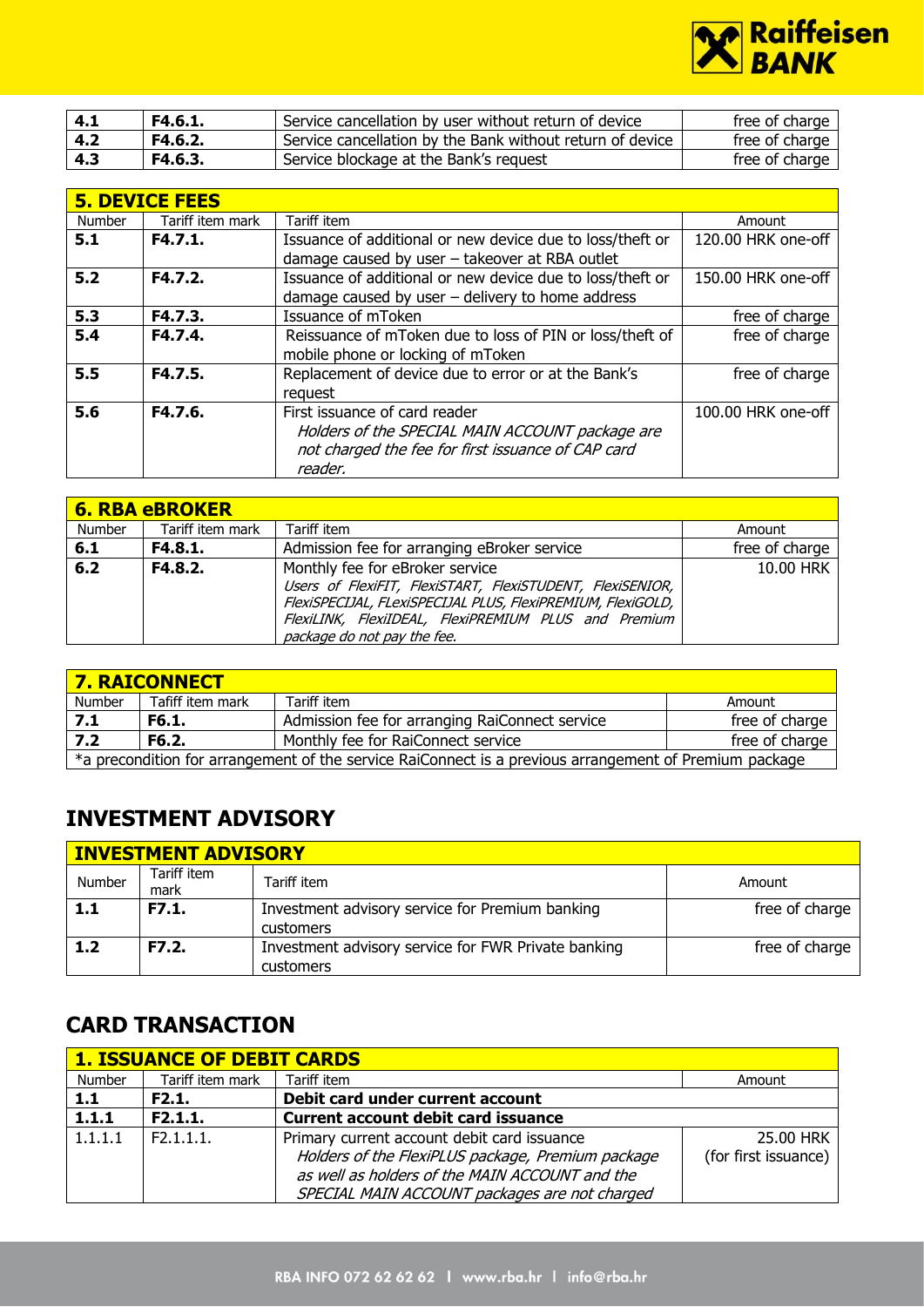

|            |           | the fee for the first issuance of the primary account   |                      |
|------------|-----------|---------------------------------------------------------|----------------------|
|            |           | card.                                                   |                      |
| 1.1.1.2    | F2.1.1.2. | Additional current account debit card issuance to a     | 25.00 HRK            |
|            |           | person authorized under the account                     | (for first issuance) |
|            |           | The FlexiIDEAL, FlexiLINK, FlexiSTART, FlexiFIT,        |                      |
|            |           | FlexiGOLD, FlexiPREMIUM, FlexiPREMIUM PLUS,             |                      |
|            |           | FlexiSPECIJAL, Flexi SPECIJAL PLUS, PremiumSILVER,      |                      |
|            |           | PremiumGOLD and PremiumPLATINUM package                 |                      |
|            |           | holders do not pay the fee for account card issuance.   |                      |
| 1.1.1.3    | F2.1.1.3. | Second main or second additional current account debit  | 50.00 HRK one-off    |
|            |           | card issuance                                           |                      |
| 1.1.2      | F2.1.1.4. | Annual fee for current account debit cards              | free of charge       |
| 1.1.3      | F2.1.1.5. | Closing of current account debit card                   | free of charge       |
| 1.1.4      | F2.1.1.6. | Instant issuing of current account debit card           | 20.00 HRK one-off    |
| $1.2$      | F2.2.     | Debit card under foreign currency account               |                      |
| 1.2.1      | F2.2.1.   | Issuance of debit card under foreign currency account   |                      |
|            |           |                                                         |                      |
| 1.2.1.1    | F2.2.1.1. | Main foreign currency account debit card issuance       | 25.00 HRK            |
|            |           | The fee is not charged for the first issuance of the    | (for first issuance) |
|            |           | primary card to users of the FlexiSTART, FlexiFIT,      |                      |
|            |           | FlexiPREMIUM PLUS, FlexiSPECIJAL, FlexiSPECIJAL         |                      |
|            |           | PLUS, PremiumSILVER, PremiumGOLD and                    |                      |
|            |           | PremiumPLATINUM packages.                               |                      |
| 1, 2, 1, 2 | F2.2.1.2. | Additional foreign currency account card issuance to a  | 25.00 HRK            |
|            |           | person authorized under the account                     | (for first issuance) |
|            |           | Users FlexiSTART, FlexiFIT, FlexiPREMIUM PLUS,          |                      |
|            |           | FlexiSPECIJAL, FlexiSPECIJAL PLUS, PremiumSILVER,       |                      |
|            |           | PremiumGOLD and PremiumPLATINUM packages do             |                      |
|            |           | not pay the issuance fee for additional authorized user |                      |
|            |           | debit card.                                             |                      |
| 1.2.1.3    | F2.2.1.3. | Second main or second additional foreign currency       | 50.00 HRK one-off    |

| <b>2. CASH WITHDRAWAL WITH DEBIT CARD</b> |                  |                                                                              |                |
|-------------------------------------------|------------------|------------------------------------------------------------------------------|----------------|
| Number                                    | Tariff item mark | Tariff item                                                                  | Amount         |
| 2.1                                       | F2.1.            | Debit card under current account                                             |                |
| 2.1.1                                     | F2.1.7.          | Cash withdrawal with current account debit card                              |                |
|                                           |                  | (Cash withdrawals):                                                          |                |
|                                           |                  | (maximum daily cash withdrawal limit at ATMs and EFT POS devices in the      |                |
|                                           |                  | country and abroad is HRK 10,000.00)                                         |                |
| 2.1.1.1                                   | F2.1.7.1.        | Cash withdrawal with current account debit card at the                       | free of charge |
|                                           |                  | Bank's ATMs                                                                  |                |
| 2.1.1.2                                   | F2.1.7.2.        | Cash withdrawal with current account debit card at                           | 1.50%,         |
|                                           |                  | other banks' ATMs within the country                                         | min 25.00 HRK  |
| 2.1.1.3                                   | F2.1.7.3.        | Cash withdrawal with current account debit card at                           | 1.50%,         |
|                                           |                  | ATMs abroad                                                                  | min 25.00 HRK  |
| 2.1.1.4                                   | F2.1.7.4.        | Cash withdrawal with current account debit card at                           | not applicable |
|                                           |                  | other banks' EFT POS in the country and Croatian Post                        |                |
| 2.1.1.5                                   | F2.1.7.5.        | Cash withdrawal with current account debit card at EFT                       | $1.50\%$ ,     |
|                                           |                  | POS abroad                                                                   | min 25.00 HRK  |
| 2.1.1.6                                   | F2.1.7.6.        | Cash withdrawal with current account debit card at the                       | $1.50\%$ ,     |
|                                           |                  | Bank's EFT POS                                                               | min 25.00 HRK  |
| 2.2                                       | F2.2.            | Foreign currency account debit card                                          |                |
| 2.2.1                                     | F2.2.7.          | Cash withdrawal with foreign currency account debit card                     |                |
|                                           |                  | (Cash withdrawals):                                                          |                |
|                                           |                  | (maximum daily cash withdrawal limit at ATMs and EFT POS devices in the      |                |
|                                           |                  | country and abroad is HRK 10,000.00 or the countervalue of a currency in the |                |
|                                           |                  | FX Account)                                                                  |                |
| 2.2.1.1                                   | F2.2.7.1.        | Cash withdrawals with foreign currency account debit card at the Bank's ATMs |                |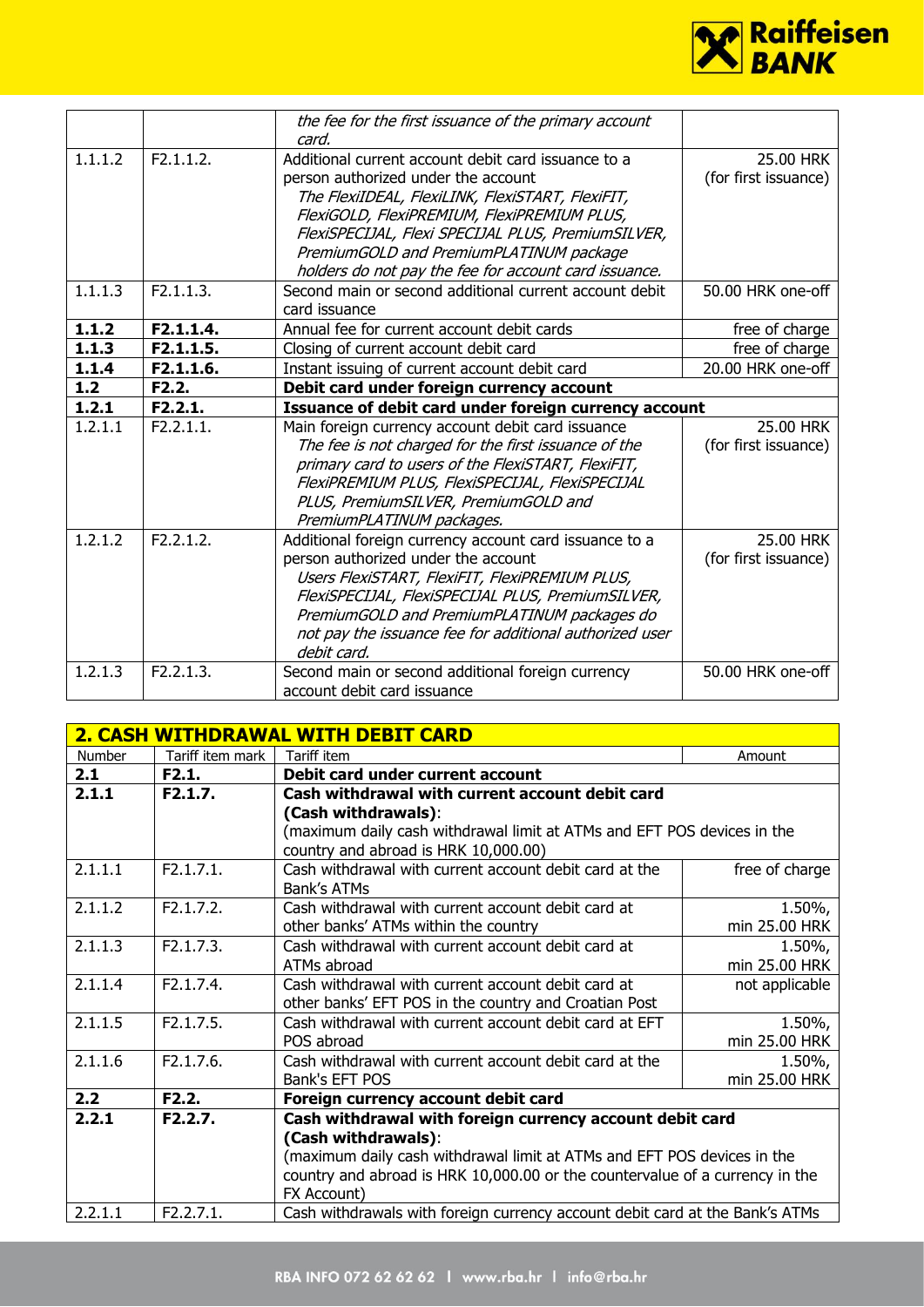

| 2.2.1.1  | F2.2.7.1.1. | Cash withdrawals with foreign currency account debit<br>card at the Bank's ATMs - EUR card in EUR                                          | free of charge                |
|----------|-------------|--------------------------------------------------------------------------------------------------------------------------------------------|-------------------------------|
| 2.2.1.2  | F2.2.7.1.2. | Cash withdrawals with foreign currency account debit<br>card at the Bank's ATMs - USD card in USD                                          | free of charge                |
| 2.2.1.3  | F2.2.7.2.   | Cash withdrawals with foreign currency account debit card at other banks'<br>ATMs within the country                                       |                               |
| 2.2.1.4  | F2.2.7.2.1. | Cash withdrawals with foreign currency account debit<br>card at other banks' ATMs within the country - EUR card<br>in EUR                  | 1.50%,<br>min 3.30 EUR        |
| 2.2.1.5  | F2.2.7.2.2. | Cash withdrawals with foreign currency account debit<br>card at other banks' ATMs within the country - USD card<br>in USD                  | 1.50%,<br>min 3.80 USD        |
| 2.2.1.6  | F2.2.7.3.   | Cash withdrawals with foreign currency account debit card at ATMs abroad                                                                   |                               |
| 2.2.1.7  | F2.2.7.3.1. | Cash withdrawals with foreign currency account debit<br>card at ATMs abroad - EUR card in EUR                                              | 1.50%,<br>min 3.30 EUR        |
| 2.2.1.8  | F2.2.7.3.2. | Cash withdrawals with foreign currency account debit<br>card at ATMs abroad - USD card in USD                                              | 1.50%,<br>min 3.80 USD        |
| 2.2.1.9  | F2.2.7.4.   | Cash withdrawals with foreign currency account debit card at the Banks EFT<br><b>POS</b>                                                   |                               |
| 2.2.1.10 | F2.2.7.4.1. | Cash withdrawals with foreign currency account debit<br>card at the Banks EFT POS - EUR card in EUR                                        | not applicable                |
| 2.2.1.11 | F2.2.7.4.2. | Cash withdrawals with foreign currency account debit<br>card at the Banks EFT POS - USD card in USD                                        | not applicable                |
| 2.2.1.12 | F2.2.7.5.   | Cash withdrawals with foreign currency account debit card at other banks' EFT<br>POS in the country and Croatian Post                      |                               |
| 2.2.1.13 | F2.2.7.5.1. | Cash withdrawals with foreign currency account debit<br>card at other banks' EFT POS in the country and<br>Croatian Post - EUR card in EUR | 1.50%,<br>min 3.30 EUR        |
| 2.2.1.14 | F2.2.7.5.2. | Cash withdrawals with foreign currency account debit<br>card at other banks' EFT POS in the country and<br>Croatian Post - USD card in USD | 1.50%,<br>min 3.80 USD        |
| 2.2.1.15 | F2.2.7.6.   | Cash withdrawals with foreign currency account debit card at EFT POS abroad                                                                |                               |
| 2.2.1.16 | F2.2.7.6.1. | Cash withdrawals with foreign currency account debit<br>card at EFT POS abroad - EUR card in EUR                                           | 1.50%, min 3.30<br><b>EUR</b> |
| 2.2.1.17 | F2.2.7.6.2. | Cash withdrawals with foreign currency account debit<br>card at EFT POS abroad - USD card in USD                                           | 1.50%, min 3.80<br><b>USD</b> |

| <b>3. PAYMENT WITH DEBIT CARDS</b> |                  |                                                                                 |                |  |
|------------------------------------|------------------|---------------------------------------------------------------------------------|----------------|--|
| <b>Number</b>                      | Tariff item mark | Tariff item                                                                     | Amount         |  |
| 3.1                                | F2.1.            | Debit card under current account                                                |                |  |
| 3.1.1                              | F2.1.8.          | Payment with current account debit card at EFT POS in<br>the country and abroad | free of charge |  |
| 3.1.2                              | F2.1.9.          | Payment with current account debit card at the Bank's<br>EFT POS                | free of charge |  |
| 3.2                                | F2.2.            | Debit card under foreign currency account                                       |                |  |
| 3.2.1                              | F2.2.8.          | Payment with foreign currency account debit card at EFT POS                     |                |  |
| 3.2.1.1                            | F2.2.8.1.        | Payment with foreign currency account debit card at EFT POS in the              |                |  |
|                                    |                  | country and abroad                                                              |                |  |
| 3.2.1.2                            | F2.2.8.1.1.      | Payment with foreign currency account debit card at                             | free of charge |  |
|                                    |                  | EFT POS in the country and abroad - EUR card in EUR                             |                |  |
| 3.2.1.3                            | F2.2.8.1.2.      | Payment with foreign currency account debit card at                             | free of charge |  |
|                                    |                  | EFT POS in the country and abroad - USD card in USD                             |                |  |
| 3.2.1.4                            | F2.2.8.2.        | Payment with foreign currency account debit card at the Bank's EFT POS          |                |  |
| 3.2.1.6                            | F2.2.8.2.1.      | Payment with foreign currency account debit card at the                         | free of charge |  |
|                                    |                  | Bank's EFT POS - EUR card in EUR                                                |                |  |
| 3.2.1.7                            | F2.2.8.2.2.      | Payment with foreign currency account debit card at the                         | free of charge |  |
|                                    |                  | Bank's EFT POS - USD card in USD                                                |                |  |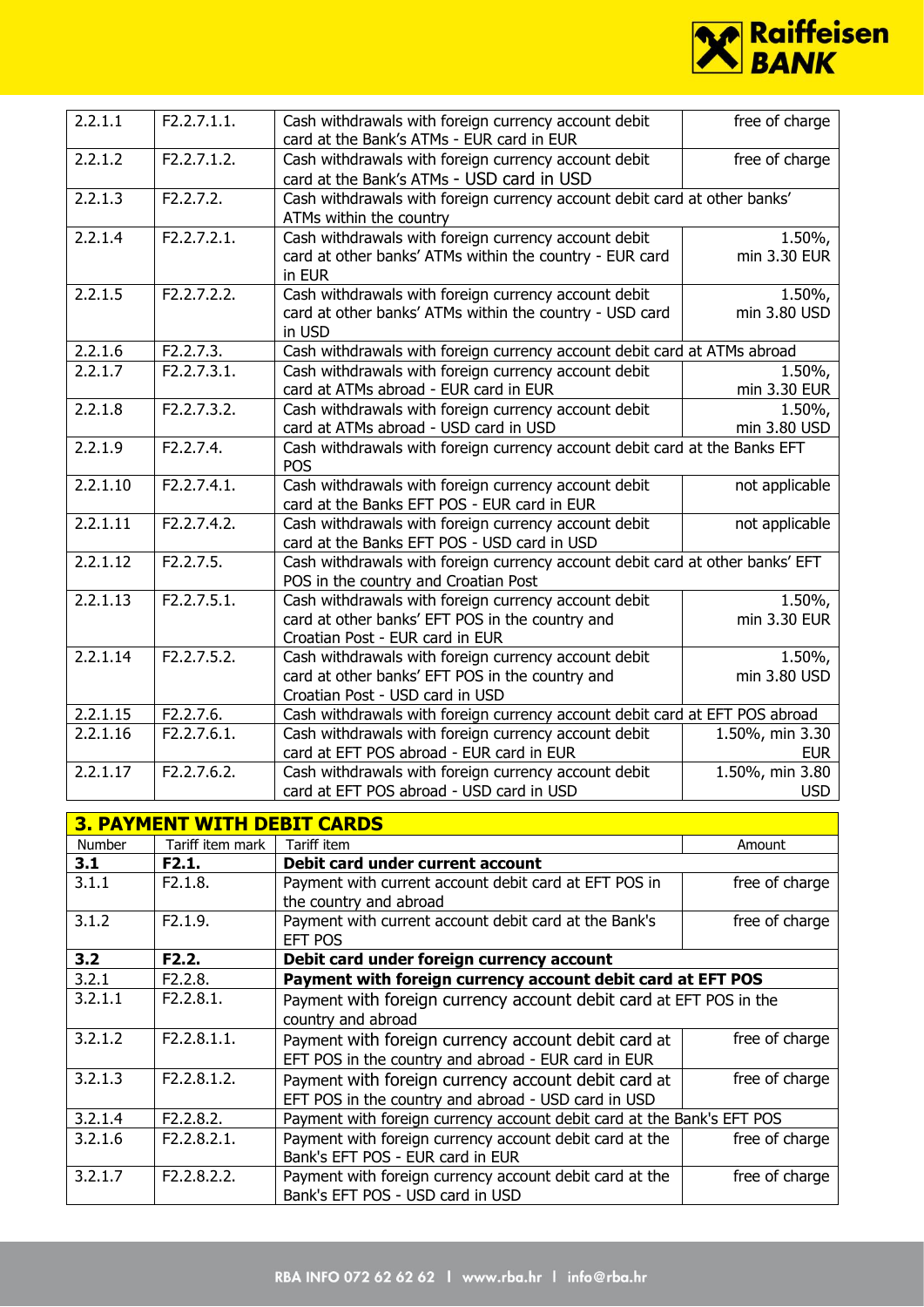

|         | <b>4. OTHER FEES FOR DEBIT CARDS</b> |                                                                                                                 |                                     |
|---------|--------------------------------------|-----------------------------------------------------------------------------------------------------------------|-------------------------------------|
| Number  | Tariff item mark                     | Tariff item                                                                                                     | Amount                              |
| 4.1     | F2.1.                                | <b>Current account debit card</b>                                                                               |                                     |
| 4.1.1   | F2.1.2.                              | <b>Current account debit card replacement</b>                                                                   |                                     |
| 4.1.1.1 | F2.1.2.1.                            | Current account debit card replacement/issuance in case<br>of loss/theft                                        | 50.00 HRK                           |
| 4.1.1.2 | F2.1.2.2.                            | Current account debit card replacement/issuance due to<br>damage or first and/or last name change               | 50.00 HRK                           |
| 4.1.1.3 | F2.1.2.3.                            | Current account debit card replacement due to error or<br>at the Bank's request                                 | free of charge                      |
| 4.1.2   | F2.1.3.                              | Current account debit card PIN issuance                                                                         |                                     |
| 4.1.2.1 | F2.1.3.1.                            | Current account debit card first PIN issuance                                                                   | free of charge                      |
| 4.1.2.2 | F2.1.3.2.                            | Current account debit card PIN reissue                                                                          | 20.00 HRK                           |
| 4.1.3   | F2.1.4.                              | Resending the undelivered current account debit card to<br>the client's address within 60 days' period          | free of charge                      |
| 4.1.4   | F2.1.5.                              | Expenses due to unjustifiably disputed current account                                                          | 20.00% of the                       |
|         |                                      | debit card transaction                                                                                          | amount of the                       |
|         |                                      |                                                                                                                 | complaint, min<br>20.00 EUR in kuna |
|         |                                      |                                                                                                                 | equivalent                          |
| 4.1.5   | F2.1.6.                              | <b>Cash depositing</b>                                                                                          |                                     |
| 4.1.5.1 | F2.1.6.1.                            | Cash deposit at the Bank's ATMs                                                                                 | free of charge                      |
| 4.1.6   | F2.1.10.                             | Other fees - current account debit card                                                                         |                                     |
| 4.1.6.1 | F2.1.10.1.                           | Current account debit card PIN change at the Bank's                                                             |                                     |
|         |                                      | <b>ATM</b>                                                                                                      | free of charge                      |
| 4.1.7   | F2.1.11.                             | <b>RBA mCard</b>                                                                                                |                                     |
| 4.1.7.1 | F2.1.11.1.                           | Fee for mobile application RBA mCard                                                                            | free of charge                      |
| 4.1.7.2 | F2.1.11.2.                           | Fee for current account debit card included in mobile<br>application RBA mCard                                  | free of charge                      |
| 4.1.8   | F2.1.12.                             | <b>RBA RaiPay</b>                                                                                               |                                     |
| 4.1.8.1 | F2.1.12.1.                           | Fee for mobile payment application RBA RaiPay                                                                   | free of charge                      |
| 4.1.8.2 | F2.1.12.2.                           | Fee for debit card under current account included in                                                            |                                     |
|         |                                      | mobile payment application RBA RaiPay                                                                           | free of charge                      |
| 4.2     | F2.2.                                | Foreign currency account debit card                                                                             |                                     |
| 4.2.1   | F2.2.2.                              | Foreign currency account debit card replacement                                                                 |                                     |
| 4.2.1.1 | F2.2.2.1.                            | Foreign currency account debit card<br>replacement/issuance in case of loss/theft                               | 50.00 HRK                           |
| 4.2.1.2 | F2.2.2.2.                            | Foreign currency account debit card<br>replacement/issuance due to damage or first and/or last<br>name change   | 50.00 HRK                           |
| 4.2.1.3 | F2.2.2.3.                            | Foreign currency account debit card replacement due to<br>error or at the Bank's request                        | free of charge                      |
| 4.2.2   | F2.2.3.                              | Foreign currency account debit card PIN reissue                                                                 | 20.00 HRK                           |
| 4.2.3   | F2.2.4.                              | Resending the undelivered foreign currency account<br>debit card to the client's address within 60 days' period | free of charge                      |
| 4.2.4   | F2.2.5.                              | Expenses due to unjustifiably disputed foreign currency                                                         | 20.00% of the                       |
|         |                                      | account debit card transaction                                                                                  | amount of the                       |
|         |                                      |                                                                                                                 | complaint, min                      |
|         |                                      |                                                                                                                 | 20.00 EUR in kuna                   |
|         |                                      |                                                                                                                 | equivalent                          |
| 4.2.5   | F2.2.6.                              | <b>Cash depositing</b>                                                                                          |                                     |
| 4.2.5.1 | F2.2.6.1.                            | Cash deposit at the Bank's ATMs                                                                                 | free of charge                      |
| 4.2.6   | F2.2.9.                              | Other fees - foreign currency account debit card                                                                |                                     |
| 4.2.6.1 | F2.2.9.1                             | Foreign currency account debit card PIN change at the<br>Bank's ATM                                             | free of charge                      |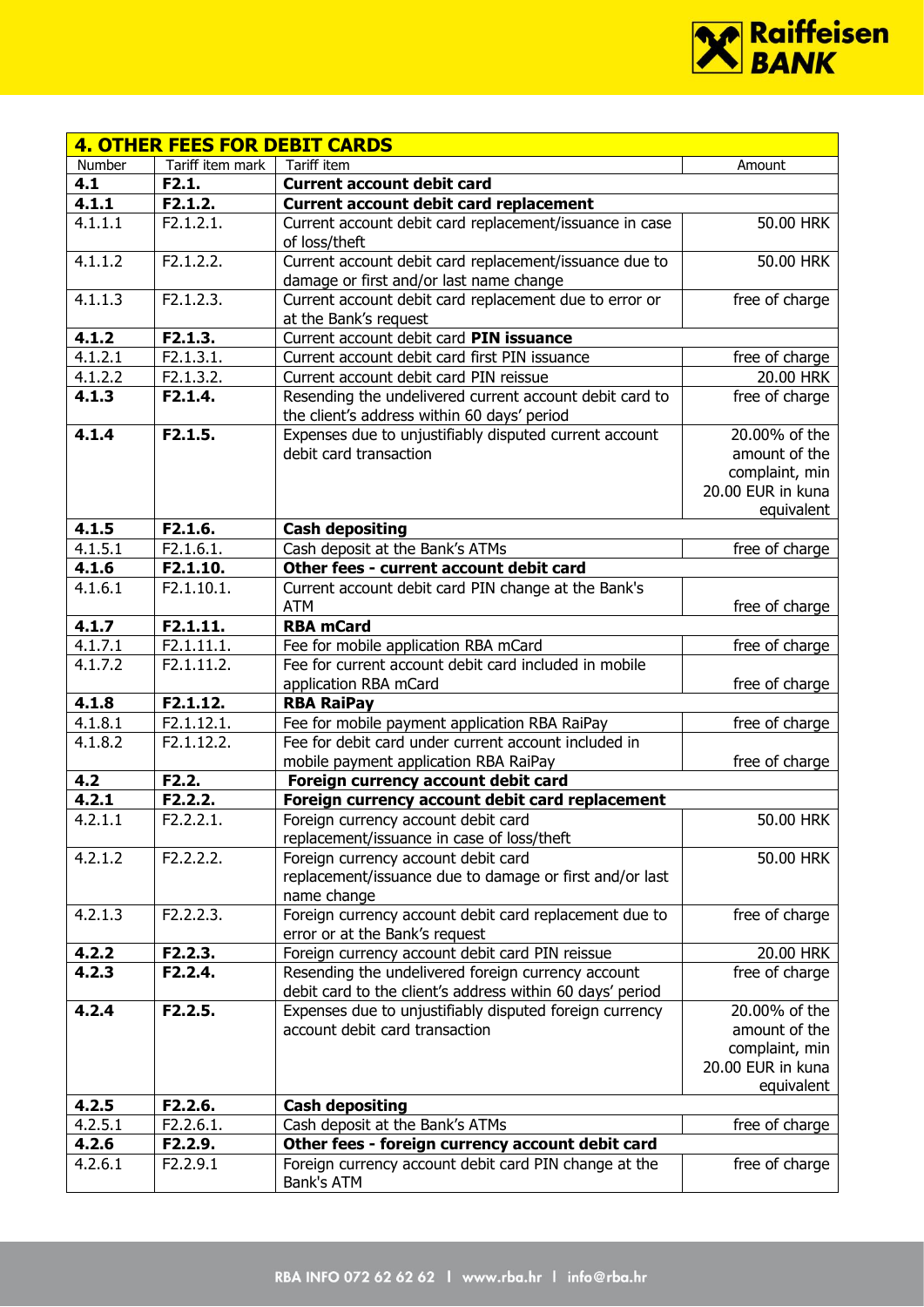

| 4.2.6.2 | F2.2.9.2.  | Foreign currency account debit card PIN change at other<br>banks' ATMs in the country and abroad                                                  | not applicable |
|---------|------------|---------------------------------------------------------------------------------------------------------------------------------------------------|----------------|
| 4.2.6.3 | F2.2.9.3.  | Fee for the 3rd and every following consecutively<br>unapproved authorization made with foreign currency<br>account debit card at an ATM          | free of charge |
| 4.2.6.4 | F2.2.9.4.  | Sending a slip copy for foreign currency account debit<br>card transaction from a sales venue to an address in<br>Croatia upon holders' complaint | free of charge |
| 4.2.6.5 | F2.2.9.5.  | Sending a slip copy for foreign currency account debit<br>card transaction from a sales venue to an address<br>abroad upon holders' complaint     | free of charge |
| 4.2.6.6 | F2.2.9.6.  | Using foreign currency account debit card for installment<br>payment                                                                              | free of charge |
| 4.2.6.7 | F2.2.9.7.  | Delivery of foreign currency account debit card retained<br>at an ATM in the country                                                              | free of charge |
| 4.2.6.8 | F2.2.9.8.  | Delivery of foreign currency account debit card retained<br>at an ATM abroad                                                                      | free of charge |
| 4.2.6.9 | F2.2.9.9.  | Downpayment at the Bank's ATM                                                                                                                     | not applicable |
| 4.2.7   | F2.2.10.   | <b>RBA mCard</b>                                                                                                                                  |                |
| 4.2.7.1 | F2.2.10.1. | Fee for mobile application RBA mCard                                                                                                              | free of charge |
| 4.2.7.2 | F2.2.10.2. | Fee for foreign currency account debit card included in<br>mobile application RBA mCard                                                           | free of charge |
| 4.2.8   | F2.2.11.   | <b>RBA RaiPay</b>                                                                                                                                 |                |
| 4.2.8.1 | F2.2.11.1. | Fee for mobile payment application RBA RaiPay                                                                                                     | free of charge |
| 4.2.8.2 | F2.2.11.2. | Fee for debit card under foreign currency account<br>included in mobile payment application RBA RaiPay                                            | free of charge |

|               |                  | 5. ISSUANCE OF CREDIT CARD (Personal credit cards - MasterCard i Visa)                                                                                                                                                                                                                                                                                                                                                                                                                                                                                            |                   |
|---------------|------------------|-------------------------------------------------------------------------------------------------------------------------------------------------------------------------------------------------------------------------------------------------------------------------------------------------------------------------------------------------------------------------------------------------------------------------------------------------------------------------------------------------------------------------------------------------------------------|-------------------|
| <b>Number</b> | Tariff item mark | Tariff item                                                                                                                                                                                                                                                                                                                                                                                                                                                                                                                                                       | Amount            |
| 5.1           | F2.3.1.          | Issuance of credit card - registration and membership fees                                                                                                                                                                                                                                                                                                                                                                                                                                                                                                        |                   |
| 5.1.1         | F2.3.1.1.        | Issuance of credit card (Registration fee for the main<br>Mastercard, Visa Classic, Visa IF, Visa Gold and Visa<br>Platinum card holder)                                                                                                                                                                                                                                                                                                                                                                                                                          | free of charge    |
| 5.1.2         | F2.3.1.2.        | Issuance of credit card (Registration fee for an<br>additional Mastercard, Visa Classic, Visa IF, Visa Gold<br>and Visa Platinum card holder)                                                                                                                                                                                                                                                                                                                                                                                                                     | free of charge    |
| 5.1.3         | F2.3.1.3.        | Issuance of credit card (Membership fee for the main<br>Mastercard, Visa Classic and Visa IF card holder)<br>(card holders who do not pay the total debt in the<br>former billing cycle as well as FlexiSENIOR,<br>FlexiIDEAL, FlexiLINK, FlexiFIT, FlexiSTUDENT,<br>FlexiSPECIJAL and PremiumGOLD package holders do<br>not pay fee for the main Mastercard, Visa Classic or<br>Visa IF credit card user in the month in which they<br>have service contracted).<br>With FlexiSTUDENT package only Mastercard and Visa<br>Classic credit card can be contracted. | 19.00 HRK monthly |
| 5.1.4         | F2.3.1.4.        | Issuance of credit card (Membership fee for an<br>additional MasterCard, Visa Classic and Visa IF card<br>holder)<br>(card holders who do not pay the total debt in the<br>former billing cycle do not pay fee in the month in<br>which they have service contracted)                                                                                                                                                                                                                                                                                             | 9.00 HRK monthly  |
| 5.1.5         | F2.3.1.5         | Issuance of credit card (Membership fee for the main<br>Visa Gold card holder)<br>(card holders who do not pay the total debt in the<br>former billing cycle, FlexiGOLD, FlexiPREMIUM,<br>FlexiFIT, FlexiSPECIJAL and PremiumGOLD package                                                                                                                                                                                                                                                                                                                         | 19.00 HRK monthly |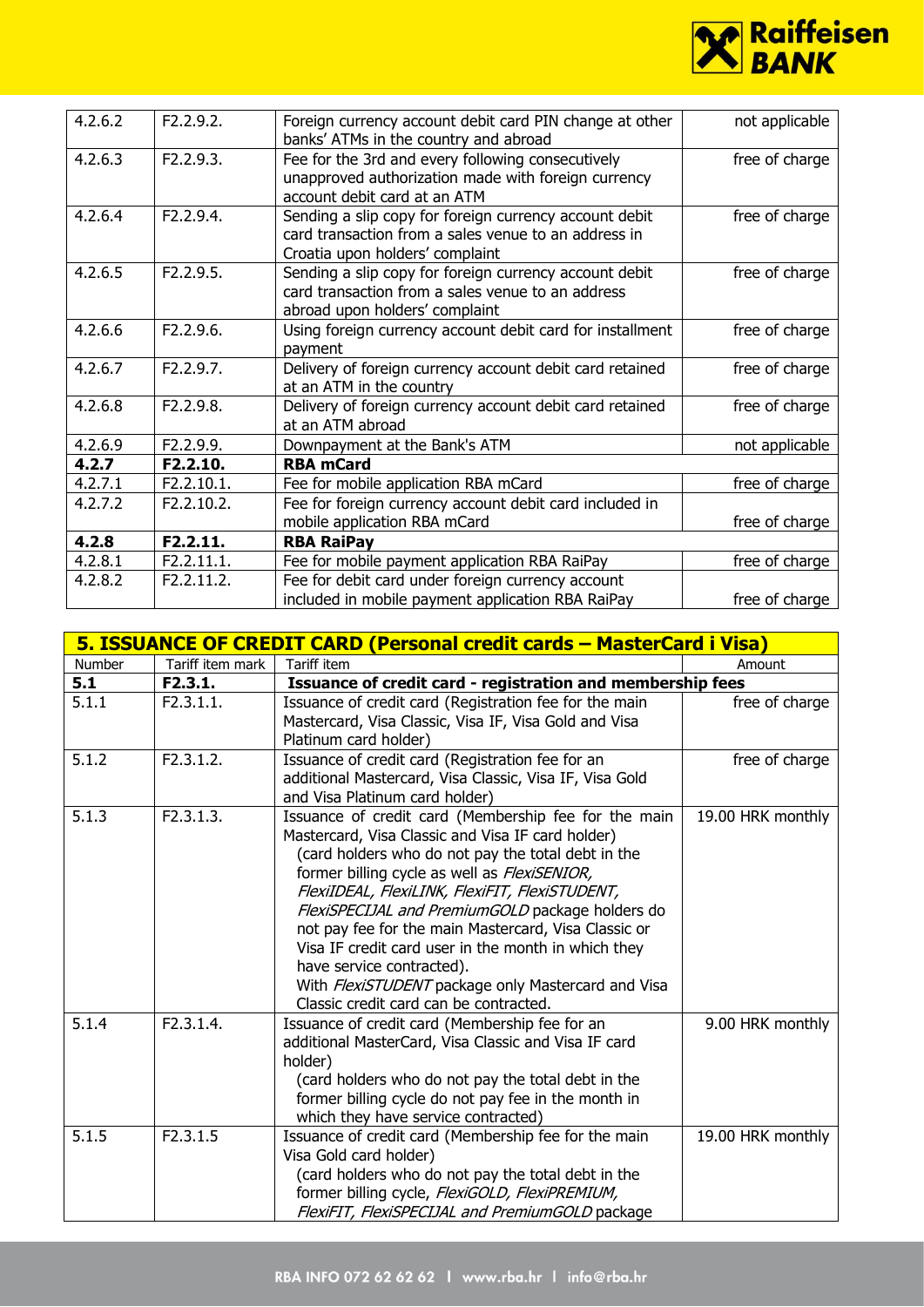

|         |            | holders as well as Visa Gold PLUS card holders do not<br>pay fee for the main Visa Gold credit card user in the<br>month in which they have service contracted)                                                                                                                                                                                                                                                   |                   |
|---------|------------|-------------------------------------------------------------------------------------------------------------------------------------------------------------------------------------------------------------------------------------------------------------------------------------------------------------------------------------------------------------------------------------------------------------------|-------------------|
| 5.1.6   | F2.3.1.6.  | Issuance of credit card (Membership fee for an<br>additional Visa Gold card holder)<br>(card holders who do not pay the total debt in the<br>former billing cycle as well as Visa Gold PLUS for<br>additional card holders do not pay fee for the<br>additional Visa Gold credit card user in the month in<br>which they have service contracted)                                                                 | 9.00 HRK monthly  |
| 5.1.7   | F2.3.1.7.  | Issuance of credit card (Membership fee for the main Visa<br>Platinum card holder)<br>(card holders who do not pay the total debt in the<br>former billing cycle, FlexiPREMIUM PLUS,<br>FlexiSPECIJAL PLUS and PremiumPLATINUM package<br>holders as well as Visa Platinum PLUS card holders do<br>not pay fee for the main Visa Platinum credit card user<br>in the month in which they have service contracted) | 19.00 HRK monthly |
| 5.1.8   | F2.3.1.8.  | Issuance of credit card (Membership fee for an additional<br>Visa Platinum card holder)<br>(card holders who do not pay the total debt in the<br>former billing cycle as well as Visa Platinum PLUS for<br>additional card holders do not pay fee for the<br>additional Visa Platinum credit card user in the month<br>in which they have service contracted)                                                     | 9.00 HRK monthly  |
| 5.1.9   | F2.3.1.9.  | Regular credit card issuance - first issuance (primary<br>and additional card holder)                                                                                                                                                                                                                                                                                                                             | free of charge    |
| 5.1.9.1 | F2.3.1.10. | Regular credit card issuance - reissuance (primary card<br>holder)                                                                                                                                                                                                                                                                                                                                                | free of charge    |
| 5.1.9.2 | F2.3.1.11. | Regular credit card issuance - reissuance (additional<br>card holder)                                                                                                                                                                                                                                                                                                                                             | free of charge    |

| <b>6. CASH WITHDRAWAL WITH CREDIT CARD</b> |                  |                                                                         |                      |  |
|--------------------------------------------|------------------|-------------------------------------------------------------------------|----------------------|--|
| Number                                     | Tariff item mark | Tariff item                                                             | Amount               |  |
| 6.1                                        | F2.3.2.          | <b>Cash withdrawals with credit card:</b>                               |                      |  |
|                                            |                  | (maximum daily cash withdrawal limit at ATMs and EFT POS devices in the |                      |  |
|                                            |                  | country and abroad is HRK 10,000)                                       |                      |  |
| 6.1.1                                      | F2.3.2.1.        | Cash withdrawals with credit card at the Bank's ATM                     | $3.50\% + 30.00$ HRK |  |
| 6.1.1.1                                    | F2.3.2.1.1.      | Cash withdrawals with credit card at the Bank's EFT                     | not applicable       |  |
|                                            |                  | <b>POS</b>                                                              |                      |  |
| 6.1.2                                      | F2.3.2.2.        | Cash withdrawals with credit card at other banks'                       | $3.50\% + 30.00$ HRK |  |
|                                            |                  | ATMs within the country                                                 |                      |  |
| 6.1.3                                      | F2.3.2.3.        | Cash withdrawals with credit card at other banks'                       | $3.50\% + 30.00$ HRK |  |
|                                            |                  | ATMs abroad                                                             |                      |  |
| 6.1.4                                      | F2.3.2.4.        | Cash withdrawals with credit card at other banks' EFT                   | $3.50\% + 30.00$ HRK |  |
|                                            |                  | POS and imprinter within the country                                    |                      |  |
| 6.1.5                                      | F2.3.2.5.        | Cash withdrawals with credit card at EFT POS and                        | $3.50\% + 30.00$ HRK |  |
|                                            |                  | imprinters abroad                                                       |                      |  |

| <b>7. PAYMENT WITH CREDIT CARD</b> |                  |                                                                                                                                            |                |  |
|------------------------------------|------------------|--------------------------------------------------------------------------------------------------------------------------------------------|----------------|--|
| Number                             | Tariff item mark | Tariff item                                                                                                                                | Amount         |  |
| 7.1                                | F2.3.3.          | Non-cash transaction with credit card                                                                                                      |                |  |
| 7.1.1                              | F2.3.3.1.        | Credit card payment at EFT POS in the country                                                                                              | free of charge |  |
| 7.1.2                              | F2.3.3.2.        | Credit card payment at EFT POS abroad                                                                                                      | free of charge |  |
| 7.1.3                              | F2.3.3.3.        | Credit card payment at the Bank's EFT POS                                                                                                  | free of charge |  |
| 7.1.4                              | F2.3.3.4.        | Direct debit order execution to the credit of a credit<br>card account at the Bank for settling charges incurred<br>by means of card usage | free of charge |  |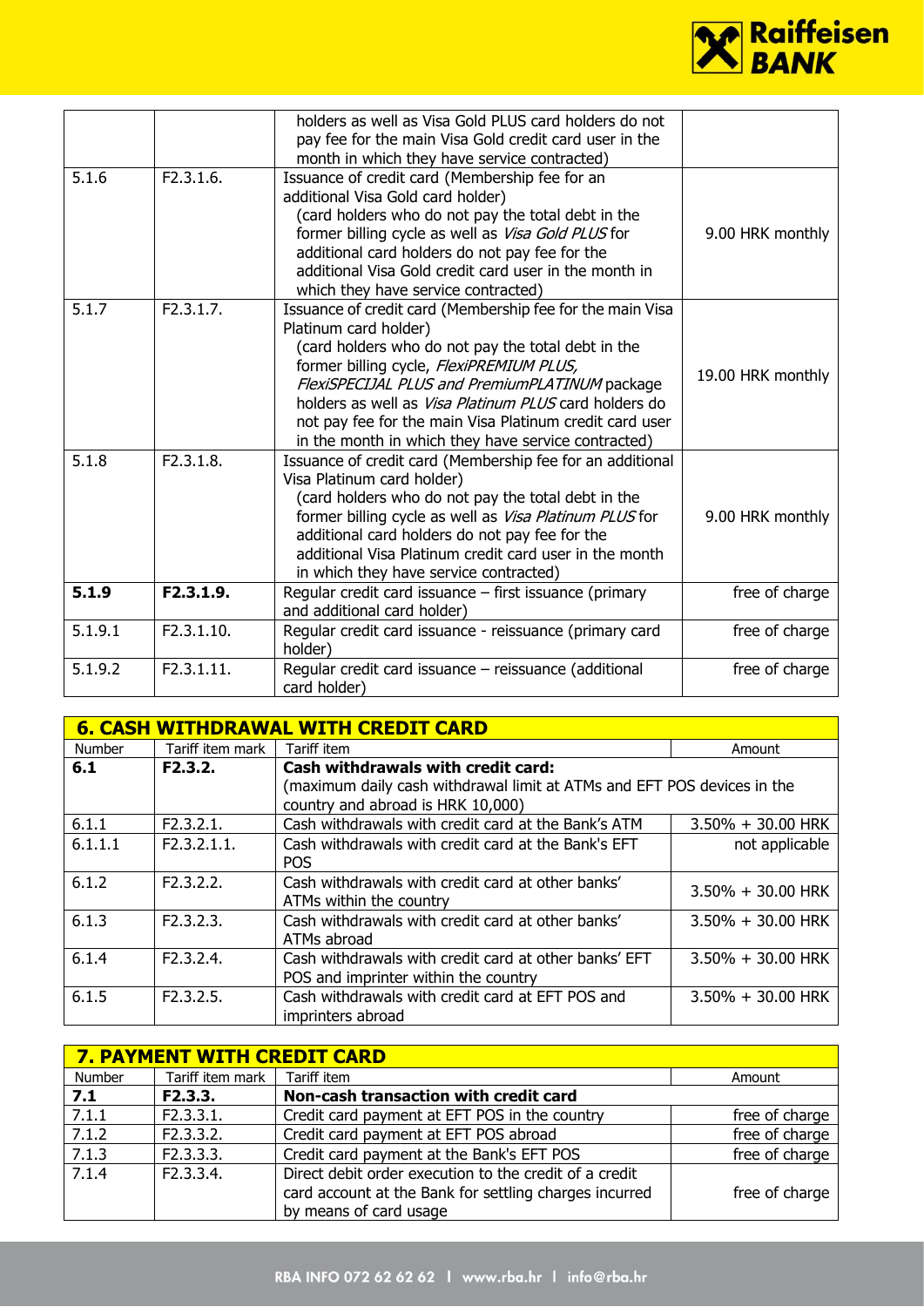

| <b>8. OTHER FEES FOR CREDIT CARD</b> |                                            |                                                                                         |                      |
|--------------------------------------|--------------------------------------------|-----------------------------------------------------------------------------------------|----------------------|
| Number                               | Tariff item mark                           | Tariff item                                                                             | Amount               |
| 8.1                                  | F2.3.4.                                    | Information via a credit card statement on                                              |                      |
|                                      |                                            | charges incurred by means of card usage and<br>payments                                 | free of charge       |
| 8.2                                  | F2.3.5.                                    | One-time fees - credit cards                                                            |                      |
| 8.2.1                                | F2.3.5.1.                                  | Notices and reminders - credit cards                                                    |                      |
| 8.2.1.1                              | F2.3.5.1.1.                                | Notice on unsettled credit card debt                                                    | free of charge       |
| 8.2.1.2                              | F2.3.5.1.2.                                | First reminder of unsettled credit card debt                                            | free of charge       |
| 8.2.1.3                              | F2.3.5.1.3.                                | Second reminder of unsettled credit card debt                                           | free of charge       |
| 8.2.1.4                              | F2.3.5.1.4.                                | Credit card cancellation                                                                | 100.00 HRK           |
| 8.2.1.5                              | F2.3.5.1.5.                                | Credit card reminder prior to a lawsuit                                                 | free of charge       |
| 8.2.1.6                              | F2.3.5.1.6.                                | Credit card reminder of charges above the approved                                      | free of charge       |
|                                      |                                            | spending limit                                                                          |                      |
| 8.2.1.7                              | F2.3.5.1.7.                                | Reminder prior to credit card cancellation                                              | free of charge       |
| 8.2.2                                | F2.3.5.2.                                  | Other fees - credit cards                                                               |                      |
| 8.2.2.1                              | F2.3.5.2.1.                                | Credit card replacementin in case of loss/theft                                         | 50.00 HRK            |
| 8.2.2.2                              | F2.3.5.2.2.                                | Credit card replacement due to damage or first and/or<br>last name change               | 50.00 HRK            |
| 8.2.2.3                              | F2.3.5.2.3.                                | Credit card replacement due to error or at the Bank's                                   | free of charge       |
|                                      |                                            | request<br>PIN issuance - credit cards                                                  |                      |
| 8.2.3<br>8.2.3.1                     | F2.3.5.2.4.<br>F2.3.5.2.4.1.               |                                                                                         |                      |
|                                      |                                            | First credit card PIN issuance                                                          | free of charge       |
| 8.2.3.2                              | F2.3.5.2.4.2.<br>$\overline{F}$ 2.3.5.2.5. | Credit card PIN reissue                                                                 | 20.00 HRK            |
| 8.2.4                                |                                            | Resending the undelivered credit card to the client's<br>address within 60 days' period | 30.00 HRK            |
| 8.2.5                                | F2.3.5.2.6.                                | Expenses due to unjustifiably disputed credit card                                      | 20.00% of the        |
|                                      |                                            | transaction                                                                             | amount of the        |
|                                      |                                            |                                                                                         | complaint, min 20.00 |
|                                      |                                            |                                                                                         | EUR in kuna          |
|                                      |                                            |                                                                                         | equivalent           |
| 8.2.6                                | F2.3.5.2.7.                                | Reissung credit card statement, credit card debt                                        | 40.00 HRK per issued |
|                                      |                                            | certificate, certificate for transaction at at the client's                             | document             |
|                                      |                                            | request                                                                                 | (VAT included in the |
|                                      |                                            |                                                                                         | amount)              |
| 8.2.7<br>8.2.8                       | F2.3.5.2.8.                                | Change of the spending limit per credit card<br>Credit card cancellation by the client  | 40.00 HRK            |
|                                      | F2.3.5.2.9.<br>F2.3.5.3.0.                 |                                                                                         | free of charge       |
| 8.2.9                                |                                            | Overrun of the approved spending credit card limit                                      | free of charge       |
| 8.2.10                               | F2.3.5.3.1.                                | Urgent credit card/PIN issuance at the client's request<br>- delivery in the country    | free of charge       |
| 8.2.11                               | F2.3.5.3.2.                                | Urgent credit card/PIN issuance at the client's request                                 | free of charge       |
|                                      |                                            | - delivery abroad                                                                       |                      |
| 8.2.12                               | F2.3.5.3.3.                                | Reporting loss, cancellation and theft of cradit card                                   | free of charge       |
| 8.2.13                               | F2.3.5.3.4.                                | Credit card PIN change at the Bank's ATM                                                | free of charge       |
| 8.2.14                               | F2.3.5.3.5.                                | Credit card PIN change at other banks' ATMs in the<br>country and abroad                | not applicable       |
| 8.2.15                               | F2.3.5.3.6.                                | Fee for the 3rd and every following consecutively                                       | free of charge       |
|                                      |                                            | unapproved credit card authorization at an ATM                                          |                      |
| 8.2.16                               | F2.3.5.3.7.                                | Credit card retained at point of sale                                                   | free of charge       |
| 8.2.17                               | F2.3.5.3.8.                                | Sending a slip copy for credit card transaction from a                                  | free of charge       |
|                                      |                                            | sales venue to an address in Croatia upon holders                                       |                      |
|                                      |                                            | complaint                                                                               |                      |
| 8.2.18                               | F2.3.5.3.9.                                | Sending a slip copy for credit card transaction from a                                  | free of charge       |
|                                      |                                            | sales venue to an address abroad upon holders                                           |                      |
|                                      |                                            | complaint                                                                               |                      |
| 8.2.19                               | F2.3.5.4.0.                                | Credit card maturity date change                                                        | free of charge       |
| 8.2.20                               | F2.3.5.4.1.                                | Fee for credit card expenses specification at request                                   | free of charge       |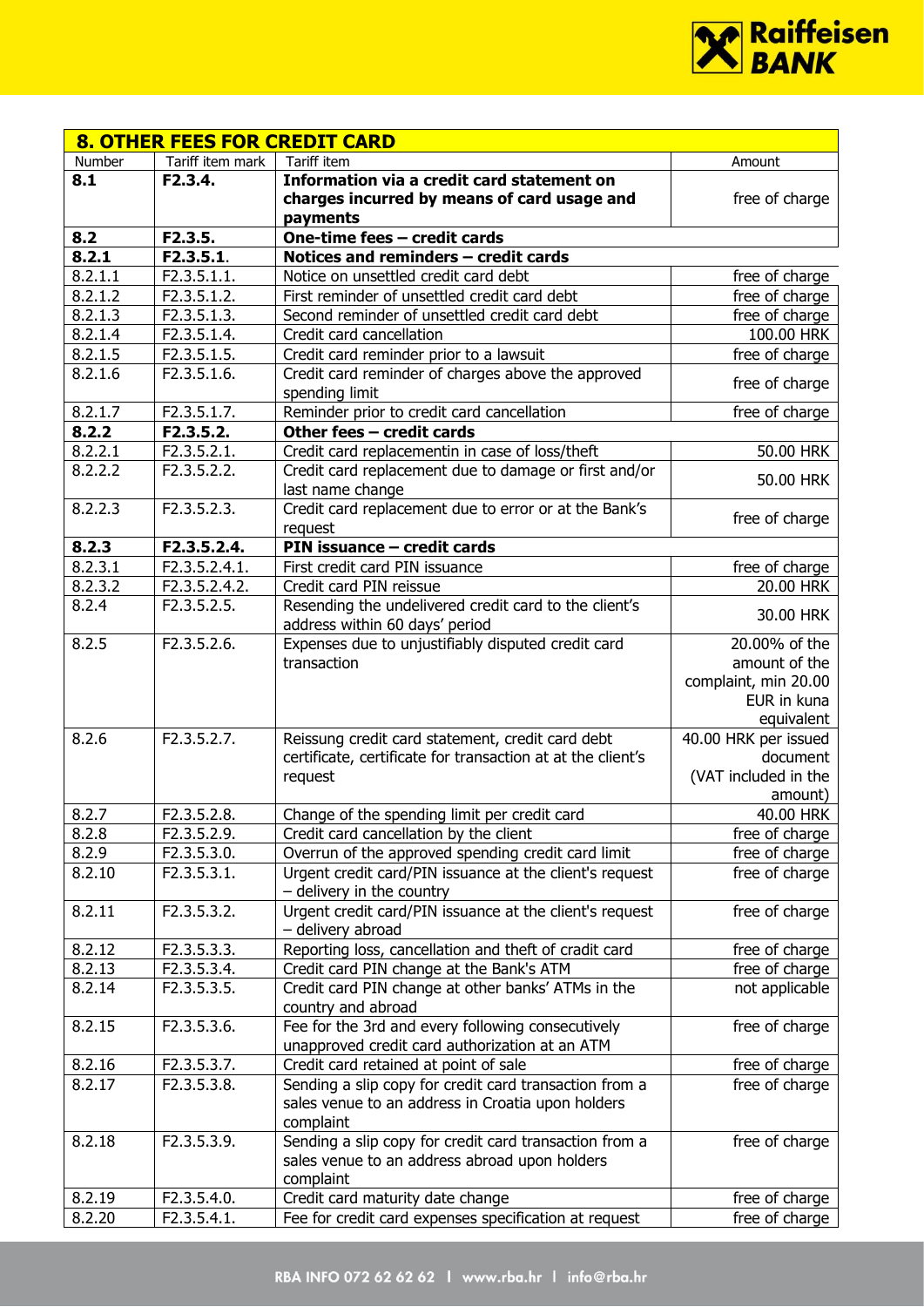

| 8.2.21     | F2.3.5.4.2.                   | <b>Using Credit Cards in Installment Purchase</b>                                                                                                                                                                             |                     |  |
|------------|-------------------------------|-------------------------------------------------------------------------------------------------------------------------------------------------------------------------------------------------------------------------------|---------------------|--|
| 8.2.21.1   | F2.3.5.4.2.1.                 | Dividing credit card purchase amounts into installments at the POS device of<br>RBA contractual partners                                                                                                                      |                     |  |
| 8.2.21.1.1 | F2.3.5.4.2.1.1.               | Dividing credit card purchase amounts into<br>installments at the POS device of RBA contractual<br>partners - from 2 to 12 installments                                                                                       | free of charge      |  |
| 8.2.21.1.2 | F2.3.5.4.2.1.2.               | Dividing credit card purchase amounts into<br>installments at the POS device of RBA contractual<br>partners - from 13 to 24 installments                                                                                      | free of charge      |  |
| 8.2.21.2   | F2.3.5.4.2.2.                 | Dividing credit card purchase amounts into installments by contacting the Call<br>Centre                                                                                                                                      |                     |  |
| 8.2.21.2.1 | F2.3.5.4.2.2.1.               | Dividing credit card purchase amounts into<br>installments by contacting the Call Centre $-$ from 2 to<br>12 installments                                                                                                     | 20.00 HRK           |  |
| 8.2.21.2.2 | F2.3.5.4.2.2.2.               | Dividing credit card purchase amounts into<br>installments by contacting the Call Centre $-$ from 13 to<br>24 installments                                                                                                    | 20.00 HRK           |  |
| 8.2.21.3   | F2.3.5.4.2.3.                 | Dividing credit card purchase amounts into installments using the On-line<br>banking (RBA mobile banking)                                                                                                                     |                     |  |
| 8.2.21.3.1 | F2.3.5.4.2.3.1.               | Dividing credit card purchase amounts into<br>installments using the On-line banking (RBA internet<br>banking) – from $2$ to $12$ installments                                                                                | 15.00 HRK           |  |
| 8.2.21.3.2 | F2.3.5.4.2.3.2.               | Dividing credit card purchase amounts into<br>installments using the On-line banking (RBA internet<br>banking) – from 13 to 24 installments                                                                                   | 15.00 HRK           |  |
| 8.2.21.4   | F2.3.5.4.2.4.                 | Dividing credit card purchase amounts into installments using the On-line<br>banking (RBA mobile banking)                                                                                                                     |                     |  |
| 8.2.21.4.1 | F2.3.5.4.2.4.1.               | Dividing credit card purchase amounts into<br>installments using the On-line banking (RBA mobile<br>banking)- from 2 to 12 installments                                                                                       | 15.00 HRK           |  |
| 8.2.21.4.2 | F2.3.5.4.2.4.2.               | Dividing credit card purchase amounts into<br>installments using the On-line banking (RBA mobile<br>banking) – from 13 to 24 installments                                                                                     | 15.00 HRK           |  |
| 8.2.21.5   | F2.3.5.4.2.5.                 | Dividing credit card purchase amounts into installments using the sms<br>mDIREKT Credit Cards                                                                                                                                 |                     |  |
| 8.2.21.5.1 | $\overline{F2.3.5.4.2.5.1}$ . | Dividing credit card purchase amounts into<br>installments using the sms mDIREKT Credit Cards -<br>from 2 to 12 installments                                                                                                  | not applicable      |  |
| 8.2.21.5.2 | F2.3.5.4.2.5.2.               | Dividing credit card purchase amounts into<br>installments using the sms mDIREKT Credit Cards -<br>from 13 to 24 installments                                                                                                 | not applicable      |  |
| 8.2.21.6   | F2.3.5.4.2.6.                 | Early repayment of credit card installment purchase or<br>changing the number of installments                                                                                                                                 | 20.00 HRK           |  |
| 8.2.22     | F2.3.5.4.3.                   | Delivery of credit card retained at an ATM in the<br>country                                                                                                                                                                  | free of charge      |  |
| 8.2.23     | F2.3.5.4.4.                   | Delivery of credit card retained at an ATM abroad                                                                                                                                                                             | free of charge      |  |
| 8.2.24     | F2.3.5.4.5.                   | Compensation to finder of a credit card issued by the<br>Bank to the charge of the card holder                                                                                                                                | free of charge      |  |
| 8.2.25     | F2.3.5.4.6.                   | Cash deposit at the Bank's ATMs                                                                                                                                                                                               | free of charge      |  |
| 8.2.26     | F2.3.5.4.7.                   | Mastercard PLUS / Visa PLUS<br>(contains UNIQA travel health insurance with insurance<br>in case of death due to the accident). Can be<br>contracted only with Mastercard, Visa Classic and Visa<br>Iris Fashion credit card. | 100.00 HRK annually |  |
| 8.2.27     | F2.3.5.4.8.                   | Fee for issuing card in promotional activities, prize<br>competition and similar.                                                                                                                                             | free of charge      |  |
| 8.2.28     | F2.3.5.4.9.                   | Visa Platinum PLUS main cardholder                                                                                                                                                                                            | 900.00 HRK annualy  |  |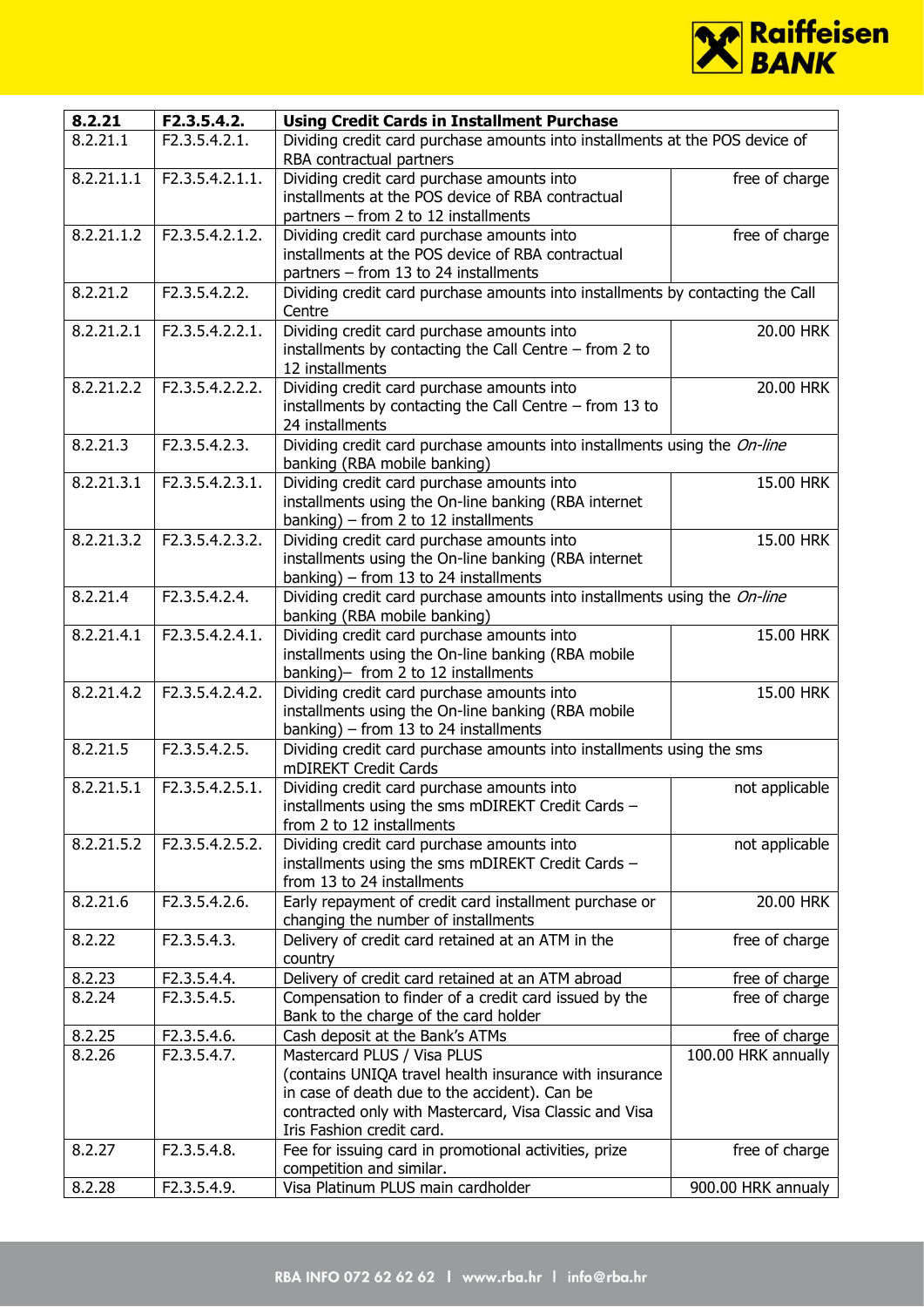

|        |              | (contains UNIQA travel health insurance with insurance<br>in case of death due to the accident, additional health<br>insurance and Priority Pass service as a gift).<br>Can be contracted only with Visa Platinum credit card.<br>Without fee for the first year if service is not cancelled<br>minimum 2 years.<br>The FlexiPREMIUM PLUS, FlexiSPECIJAL PLUS and<br>PremiumPLATINUM package holders do not pay the<br>annual fee for the main Visa Platinum PLUS credit card<br>user. |                    |
|--------|--------------|----------------------------------------------------------------------------------------------------------------------------------------------------------------------------------------------------------------------------------------------------------------------------------------------------------------------------------------------------------------------------------------------------------------------------------------------------------------------------------------|--------------------|
| 8.2.29 | F2.3.5.4.10. | Visa Platinum PLUS additional cardholder<br>(contains UNIQA travel health insurance with insurance<br>in case of death due to the accident, additional health<br>insurance and Priority Pass service as a gift).<br>Can be contracted only with Visa Platinum credit card.                                                                                                                                                                                                             | 600.00 HRK annualy |
| 8.2.30 | F2.3.5.4.11. | Visa Gold PLUS main cardholder<br>(contains UNIQA travel health insurance with insurance<br>in case of death due to the accident and Oryx<br>Roadside Assistance).<br>Can be contracted only with Visa Gold credit card.                                                                                                                                                                                                                                                               | 400.00 HRK annualy |
| 8.2.31 | F2.3.5.4.12. | Visa Gold PLUS additional cardholder<br>(contains UNIQA travel health insurance with insurance<br>in case of death due to the accident and Oryx Roadside<br>Assistance).<br>Can be contracted only with Visa Gold credit card.                                                                                                                                                                                                                                                         | 400.00 HRK annualy |
| 8.3    | F2.3.5.5.    | <b>RBA mCard</b>                                                                                                                                                                                                                                                                                                                                                                                                                                                                       |                    |
| 8.3.1  | F2.3.5.5.1.  | Fee for mobile application RBA mCard                                                                                                                                                                                                                                                                                                                                                                                                                                                   | free of charge     |
| 8.3.2  | F2.3.5.5.2.  | Fee for credit card included in mobile application RBA<br>mCard                                                                                                                                                                                                                                                                                                                                                                                                                        | free of charge     |
| 8.4.   | F2.3.5.6.    | Micro loan on credit card                                                                                                                                                                                                                                                                                                                                                                                                                                                              |                    |
| 8.4.1. | F2.3.5.6.1.  | Contracting micro loan on credit card by contacting the<br>Call Centre                                                                                                                                                                                                                                                                                                                                                                                                                 | free of charge     |
| 8.4.2. | F2.3.5.6.2.  | Contracting micro loan on credit card in RBA branch                                                                                                                                                                                                                                                                                                                                                                                                                                    | free of charge     |
| 8.4.3. | F2.3.5.6.3.  | Contracting micro loan on credit card using the On-line<br>banking (RBA internet banking)                                                                                                                                                                                                                                                                                                                                                                                              | not applicable     |
| 8.4.4. | F2.3.5.6.4.  | Contracting micro loan on credit card using the On-line<br>banking (RBA mobile banking)                                                                                                                                                                                                                                                                                                                                                                                                | not applicable     |
| 8.4.5. | F2.3.5.6.5.  | Early final repayment of micro loan on credit card                                                                                                                                                                                                                                                                                                                                                                                                                                     | free of charge     |
| 8.4.6. | F2.3.5.6.6.  | Changing the number of micro loan on credit card<br>annuities                                                                                                                                                                                                                                                                                                                                                                                                                          | not applicable     |
| 8.5.   | F2.3.5.7.    | <b>RBA RaiPay</b>                                                                                                                                                                                                                                                                                                                                                                                                                                                                      |                    |
| 8.5.1  |              |                                                                                                                                                                                                                                                                                                                                                                                                                                                                                        |                    |
|        | F2.3.5.7.1.  | Fee for mobile payment application RBA RaiPay                                                                                                                                                                                                                                                                                                                                                                                                                                          | free of charge     |

| 9. ZLATNA RBICA REWARDS PROGRAM |                      |                                                 |                   |
|---------------------------------|----------------------|-------------------------------------------------|-------------------|
| Number                          | Tariff item mark     | Tariff item                                     | Amount            |
| 9.1                             | F2.4.1.              | Entry fee for Zlatna RBICA rewards program      | no entry fee      |
| 9.2                             | F <sub>2</sub> .4.2. | Membership fee for Zlatna RBICA rewards program | no membership fee |

| 10. SPECIAL PURPOSE ACCOUNT (PROTECTED ACCOUNT) DEBIT CARD |                  |                                                    |           |  |
|------------------------------------------------------------|------------------|----------------------------------------------------|-----------|--|
| Number                                                     | Tariff item mark | Tariff item                                        | Amount    |  |
| 10.1.                                                      | F2.5.1.          | Special purpose account debit card issuance        |           |  |
| 10.1.1                                                     | F2.5.1.1.        | Issuing primary special purpose account debit card | 25.00 HRK |  |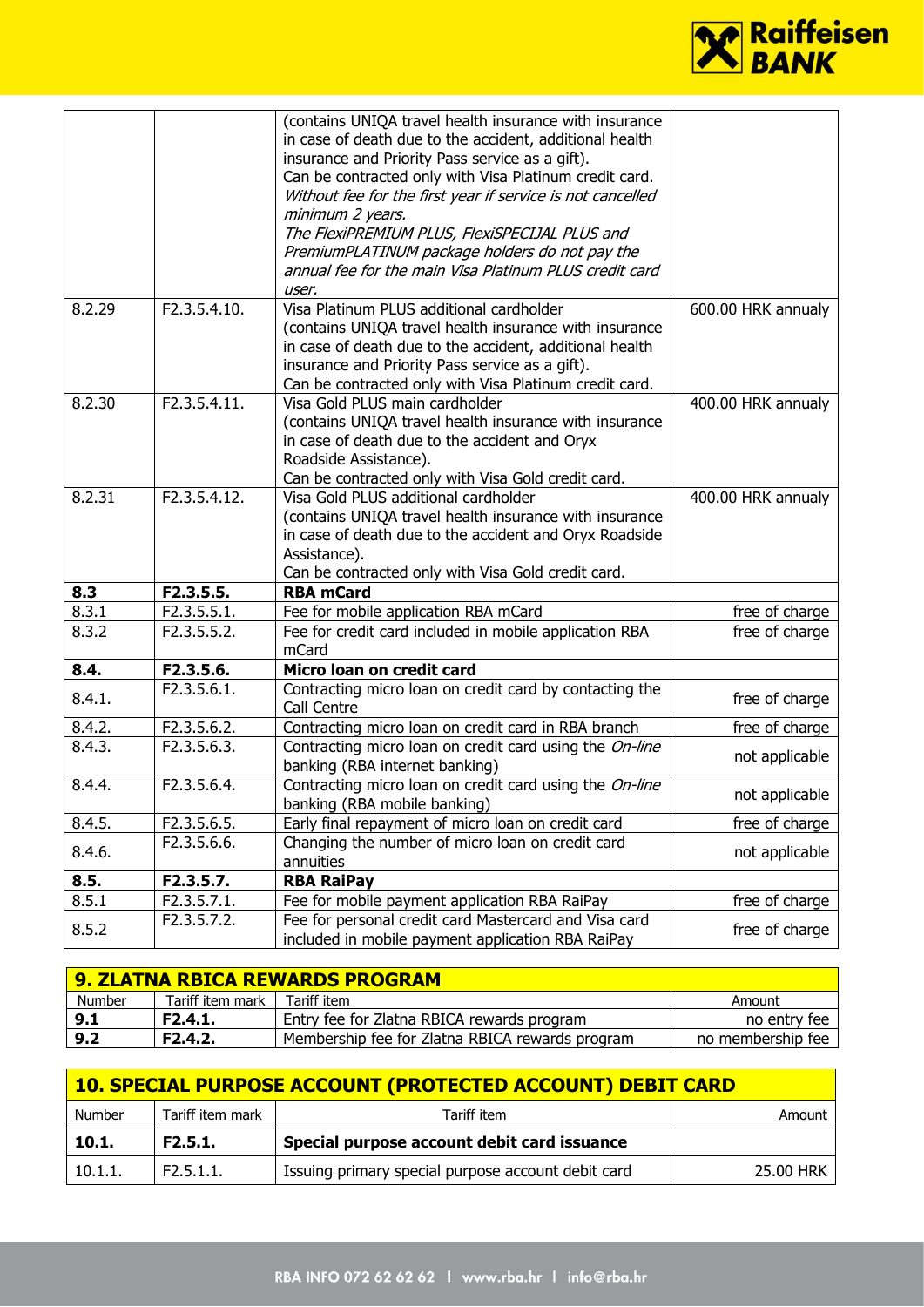

| 10.1.2. | F2.5.1.2. | Issuing additional special purpose account debit card<br>to a person authorized on the account                                                | 25.00 HRK                                                                           |
|---------|-----------|-----------------------------------------------------------------------------------------------------------------------------------------------|-------------------------------------------------------------------------------------|
| 10.1.3. | F2.5.1.4. | Annual fee for special purpose account debit card                                                                                             | free of charge                                                                      |
| 10.1.4. | F2.5.1.5. | Closing of special purpose account debit card                                                                                                 | free of charge                                                                      |
| 10.1.5. | F2.5.1.6. | Instant issuing of special purpose account debit card                                                                                         | not applicable                                                                      |
| 10.2.   | F2.5.2.   | Special purpose account debit card replacement                                                                                                |                                                                                     |
| 10.2.1. | F2.5.2.1. | Special purpose account debit card<br>replacement/issuance in case of loss/theft                                                              | 50,00 HRK                                                                           |
| 10.2.2. | F2.5.2.2. | Special purpose account debit card<br>replacement/issuance due to damage or first and/or<br>last name change                                  | 50,00 HRK                                                                           |
| 10.2.3. | F2.5.2.3. | Special purpose account debit card replacement due to<br>error or at the Bank's request                                                       | free of charge                                                                      |
| 10.3.   | F2.5.3.   | PIN issuance - special purpose account debit card                                                                                             |                                                                                     |
| 10.3.1. | F2.5.3.1. | Special purpose account debit card first PIN issuance                                                                                         | free of charge                                                                      |
| 10.3.2. | F2.5.3.2. | Special purpose account debit card PIN reissue                                                                                                | 20.00 HRK                                                                           |
| 10.4.   | F2.5.4.   | Resending the undelivered special purpose account<br>debit card to the client's address within 60 days' period                                | free of charge                                                                      |
| 10.5.   | F2.5.5.   | Expenses due to unjustifiably disputed special purpose<br>account debit card transaction                                                      | 20.00% of the<br>amount of the<br>complaint, min 20.00<br>EUR in kuna<br>equivalent |
|         |           |                                                                                                                                               |                                                                                     |
| 10.6.   | F2.5.6.   | <b>Cash depositing</b>                                                                                                                        |                                                                                     |
| 10.6.1. | F2.5.6.1. | Cash deposit at the Bank's ATMs                                                                                                               | free of charge                                                                      |
| 10.7.   | F2.5.7.   | Cash withdrawal with special purpose account debit card<br>(Cash withdrawals):<br>(maximum daily cash withdrawal limit at ATMs is HRK 10,000) |                                                                                     |
| 10.7.1. | F2.5.7.1. | Cash withdrawal with special purpose account debit<br>card at the Bank's ATMs                                                                 | free of charge                                                                      |
| 10.7.2. | F2.5.7.2. | Cash withdrawal with special purpose account debit<br>card at other banks' ATMs within the country                                            | not applicable                                                                      |
| 10.7.3. | F2.5.7.3  | Cash withdrawal with special purpose account debit<br>card at ATMs abroad                                                                     | not applicable                                                                      |
| 10.7.4. | F2.5.7.4. | Cash withdrawal with special purpose account debit<br>card at the Bank's EFT POS                                                              | not applicable                                                                      |
| 10.7.5. | F2.5.7.5. | Cash withdrawal with special purpose account debit<br>card at other banks' EFT POS in the country and<br><b>Croatian Post</b>                 | not applicable                                                                      |
| 10.7.6. | F2.5.7.6. | Cash withdrawal with special purpose account debit<br>card at EFT POS abroad                                                                  | not applicable                                                                      |
| 10.8.   | F2.5.8.   | Payment with special purpose account debit<br>card at EFT POS in the country and abroad                                                       | not applicable                                                                      |
| 10.9.   | F2.5.9.   | Payment with special purpose account debit<br>card at the Bank's EFT POS                                                                      | not applicable                                                                      |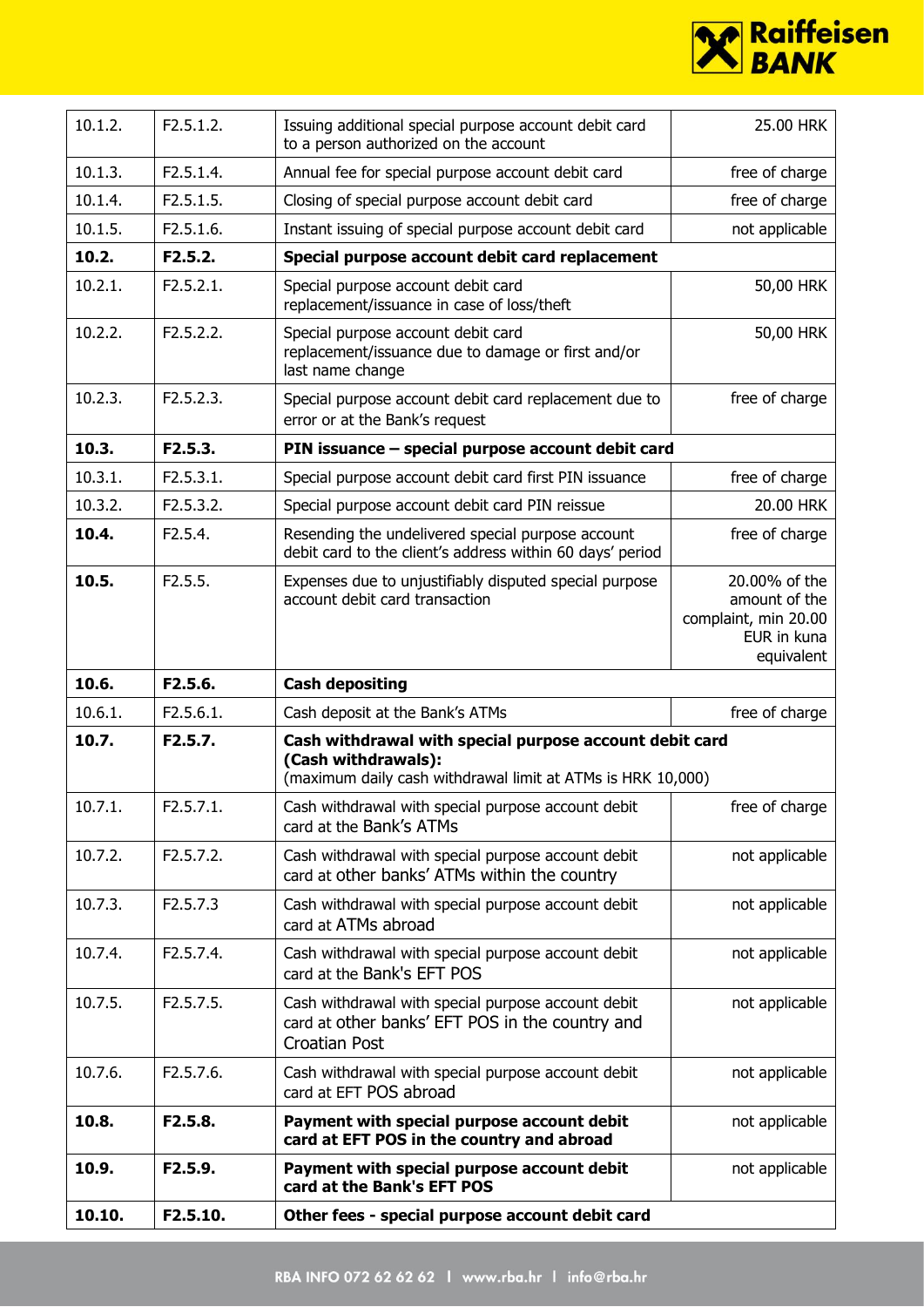

| 10.10.1. | F2.5.10.1.       | Special purpose account debit card PIN change at the<br>Bank's ATM                                              | free of charge       |
|----------|------------------|-----------------------------------------------------------------------------------------------------------------|----------------------|
| 10.11.   | F2.5.11.         | <b>RBA RaiPay</b>                                                                                               |                      |
| 10.11.1. | F2.5.11.1.       | Fee for mobile payment application RBA RaiPay                                                                   | not applicable       |
| 10.11.2. | F2.5.11.2.       | Fee for special purpose account debit card included in<br>mobile payment application RBA RaiPay                 | not applicable       |
|          |                  | <b>11. KUNA GIRO ACCOUNT DEBIT CARD</b>                                                                         |                      |
| Number   | Tariff item mark | <b>Tariff item</b>                                                                                              | Amount               |
| 11.1.    | F2.6.1.          | Kuna giro account debit card issuance                                                                           |                      |
| 11.1.1.  | F2.6.1.1.        | Primary kuna giro account debit card issuance                                                                   | 25.00 HRK            |
|          |                  |                                                                                                                 | (first issuance)     |
| 11.1.2.  | F2.6.1.2.        | Additional kuna giro account debit card issuance to a                                                           | 25.00 HRK            |
|          |                  | person authorized under the account                                                                             | (first issuance)     |
| 11.1.3.  | F2.6.1.3.        | Annual fee for kuna giro account debit card                                                                     | free of charge       |
| 11.1.4.  | F2.6.1.4.        | Closing of kuna giro account debit card                                                                         | free of charge       |
| 11.1.5.  | F2.6.1.5.        | Instant issuing of kuna giro account debit card                                                                 | not applicable       |
| 11.2.    | F2.6.2.          | Kuna giro account debit card replacement                                                                        |                      |
| 11.2.1.  | F2.6.2.1.        | Kuna giro account debit card replacement/issuance in                                                            | 50.00 HRK            |
|          |                  | case of loss/theft                                                                                              |                      |
| 11.2.2.  | F2.6.2.2.        | Kuna giro account debit card replacement/issuance                                                               | 50.00 HRK            |
|          |                  | due to damage or first and/or last name change                                                                  |                      |
| 11.2.3.  | F2.6.2.3.        | Kuna giro account debit card replacement due to                                                                 | free of charge       |
|          |                  | error or at the Bank's request                                                                                  |                      |
| 11.3.    | F2.6.3.          | PIN issuance - kuna giro account debit card                                                                     |                      |
| 11.3.1.  | F2.6.3.1.        | Kuna giro account debit card first PIN issuance                                                                 | free of charge       |
| 11.3.2.  | F2.6.3.2.        | Kuna giro account debit card PIN reissue                                                                        | 20.00 HRK            |
| 11.4.    | F2.6.4.          | Resending the undelivered kuna giro account                                                                     |                      |
|          |                  | debit card to the client's address within 60 days'                                                              | free of charge       |
|          |                  | period                                                                                                          |                      |
| 11.5.    | F2.6.5.          |                                                                                                                 | 20.00% of the        |
|          |                  | Expenses due to unjustifiably disputed kuna                                                                     | amount of the        |
|          |                  | giro account debit card transaction                                                                             | complaint, min 20.00 |
|          |                  |                                                                                                                 | EUR in kuna          |
|          |                  |                                                                                                                 | equivalent           |
| 11.6.    | F2.6.6.          | <b>Cash down-payments</b>                                                                                       |                      |
| 11.6.1.  | F2.6.6.1.        | Cash down-payments at the Bank's ATMs                                                                           | free of charge       |
| 11.7.    | F2.6.7.          | Cash withdrawal with kuna giro account debit card                                                               |                      |
|          |                  | (Cash withdrawals):                                                                                             |                      |
|          |                  | (maximum daily cash withdrawal limit at ATMs and EFT POS devices in the<br>country and abroad is HRK 10,000.00) |                      |
| 11.7.1.  | F2.6.7.1.        | Cash withdrawal with kuna giro account debit card at                                                            |                      |
|          |                  | the Bank's ATMs                                                                                                 | free of charge       |
| 11.7.2.  | F2.6.7.2.        | Cash withdrawal with kuna giro account debit card at                                                            | 1,50%,               |
|          |                  | other banks' ATMs within the country                                                                            | min 25.00 HRK        |
| 11.7.3.  | F2.6.7.3.        | Cash withdrawal with kuna giro account debit card at                                                            | 1,50%,               |
|          |                  | ATMs abroad                                                                                                     | min 25.00 HRK        |
| 11.7.4.  | F2.6.7.4.        | Cash withdrawal with kuna giro account debit card at                                                            |                      |
|          |                  | the Bank's EFT POS                                                                                              | not applicable       |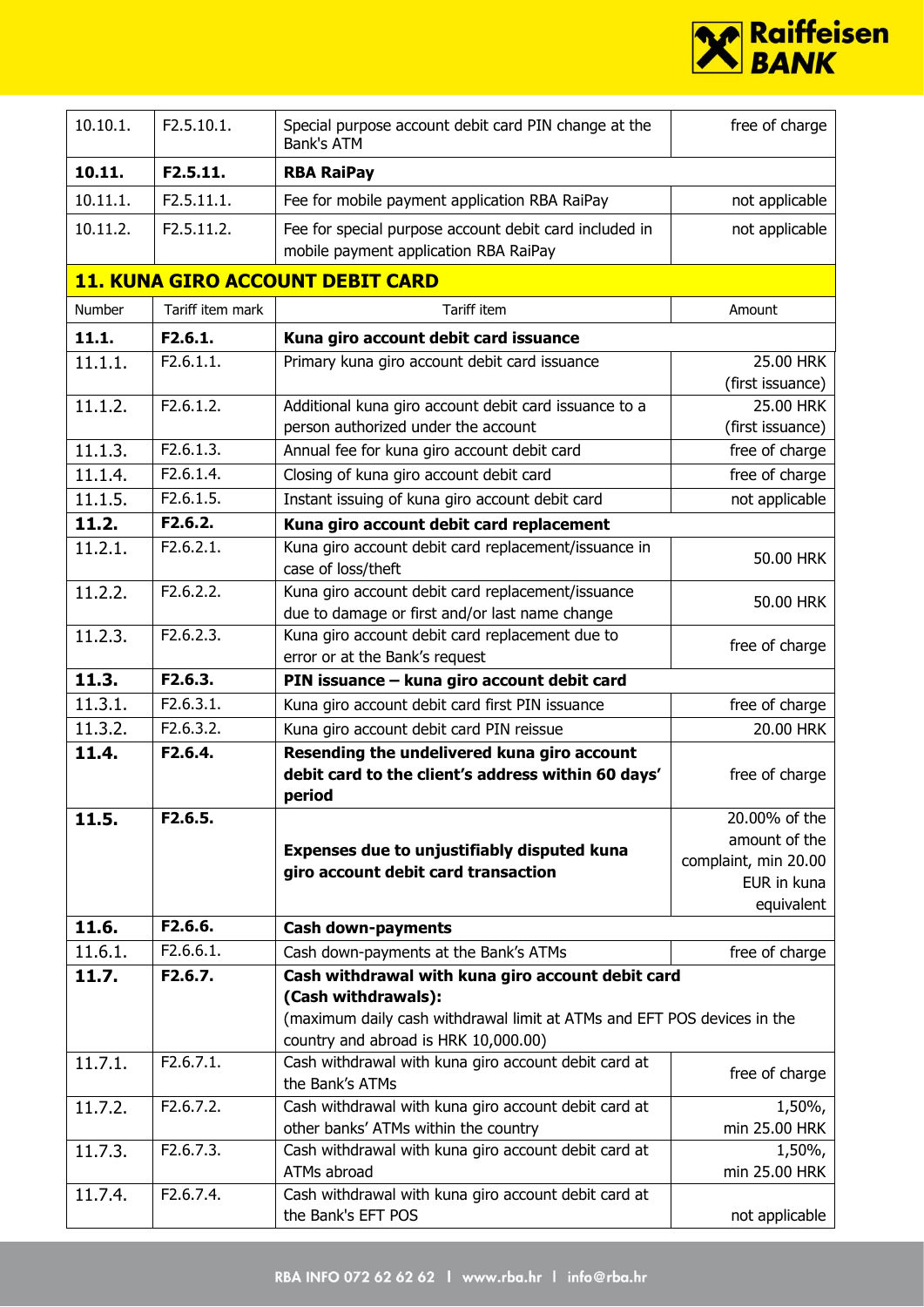

| 11.7.5.  | F2.6.7.5.   | Cash withdrawal with kuna giro account debit card at    | 1,50%,         |
|----------|-------------|---------------------------------------------------------|----------------|
|          |             | other banks' EFT POS in the country and Croatian Post   | min 25.00 HRK  |
|          |             |                                                         |                |
| 11.7.6.  | F2.6.7.6.   | Cash withdrawal with kuna giro account debit card at    | 1,50%,         |
|          |             | EFT POS abroad                                          | min 25,00 HRK  |
| 11.8.    | F2.6.8.     | Payment with kuna giro account debit card at            |                |
|          |             | EFT POS in the country and abroad                       | free of charge |
| 11.9.    | F2.6.9.     | Payment with kuna giro account debit card at            | free of charge |
|          |             | the Bank's EFT POS                                      |                |
| 11.10.   | F.2.6.10.   | Other fees - kuna giro account debit card               |                |
| 11.10.1. | F.2.6.10.1. | Kuna giro account debit card PIN change at the Bank's   | free of charge |
|          |             | ATM                                                     |                |
| 11.11.   | F.2.6.11.   | <b>RBA RaiPay</b>                                       |                |
| 11.11.1. | F2.6.11.1.  | Fee for mobile payment application RBA RaiPay           | free of charge |
| 11.11.2. | F2.6.11.2.  | Fee for kuna giro account debit card included in mobile | free of charge |
|          |             | payment application RBA RaiPay                          |                |

### **SPECIFIC CHARACTERISTICS OF FEE CALCULATION AND COLLECTION BY BUSINESS FIELDS RETAIL BANKING FEES**

### Fees in kuna and foreign currency banking

The fee for executing cashless and cash payment transactions in retail kuna and foreign currency accounts and protected accounts shall be calculated and charged upon executing the particular transaction. Fees for other services in kuna and foreign currency business operations shall be charged once in advance or upon executing the transaction.

For services in foreign exchange transactions with retail customers, if the fee should be charged from the Service User's foreign currency account held with RBA, the RBA buy exchange rate for FX valid on the day of charging it shall be used.

When the following services: National credit transfer in kuna, EUR and other foreign currencies and International credit transfer in EUR and in foreign currencies other than EUR are executed via On-line banking (RBA internet and mobile banking), and when the fee is charged from the Account Holder's FX Account with RBA, the RBA middle exchange rate valid as on the day of calculation shall be applicable.

The fee calculated for kuna and foreign currency business transactions shall be charged from the Service User's account or by cash payment.

### Fees for banking services in giro accounts, current account and foreign currency account, foreign currency giro account, a vista savings account and protected accounts

The fee for payment service transactions and credit transfers and the fee for other services are computed as upfront fees or upon executing each transaction, and charged to the account or in cash.

The account management fee (if defined under the Decision on Service Fees) is calculated monthly, in arrears, and debited from the account for all accounts that are active as on the date of fee collection processing.

The account management fee will not be charged on the account for which no actual movements (transactions) have been recorded for at least last 6 months, when the account balance on the fee calculation date is as follows:

- 80 HRK or more, which balance would be reduced, upon charging the fee, to less than 80 HRK for accounts held in HRK.
- the equivalent of EUR 10 or more calculated at the middle exchange rate of the Bank valid on the fee calculation date, when the balance would be reduced to less than the equivalent of EUR 10 upon charging the fee.

Actual movements do not include: account management fee, fee for use of the account by authorized user, service usage fee, account interest and term deposit interest.

The account management fee is charged if the funds to cover the total fee amount are available in the account, irrespective of there being any actual movement in the account or not.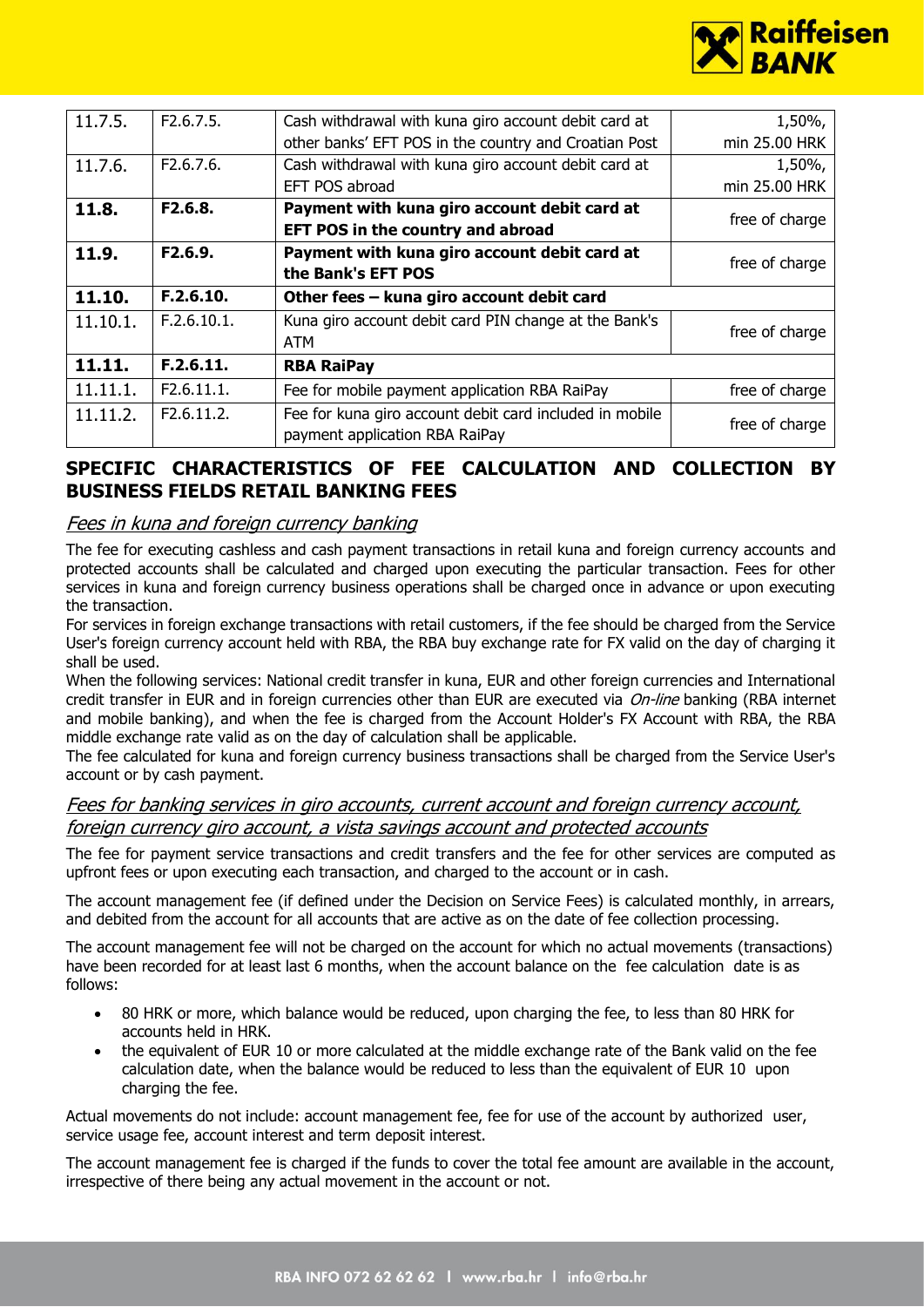

- The current account management fee shall not be charged in the month for which the fee is due to be charged if frame loan have been used.
- The foreign currency account and the foreign currency giro account management fee is charged by debiting the currencies of which there is a balance in the account, listed by the currency letter codes, and the currency EUR being placed first. The currency and the posting amount are selected by collecting the amount by currencies until the moment of settling the total fee amount. If the funds to cover the total fee amount are not available after collection from all available currencies, fee payment is not executed.

The fee amount is defined in the kuna, and for calculation into a particular currency the FC buy exchange rate shall be applicable.

#### FlexiPLUS package monthly management fee

The FlexiPLUS package management fee is calculated at the beginning of the month, in arrears, for all current accounts that are active as on the last day of the fee collection period. The package management fee is calculated for the entire month, regardless of the date of contracting the respective package.

#### Monthly fee for maintenance of Premium packages (PremiumSILVER, PremiumGOLD and PremiumPLATINUM)

The Premium package management fee is calculated at the beginning of the month, in arrears, for all current accounts that are active as on the last day of the fee collection period. The current account package management fee is calculated for the entire month, regardless of the date of contracting the respective package.

Balance of accounts with the Bank and balance of assets in Raiffeisen Investment Funds and Raiffeisen Centrobank certificates, contracted amount of mortgage loans without a co-debtor with the Bank or RSŠ and the number of groups of products used are determined on the last day of the accounting period. The amount of regular receipts on the Bank's current, giro, foreign currency and / or foreign currency giro account and the sum of debit or credit card transactions on EFT POS devices or on the WEB is determined from the first to the last day of the accounting period. The accounting period is the period from the first to the last day of the month for which the Premium package fee is calculated. All currencies are translated into HRK at the CNB middle exchange rate prevailing on the last day of the accounting period.

#### The fee for operating the account by authorized user

The fee for use of kuna Giro Account, Foreign Currency Account, Foreign Currency Giro Account by an authorized user is charged at the beginning of the month for the previous month for the accounts in which such authorized user is active on the last day of the fee collection period.

The fee for operating the account by authorized user is charged if the overall fee amount is available in the account for fee settlement, regardless of whether there was movement in the respective account or not.

### Fees for use of the RBA DIREKT services

The fee for using the services shall be calculated monthly, in arrears, and charged from the account. RBA DIREKT services fee shall be charged for the entire month, regardless of the number of usage days.

Other fees shall be calculated upon executed transaction (fee for executing transactions through the RBA Direkt service) or in advance (access fee), and debited from the account or settled by cash payment.

The fee for using the services shall be charged from the account that was active as on the day of fee collection processing, in the following order:

- 1. current account
- 2. foreign currency account
- 3. kuna giro account
- 4. foreign currency giro account.

If a client has several identical products contracted (several identical types of accounts), the service usage fee shall be charged by the increasing number of the account number.

If there are not sufficient assets in any of the above accounts at the moment of fee processing, the processing shall be restarted in the same order and make the first account from the defined sequence to overrun.

When the fee is charged from an FC account or an FC giro account, the currency of the highest balance shall be debited. If there are not sufficient assets to collect the fee in any of the available currencies, the fee shall be charged from and FC account in which the EUR balance shall be made to overrun.

#### Card banking fees

The fees for transactions executed at ATMs and POS terminals by using the Bank debit and credit cards, shall be calculated upon the transaction execution, and charged by debiting the account or credit card for which the fee is calculated. Other fees related to card banking shall be calculated in advance or upon executing the transaction, and charged by debiting the account or credit card or by cash payment.